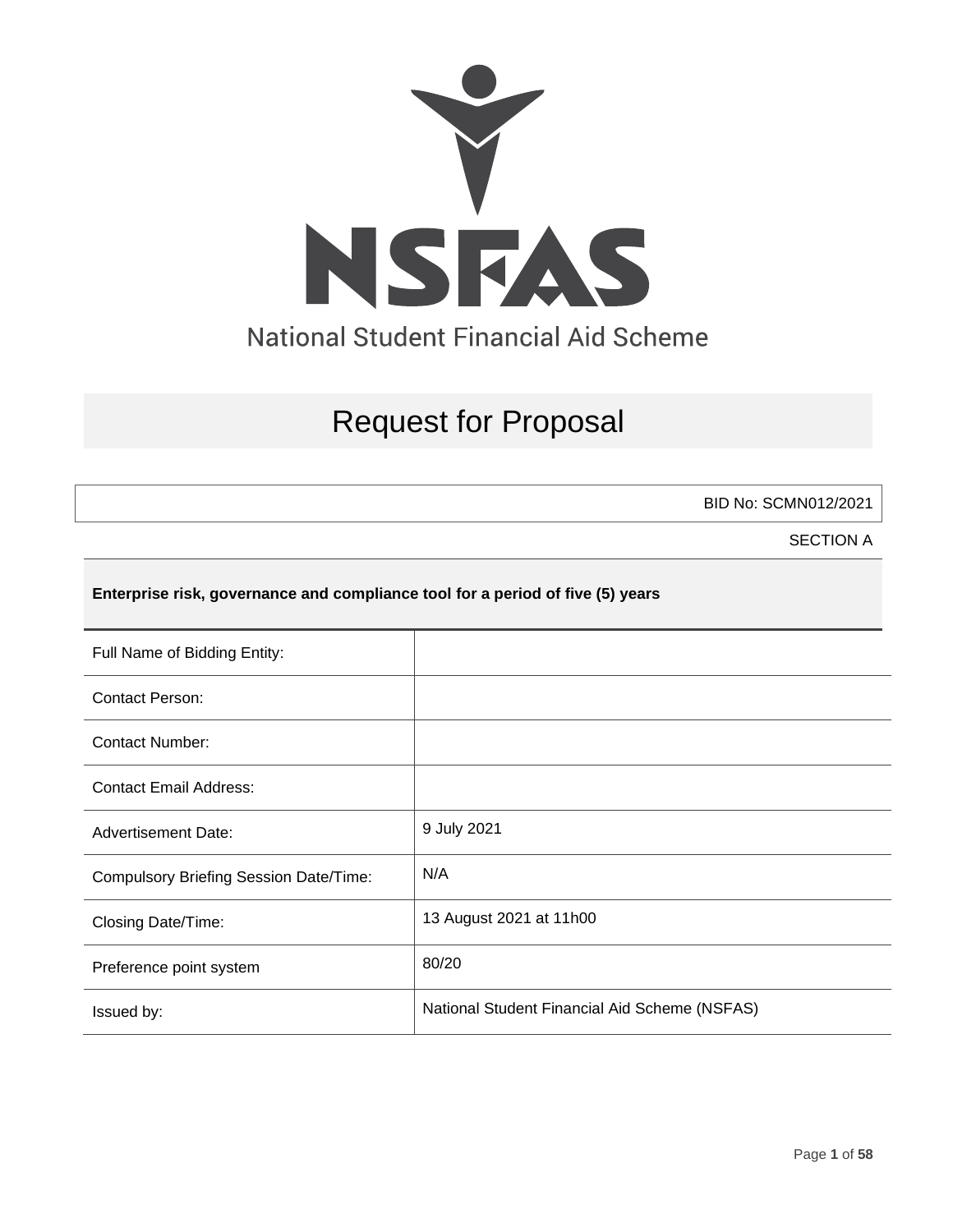

## **INVITATION TO BID (SBD1)**

|                                                                                                                                                      | YOU ARE HEREBY INVITED TO BID FOR REQUIREMENTS OF THE NATONAL STUDENT FINANCIAL AID SCHEME (NSFAS) |                    |                       |                                                                                      |                         |                                                   |                      |                                      |                              |
|------------------------------------------------------------------------------------------------------------------------------------------------------|----------------------------------------------------------------------------------------------------|--------------------|-----------------------|--------------------------------------------------------------------------------------|-------------------------|---------------------------------------------------|----------------------|--------------------------------------|------------------------------|
| <b>BID NUMBER:</b>                                                                                                                                   |                                                                                                    | SCMN012/2021       |                       | <b>CLOSING DATE:</b>                                                                 |                         | <b>13 August 2021</b>                             | <b>CLOSING TIME:</b> |                                      | 11:00AM                      |
| <b>DESCRIPTION</b>                                                                                                                                   |                                                                                                    |                    |                       | Enterprise risk governance and compliance tool for a period of five (5) years        |                         |                                                   |                      |                                      |                              |
|                                                                                                                                                      |                                                                                                    |                    |                       | BID RESPONSE DOCUMENTS MUST BE DEPOSITED IN THE BID BOX SITUATED AT (STREET ADDRESS) |                         |                                                   |                      |                                      |                              |
| <b>NSFAS Office, 10 Brodie Road</b>                                                                                                                  |                                                                                                    |                    |                       |                                                                                      |                         |                                                   |                      |                                      |                              |
| 2nd Floor, House Vincent Building                                                                                                                    |                                                                                                    |                    |                       |                                                                                      |                         |                                                   |                      |                                      |                              |
| Wynberg, Cape Town                                                                                                                                   |                                                                                                    |                    |                       |                                                                                      |                         |                                                   |                      |                                      |                              |
| 7801                                                                                                                                                 |                                                                                                    |                    |                       |                                                                                      |                         |                                                   |                      |                                      |                              |
| BIDDING PROCEDURE ENQUIRIES MAY BE DIRECTED TO                                                                                                       |                                                                                                    |                    |                       |                                                                                      |                         | <b>TECHNICAL ENQUIRIES MAY BE DIRECTED TO:</b>    |                      |                                      |                              |
| <b>CONTACT PERSON</b>                                                                                                                                |                                                                                                    | <b>SCM</b>         |                       |                                                                                      | <b>CONTACT PERSON</b>   |                                                   |                      | <b>SCM</b>                           |                              |
| <b>TELEPHONE NUMBER</b>                                                                                                                              |                                                                                                    | 021 763 3200       |                       |                                                                                      | <b>TELEPHONE NUMBER</b> |                                                   |                      | 021 763 3200                         |                              |
| <b>FACSIMILE NUMBER</b>                                                                                                                              |                                                                                                    | N/A                |                       |                                                                                      | <b>FACSIMILE NUMBER</b> |                                                   |                      | N/A                                  |                              |
| <b>E-MAIL ADDRESS</b>                                                                                                                                |                                                                                                    |                    | SCM@NSFAS.ORG.ZA      |                                                                                      | <b>E-MAIL ADDRESS</b>   |                                                   |                      |                                      | SCM@NSFAS.ORG.ZA             |
| <b>SUPPLIER INFORMATION</b>                                                                                                                          |                                                                                                    |                    |                       |                                                                                      |                         |                                                   |                      |                                      |                              |
| NAME OF BIDDER                                                                                                                                       |                                                                                                    |                    |                       |                                                                                      |                         |                                                   |                      |                                      |                              |
| POSTAL ADDRESS                                                                                                                                       |                                                                                                    |                    |                       |                                                                                      |                         |                                                   |                      |                                      |                              |
| STREET ADDRESS                                                                                                                                       |                                                                                                    |                    |                       |                                                                                      |                         |                                                   |                      |                                      |                              |
|                                                                                                                                                      | CODE<br><b>NUMBER</b><br><b>TELEPHONE NUMBER</b>                                                   |                    |                       |                                                                                      |                         |                                                   |                      |                                      |                              |
| <b>CELLPHONE NUMBER</b>                                                                                                                              |                                                                                                    |                    |                       |                                                                                      |                         |                                                   |                      |                                      |                              |
| <b>FACSIMILE NUMBER</b>                                                                                                                              |                                                                                                    | CODE               |                       |                                                                                      |                         | <b>NUMBER</b>                                     |                      |                                      |                              |
| <b>E-MAIL ADDRESS</b>                                                                                                                                |                                                                                                    |                    |                       |                                                                                      |                         |                                                   |                      |                                      |                              |
| VAT REGISTRATION NUMBER                                                                                                                              |                                                                                                    |                    |                       |                                                                                      |                         |                                                   |                      |                                      |                              |
| <b>SUPPLIER</b><br><b>COMPLIANCE STATUS</b>                                                                                                          |                                                                                                    | <b>SYSTEM PIN:</b> | <b>TAX COMPLIANCE</b> |                                                                                      | <b>OR</b>               | CENTRAL SUPPLIER<br><b>DATABASE No:</b>           | <b>MAAA</b>          |                                      |                              |
| <b>B-BBEE STATUS</b>                                                                                                                                 |                                                                                                    |                    |                       | <b>TICK APPLICABLE BOX]</b>                                                          |                         | <b>B-BBEE STATUS LEVEL SWORN</b>                  |                      |                                      | <b>[TICK APPLICABLE BOX]</b> |
| <b>LEVEL VERIFICATION</b><br><b>CERTIFICATE</b>                                                                                                      |                                                                                                    |                    | Yes                   | $\Box$ No                                                                            | <b>AFFIDAVIT</b>        |                                                   |                      | <b>TYes</b>                          | $\vert \ \ \vert$<br>No      |
| [A B-BBEE STATUS LEVEL VERIFICATION CERTIFICATE/ SWORN AFFIDAVIT (FOR EMES & QSEs) MUST BE SUBMITTED IN                                              |                                                                                                    |                    |                       |                                                                                      |                         |                                                   |                      |                                      |                              |
| <b>ORDER TO QUALIFY FOR PREFERENCE POINTS FOR B-BBEET</b>                                                                                            |                                                                                                    |                    |                       |                                                                                      |                         |                                                   |                      |                                      |                              |
| 1<br><b>ACCREDITED</b><br>REPRESENTATIVE IN SOUTH                                                                                                    | ARE YOU THE                                                                                        |                    | $\Box$ Yes            | ∣ No                                                                                 | $\mathbf{2}$            | ARE YOU A FOREIGN<br>BASED SUPPLIER FOR THE GOODS |                      | $\exists$ Yes<br>[IF YES, ANSWER THE | $\Box$ No                    |
| <b>/SERVICES/WORKS OFFERED?</b><br><b>QUESTIONNAIRE BELOW 1</b><br>AFRICA FOR THE GOODS<br><b>IF YES ENCLOSE PROOFI</b><br>/SERVICES /WORKS OFFERED? |                                                                                                    |                    |                       |                                                                                      |                         |                                                   |                      |                                      |                              |
| <b>QUESTIONNAIRE TO BIDDING FOREIGN SUPPLIERS</b>                                                                                                    |                                                                                                    |                    |                       |                                                                                      |                         |                                                   |                      |                                      |                              |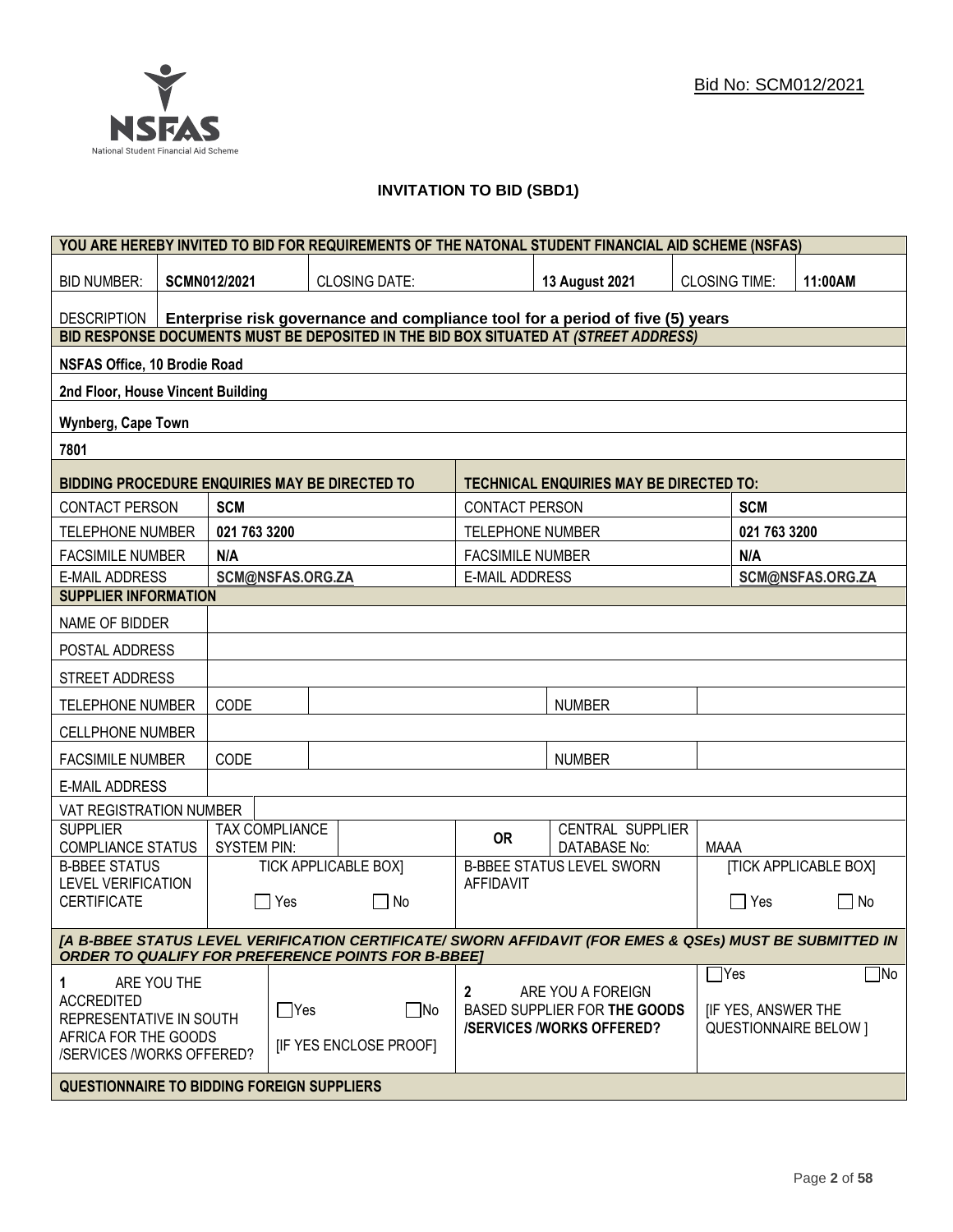

| IS THE ENTITY A RESIDENT OF THE REPUBLIC OF SOUTH AFRICA (RSA)?                                                                                                                                                                                                                     | $\Box$ YES $\Box$ NO |
|-------------------------------------------------------------------------------------------------------------------------------------------------------------------------------------------------------------------------------------------------------------------------------------|----------------------|
| DOES THE ENTITY HAVE A BRANCH IN THE RSA?                                                                                                                                                                                                                                           | $\Box$ YES $\Box$ NO |
| DOES THE ENTITY HAVE A PERMANENT ESTABLISHMENT IN THE RSA?                                                                                                                                                                                                                          | $\Box$ YES $\Box$ NO |
| DOES THE ENTITY HAVE ANY SOURCE OF INCOME IN THE RSA?                                                                                                                                                                                                                               | $\Box$ YES $\Box$ NO |
| IS THE ENTITY LIABLE IN THE RSA FOR ANY FORM OF TAXATION?<br>IF THE ANSWER IS "NO" TO ALL OF THE ABOVE, THEN IT IS NOT A REQUIREMENT TO REGISTER FOR A TAX COMPLIANCE STATUS<br>SYSTEM PIN CODE FROM THE SOUTH AFRICAN REVENUE SERVICE (SARS) AND IF NOT REGISTER AS PER 2.3 BELOW. | $\Box$ YES $\Box$ NO |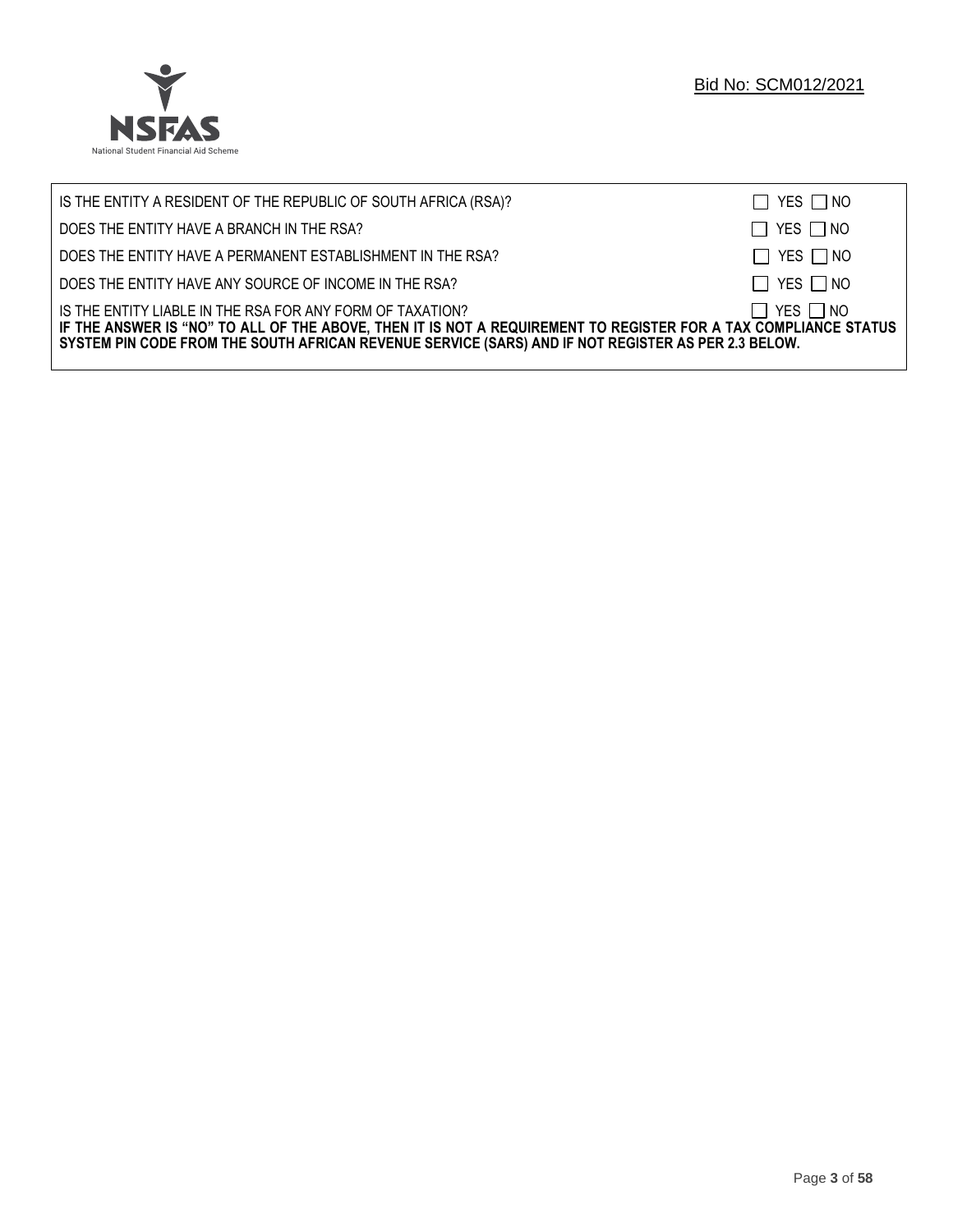

## **TERMS AND CONDITIONS FOR BIDDING**

| 1.            | <b>BID SUBMISSION:</b>                                                                                    |
|---------------|-----------------------------------------------------------------------------------------------------------|
|               | 1.1. BIDS MUST BE DELIVERED BY THE STIPULATED TIME TO THE CORRECT ADDRESS. LATE BIDS WILL NOT BE ACCEPTED |
|               | FOR CONSIDERATION.                                                                                        |
|               | 1.2. ALL BIDS MUST BE SUBMITTED ON THE OFFICIAL FORMS PROVIDED-(NOT TO BE RE-TYPED) OR IN THE MANNER      |
|               | PRESCRIBED IN THE BID DOCUMENT.                                                                           |
|               | 1.3. THIS BID IS SUBJECT TO THE PREFERENTIAL PROCUREMENT POLICY FRAMEWORK ACT, 2000 AND THE PREFERENTIAL  |
|               | PROCUREMENT REGULATIONS, 2017, THE GENERAL CONDITIONS OF CONTRACT (GCC) AND, IF APPLICABLE, ANY           |
|               | OTHER SPECIAL CONDITIONS OF CONTRACT.                                                                     |
|               | 1.4. THE SUCCESSFUL BIDDER WILL BE REQUIRED TO FILL IN AND SIGN A WRITTEN CONTRACT FORM (SBD7).           |
|               |                                                                                                           |
| 2.            | <b>TAX COMPLIANCE REQUIREMENTS</b>                                                                        |
| 2.1           | BIDDERS MUST ENSURE COMPLIANCE WITH THEIR TAX OBLIGATIONS.                                                |
| $2.2\degree$  | BIDDERS ARE REQUIRED TO SUBMIT THEIR UNIQUE PERSONAL IDENTIFICATION NUMBER (PIN) ISSUED BY SARS TO        |
|               | ENABLE THE ORGAN OF STATE TO VERIFY THE TAXPAYER'S PROFILE AND TAX STATUS.                                |
| $2.3^{\circ}$ | APPLICATION FOR TAX COMPLIANCE STATUS (TCS) PIN MAY BE MADE VIA E-FILING THROUGH THE SARS WEBSITE         |
|               | WWW.SARS.GOV.ZA.                                                                                          |
| 2.4           | BIDDERS MAY ALSO SUBMIT A PRINTED TCS CERTIFICATE TOGETHER WITH THE BID.                                  |
| 2.5           | IN BIDS WHERE CONSORTIA / JOINT VENTURES / SUB-CONTRACTORS ARE INVOLVED, EACH PARTY MUST SUBMIT A         |
|               | SEPARATE TCS CERTIFICATE / PIN / CSD NUMBER.                                                              |
| 2.6           | WHERE NO TCS PIN IS AVAILABLE BUT THE BIDDER IS REGISTERED ON THE CENTRAL SUPPLIER DATABASE (CSD), A      |
|               | CSD NUMBER MUST BE PROVIDED.                                                                              |
| 2.7           | NO BIDS WILL BE CONSIDERED FROM PERSONS IN THE SERVICE OF THE STATE, COMPANIES WITH DIRECTORS WHO         |
|               | ARE PERSONS IN THE SERVICE OF THE STATE, OR CLOSE CORPORATIONS WITH MEMBERS PERSONS IN THE SERVICE        |
|               | OF THE STATE."                                                                                            |

## **NB: FAILURE TO PROVIDE / OR COMPLY WITH ANY OF THE ABOVE PARTICULARS MAY RENDER THE BID INVALID**.

| SIGNATURE OF BIDDER: |  |
|----------------------|--|
|                      |  |

CAPACITY UNDER WHICH THIS BID IS SIGNED: …………………………………………… (Proof of authority must be submitted e.g. company resolution)

DATE: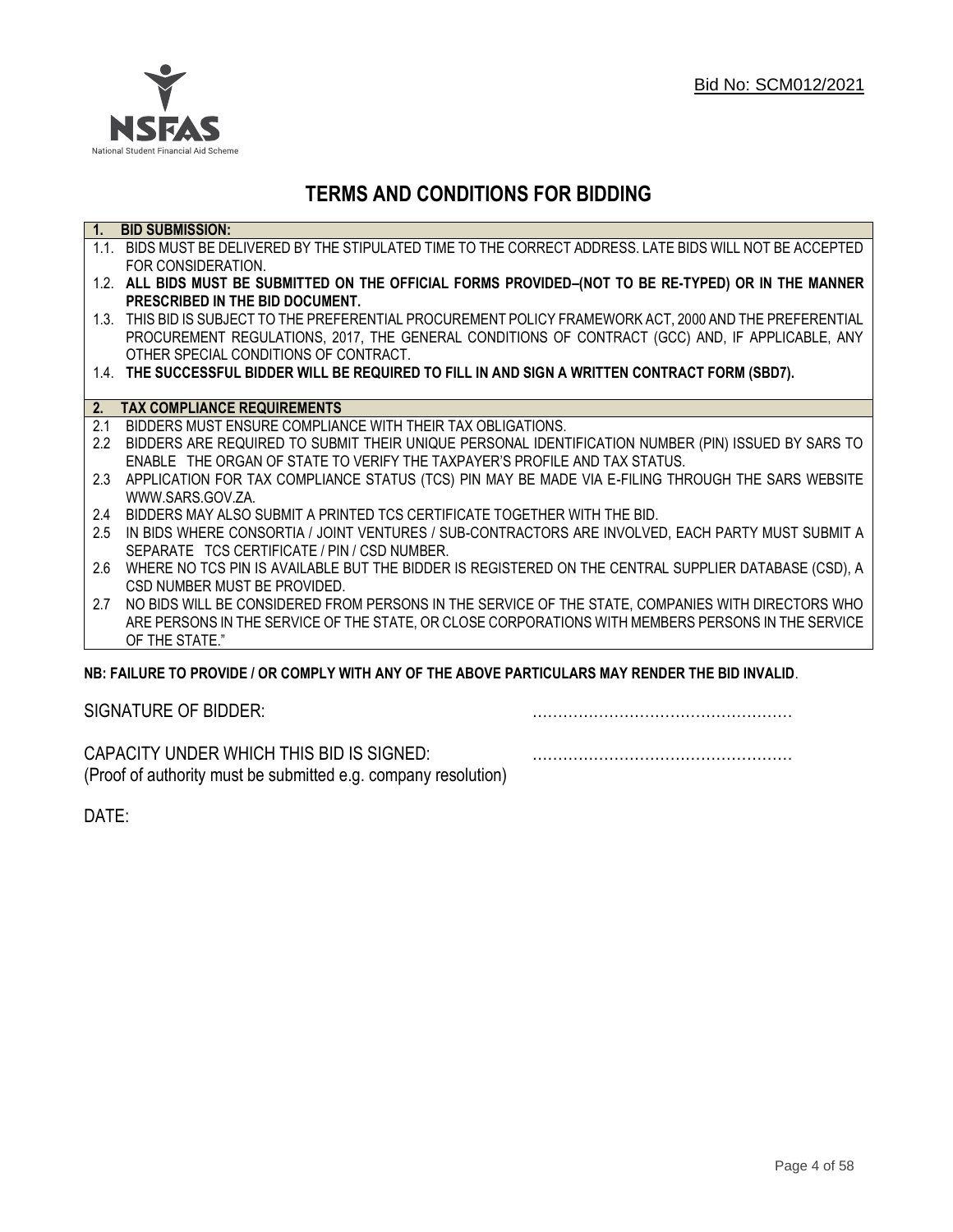

#### **NSFAS overview**

The National Student Financial Aid Scheme (NSFAS) is a statutory body providing financial aid to eligible students who wish to study at public universities and Technical Vocational Education and Training (TVET) colleges. NSFAS is mandated to manage and distribute funds in accordance with the provisions of the NSFAS Act (Act 56 of 1999).

## **Fraud and Corruption**

All providers are to take note of the implications of contravening the Prevention and Combating of Corrupt Activities Act, Act No 12 of 2004 and any other Act applicable.

The National Student Financial Aid Scheme is committed to conducting business ethically and is constantly introducing proactive measures to ensure that we identify and appropriately respond to any unlawful and unethical business practices. All NSFAS tenders are subject to certain audit processes and limited due diligence checks with the intend to identify any possible unlawful or unethical practices.

#### **Reporting of any unlawful or unethical incidents to NSFAS**

Should any bidder, potential or current supplier of NSFAS or any other third party:

- receive any irregular contact or correspondence from anyone presenting themselves as an employee or representative of NSFAS
- receive any contact or correspondence from anyone soliciting any bribe of any form
- become aware of any irregular or illegal conduct by any party who has a relationship with NSFAS or any NSFAS official

you are requested to immediately report it to NSFAS's Governance, Risk and Compliance (GRC) Department. All information provided to the NSFAS GRC department will be treated with utmost confidentiality and in terms of the Protected Disclosures Act, Act 26 of 2000.

For any unlawful or unethical incidents, please email: [forensics@nsfas.org.za](mailto:forensics@nsfas.org.za)

All **questions for clarity** in relation to the bid must be submitted to [scm@nsfas.org.za.](mailto:scm@nsfas.org.za), and not to any other email address.

#### **Reporting of any unlawful or unethical incidents to the South African Police**

Bidders, current or potential NSFAS suppliers or any other third party who become aware of any unlawful and unethical conduct are encouraged to report the matter to the South African Police. NSFAS request that details of such reports made to the SAP be shared with NSFAS official listed above so as to enable consolidation of possible related investigations.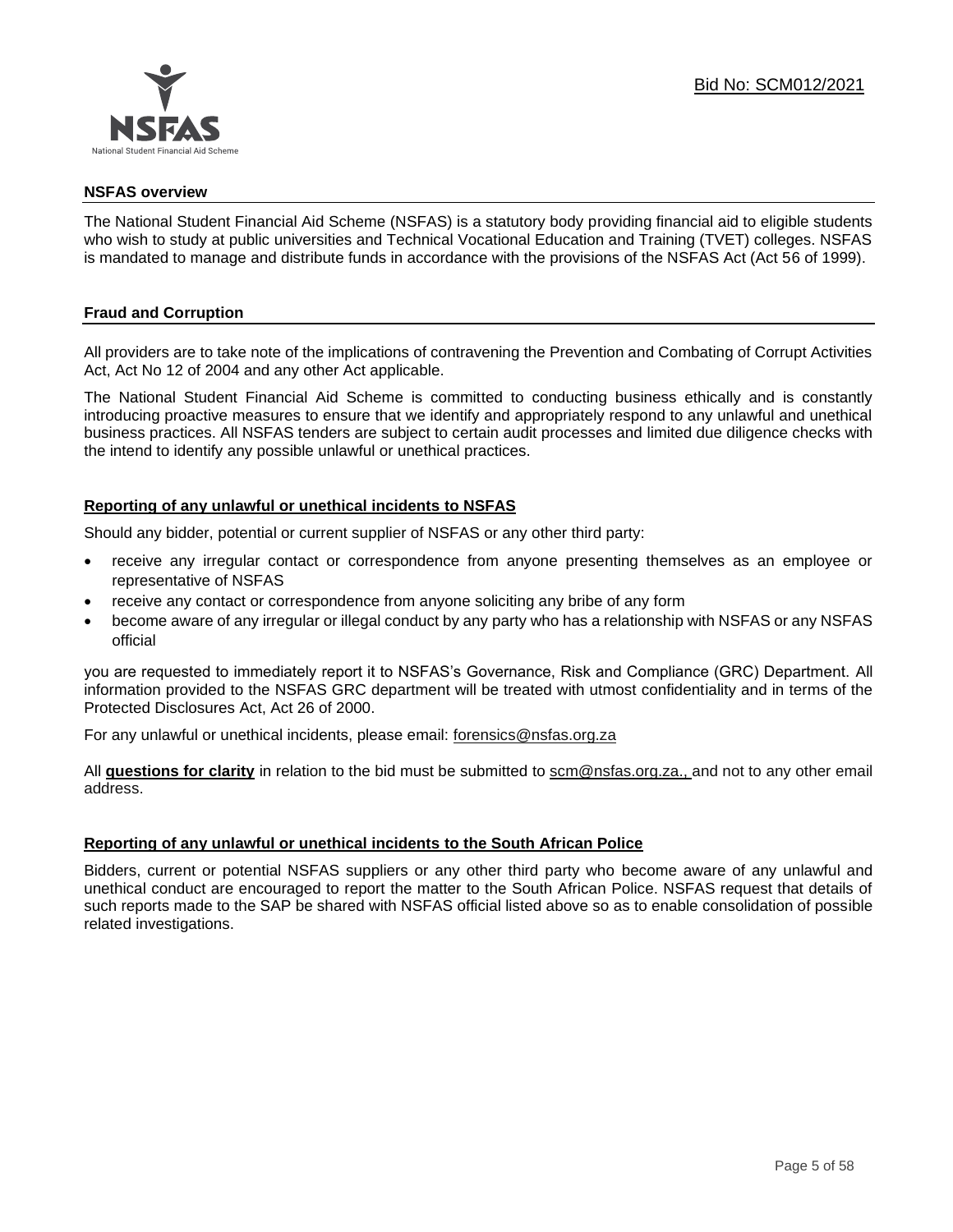

### **Clarifications / Additional information / Rights**

## **Clarification**

Any clarification required by a bidder regarding the meaning or interpretation of the bid specifications, or any other aspect concerning the bid, are to be requested in writing by email from [scm@nsfas.org.za](mailto:scm@nsfas.org.za) (and not to any other email address) at least five (5) working days before the closing date of the bid. The bid number should be mentioned in all correspondence. Telephonic requests for clarification will not be accepted. Bidders are reminded that NSFAS SCM officials will never contact bidders telephonically or by other method other that through the official SCM email address listed above.

#### **Additional Information**

During the evaluation of the bids, additional information may be requested in writing from bidders, for clarity. Replies to such requests must be submitted, within 5 (five) working days from the date of request, or as otherwise indicated. Failure to comply, may lead to your bid being disregarded.

#### **Rights**

The following rights are reserved:

- 1) NSFAS reserves the right to appoint more than one (1) service provider.
- 2) NSFAS further reserves the right to engage with the short-listed bidders for price negotiation and a site inspection where necessary.
- 3) NSFAS reserves the right to invite the shortlisted for a presentation as part of the bid process.
- 4) NSFAS reserves the right to not select the lowest price.
- 5) NSFAS reserves the right to not award the tender to the shortlisted bidder should any risk arise from any NSFAS due diligence assessment performed and/or any underperformance was identified in a previous and/or current contract held with the bidder.
- 6) NSFAS reserves the right to award the contract in whole or in parts.

#### **Consent**

By responding to this tender, both the entity and its directors provide consent to NSFAS to perform background checks which would include amongst others, the relevant Transunion checks, should it wish to do so.

By responding to this tender, the bidder agrees to all the terms and conditions as included in the bid document.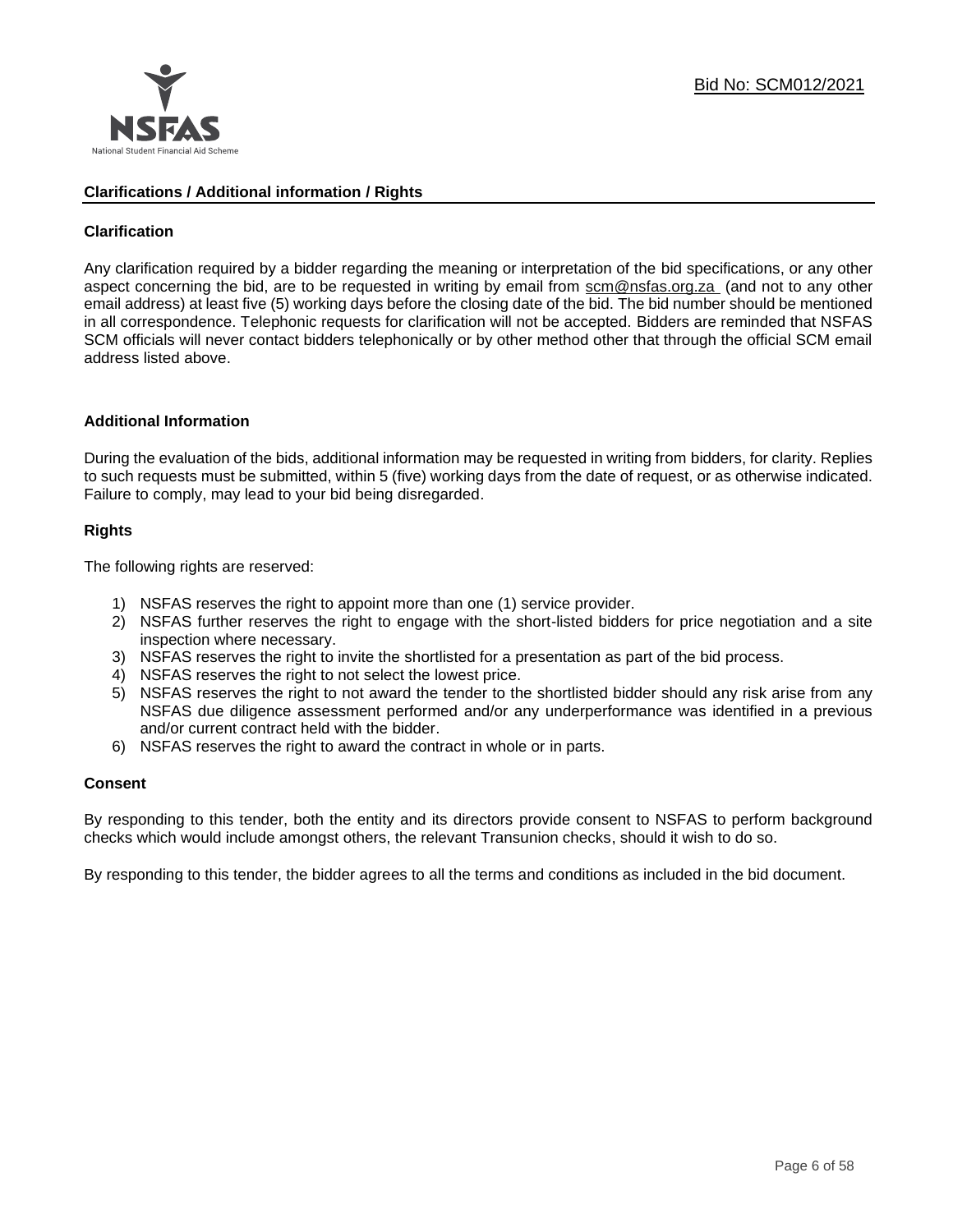

### **Bid submission**

## **One (1) physical bid proposal** MUST be handed in/delivered to:

The deposit box situated at: 2nd Floor, House Vincent Brodie Road Wynberg 7801

Tenders can be delivered and deposited into the tender box between 08:30 and 16:00, Mondays to Fridays prior to the closing date, and between 08:30 and 11:00 on the closing date. Please do not leave bid submissions at the security desk or at the reception. ALL bid submissions muse be deposited into the tender box.

**Any bid submissions provided to NSFAS that is not submitted in the tender box will be disregarded.**

**No faxed or e-mailed bid proposals will be accepted.** The bidders are encouraged to index and paginate the bid proposal.

Respondents should ensure that tender documents are delivered to NSFAS in the tender box before the closing date and time of the tender. If the tender document is late, it will not be accepted and will be disregarded. Bid proposals submitted on time shall not be returned to the bidder.

Any tender submitted shall remain valid, irrevocable and open for written acceptance by NSFAS for a period of 120 (one hundred and twenty) days. A tender submitted shall further be deemed to remain valid after the expiry of the above mentioned 120-day period until formal acceptance by NSFAS, unless NSFAS is notified in writing by the tenderer of anything to the contrary (including any further conditions the tender may introduce). Any further conditions that the tenderer may introduce will be considered at the sole discretion of NSFAS.

Bidders should indicate on the cover of the bid proposal (in a sealed envelope/box), the following information:

- Bid number SCMN012/2021
- Closing date and time **13 August 2021 at 11:00**
- The name and address of the bidder

#### **Late bids**

Bids received late will not be considered for evaluation purposes. A bid will be considered late if it arrived even one second after 11:00 am or any time thereafter. The tender (bid) box shall be locked at exactly 11:00 am and bids arriving late will not be considered under any circumstances. Bidders are therefore strongly advised to ensure that bids be dispatched allowing enough time for any unforeseen events that may delay the delivery of the bid. Bids should not be given to the security or reception. It must be submitted in the tender box.

Bids sent to NSFAS via courier shall be deemed to be received at the date and time of arrival at the NSFAS premises (tender box) Bids received in the tender box after the closing date and time of the bid, shall therefore be deemed to be received late. Bidders should allow time to access the premises due to security arrangements that need to be observed.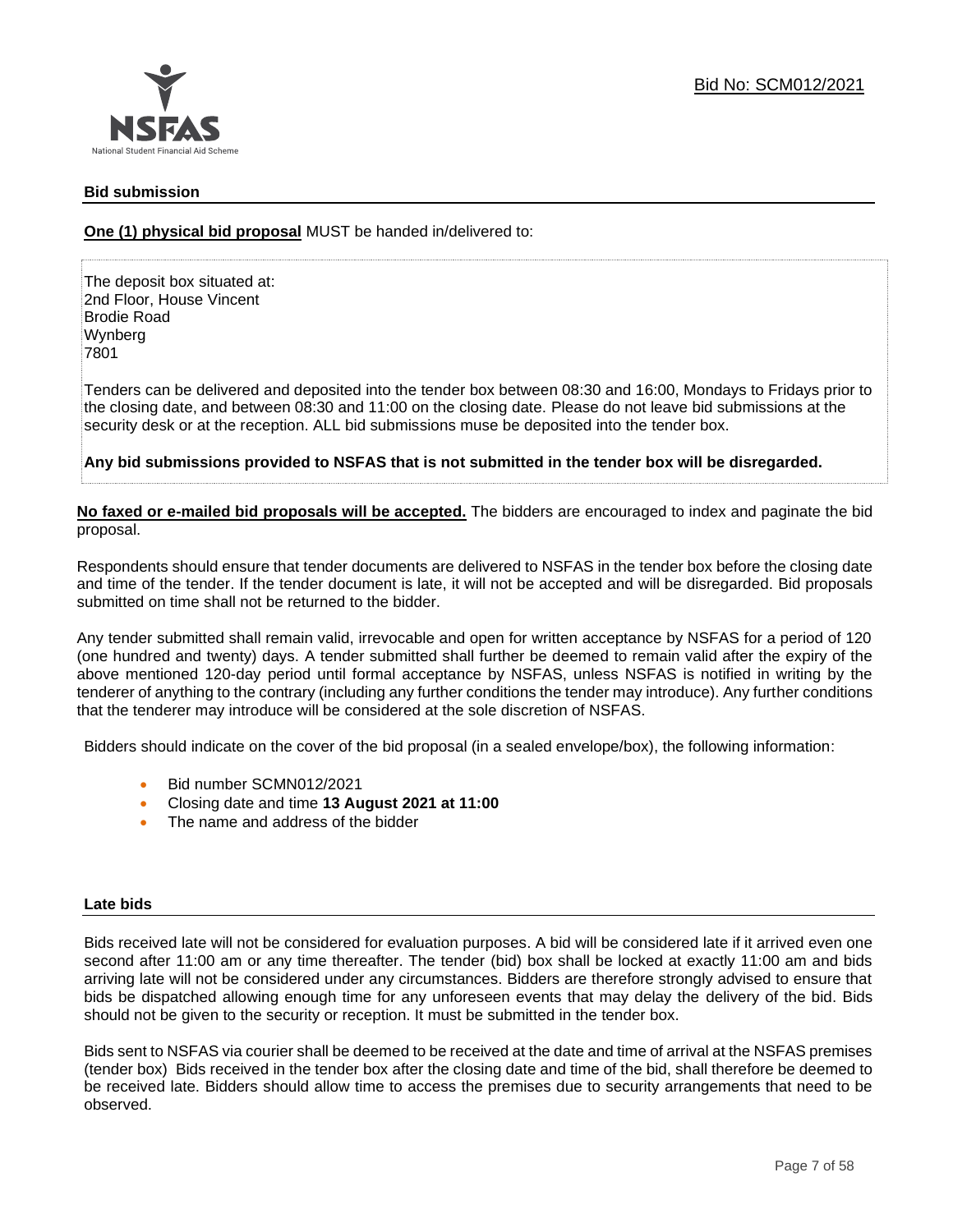

## **Response Structure:**

The contents of the bid document must be as follows, and numbering below, with each schedule punched, placed in a file and separated from the next schedule with a file divider.

Please complete the checklist below to verify your submission of the relevant documents. It is recommended that the format and flow of the tender file submission be aligned to the checklist.

| <b>Schedules</b>  | Description                                                                                                                                                                                                                                |     | Submitted<br>(tick box below): |  |
|-------------------|--------------------------------------------------------------------------------------------------------------------------------------------------------------------------------------------------------------------------------------------|-----|--------------------------------|--|
|                   |                                                                                                                                                                                                                                            | Yes | N <sub>0</sub>                 |  |
| <b>Schedule 1</b> | Entity registration documentation                                                                                                                                                                                                          |     |                                |  |
| <b>Schedule 2</b> | Consent by the entity and its directors to perform the necessary background<br>checks which includes amongst others, the TransUnion checks.                                                                                                |     |                                |  |
| <b>Schedule 3</b> | Original Valid Tax Clearance Certificate/tax pin                                                                                                                                                                                           |     |                                |  |
| Schedule 4        | BBB-EE Certificate, or,<br>BBBEE Sworn Affidavit for EME/QSE signed and stamped by Commissioner<br>of Oaths.                                                                                                                               |     |                                |  |
| <b>Schedule 5</b> | National Treasury Central Supplier Database (CSD) proof of registration -<br>please provide the latest full report. Note that the details of the Directors on<br>the SBD4 form must correspond to the details of the Directors on the CSD. |     |                                |  |
| Schedule 6        | Letter from Bank confirming banking details (not older than 3 months from<br>date of closing date of tender)                                                                                                                               |     |                                |  |
| <b>Schedule 7</b> | Completed and signed Tender Documents: including the following.<br>SBD <sub>1</sub><br>SBD <sub>4</sub><br><b>SBD 6.1</b><br>SBD <sub>8</sub><br>SBD <sub>9</sub><br>General Conditions of Contracts (with every page initiated)           |     |                                |  |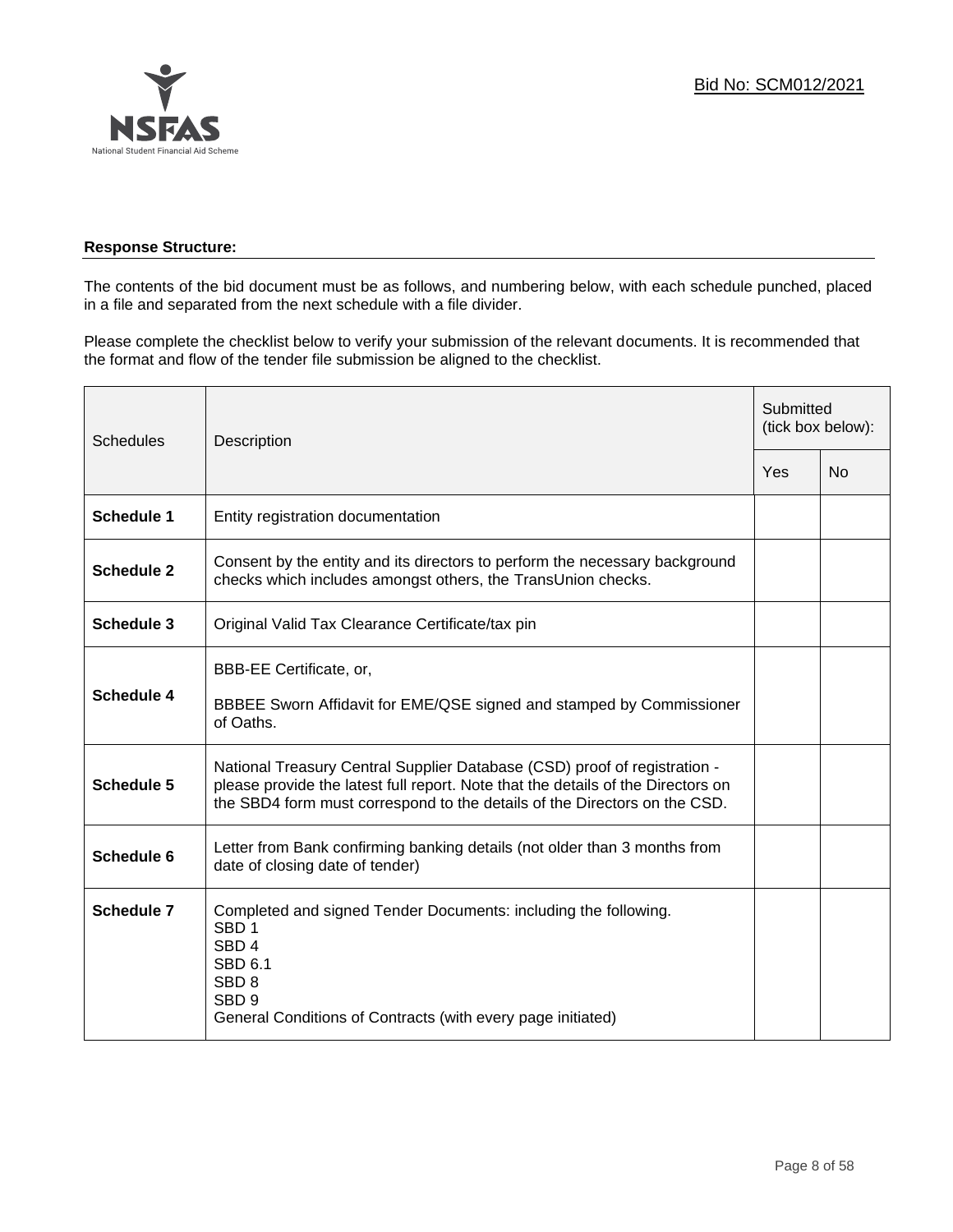

| Schedules          | Description                                                                                                                                                     |     | Submitted<br>(tick box below): |  |
|--------------------|-----------------------------------------------------------------------------------------------------------------------------------------------------------------|-----|--------------------------------|--|
|                    |                                                                                                                                                                 | Yes | <b>No</b>                      |  |
| Schedule 8         | The bidder must submit documentary proof from the product owner that the<br>bidder is an accredited or licensed product supplier of the proposed GRC<br>system. |     |                                |  |
| <b>Schedule 9</b>  | Reference letters from previous clients on client's letterhead                                                                                                  |     |                                |  |
| Schedule 10        | Project plan                                                                                                                                                    |     |                                |  |
| <b>Schedule 11</b> | Resource experience                                                                                                                                             |     |                                |  |
| <b>Schedule 12</b> | Solution proposal                                                                                                                                               |     |                                |  |
| <b>Schedule 13</b> | <b>Transformation statistics</b>                                                                                                                                |     |                                |  |
| Schedule 14        | Training and testing                                                                                                                                            |     |                                |  |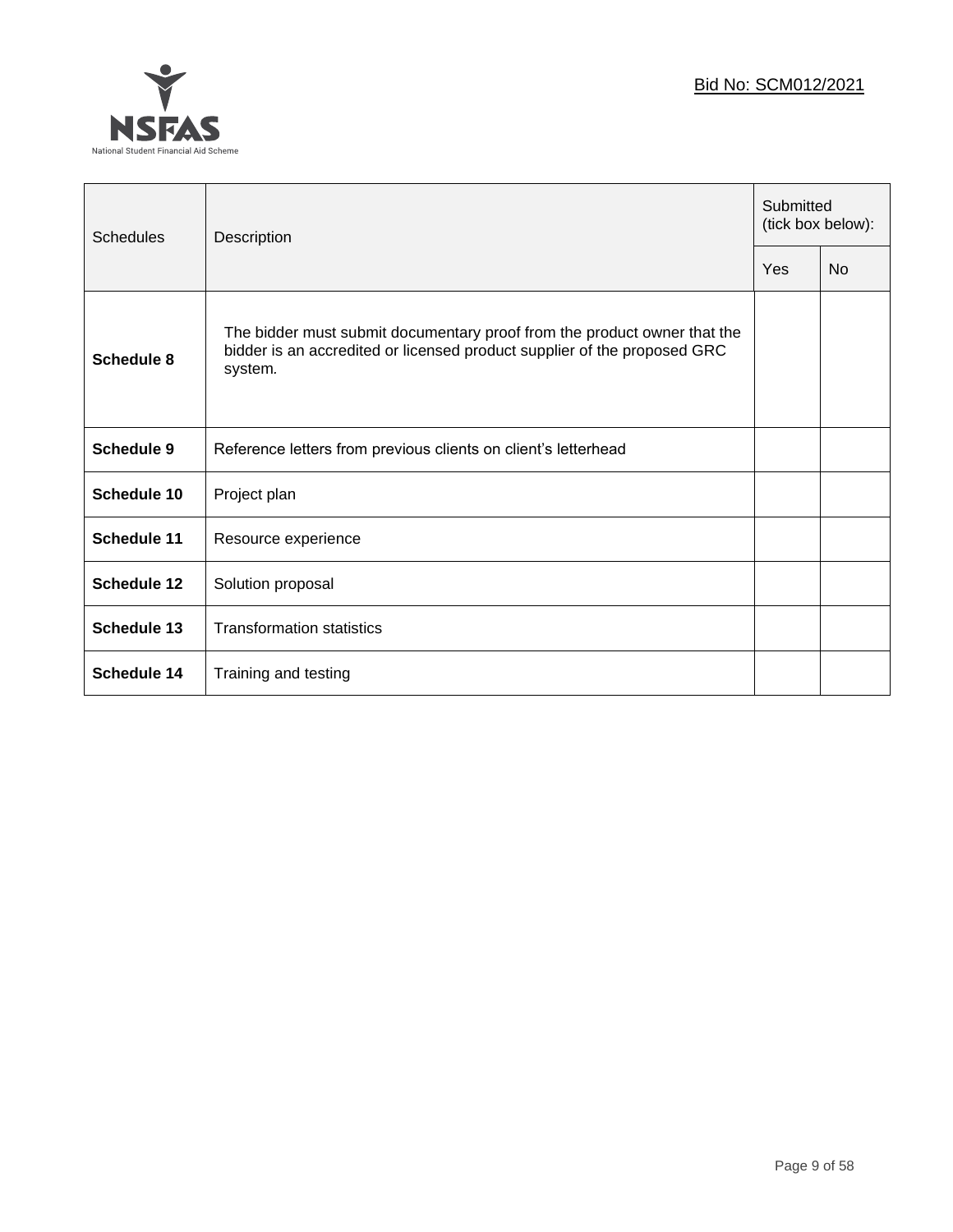

#### **Contract Negotiations**

The successful bidder (s) will be required to enter into a written contract/SLA with NSFAS. The final terms and conditions will be negotiated between NSFAS and the successful bidders (s). Should the awarded bidder fail to sign the SLA within a reasonable timeframe deemed by NSFAS, NSFAS reserves the right to cancel the award/contract and award the tender to the 2<sup>nd</sup> placed bidder.

#### **Payments**

By responding to this bid document, the service provider agrees to the following

NSFAS will pay the successful bidder (s) the fees set out in the final contract according to the table of deliverables. No additional amounts will be payable by NSFAS to the successful bidder (s).

The successful bidder (s) shall invoice NSFAS for the services rendered in a reasonable timeframe. The invoices billed to NSFAS must be in relation to the original scope of work/terms of reference.

The invoice must be accompanied by supporting source document(s) containing detailed information, as NSFAS may reasonably require, for the purposes of establishing the specific nature, extent and quality of the services which were undertaken by the successful bidder (s). The purchase order number must be included in all invoices submitted to NSFAS.

No payment will be made to the successful bidder (s) unless an original tax invoice complying with section 20 of the VAT Act, 1991 (Act No 89 of 1991), as amended, has been submitted to NSFAS.

Payment shall be made by bank transfer into the successful bidder (s) back account normally 30 days after receipt of an acceptable, original, valid tax invoice.

Payments will only be made to the bidder in accordance with the purchase order issued to the awarded bidder. Any services delivered by the bidder outside of the original bid specifications and over and above the purchase order value will not be paid for as NSFAS is not liable for these payments. Should the service provider perform any additional work outside of the tender award and its requirements, NSFAS will not be held liable for such payment to the service provider. Should you receive any instruction from NSFAS that does not come from the SCM unit to perform any work outside of the original bid specification, NSFAS will not be held liable for this payment.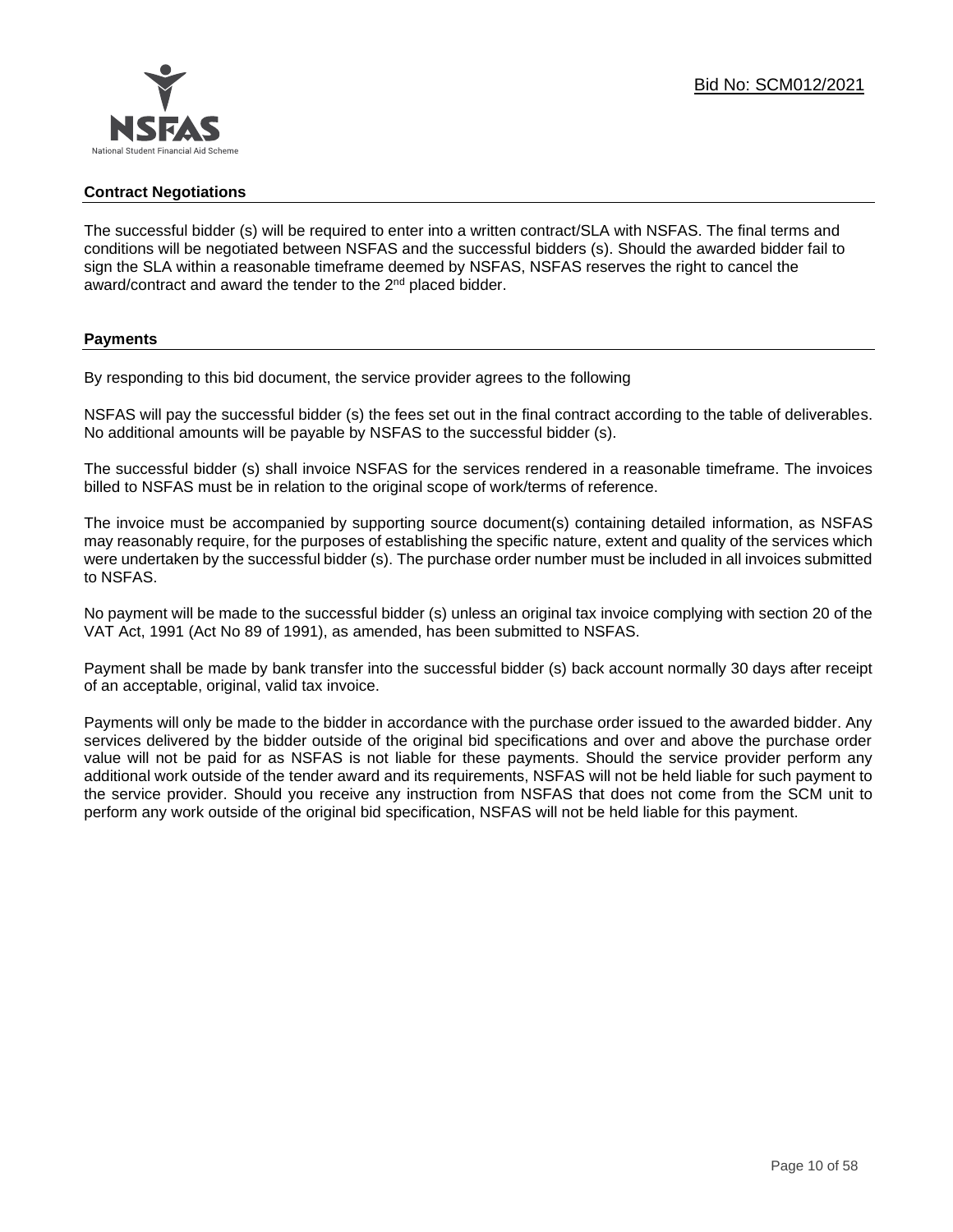

## **1. Purpose**

1. The objective of this bid is to appoint a service provider that can provide NSFAS with a suitable Enterprise Governance, Risk & Compliance (GRC) System / Tool (incl. Internal Audit) that can augment the capacity of National Student Financial Aid Scheme (NSFAS) risk related areas, including Internal Audit, Enterprise Risk Management, Operational Risk, Compliance, Forensic, Digital Risk (Cyber Security), Combined Assurance and Legal in providing NSFAS with an appropriate technology platform for a period of five (5) years.

## **2. Background**

- 2.1 The National Student Financial Aid Scheme (NSFAS) provides financial assistance to eligible students at public universities and at Technical Vocational Education and Training (TVET) colleges throughout South Africa. It is a public entity accountable to the Department of Higher Education and Training (DHET). For NSFAS to deliver on its mandate, it is critical for it to have employees that will drive its strategy and for it to comply with the labour legislation of the country.
- 2.2 The Governance, Risk & Compliance (GRC) department (incl. Internal Audit) is the custodian of organisational legal, risk, compliance, governance, internal audit and forensic files, information and data which should be easily secured, retained and updated. Ideally, reports should enable reporting in terms of combined assurance as well as enable individual unit reporting with regards for each of the units within GRC.
- 2.3 NSFAS is seeking an Enterprise GRC technology solution that will support the execution of Risk related services, mainly focused on Enterprise Risk Management, Internal Audit and Internal Controls functions. The tool should drive efficiency, service delivery consistency, collaboration, and use of knowledge by NSFAS professionals, creating significant opportunities for cost and quality benefits. This Enterprise GRC software should also provide risk informed decision making from a risk and opportunity standpoint. Additional benefits anticipated through implementation of the software include:
- 2.3.1 Process Optimisation: Improve workforce effectiveness and efficiency by automating processes and the routing of documents for review across groups and streamlining approval processes.
- 2.3.2 Reporting Capability: Capability for enhanced reporting and analytics performed on a single unified data source with current and accurate information. Enabling decision making that reduces costs or adds profits. Overarching decision-making capability.
- 2.3.3 Data Integrity: Improve the quality and accuracy of data by eliminating the need for spreadsheets and external tools, and the manual entry of cross-application data.
- 2.4 The table below summarizes the steps that NSFAS will follow to evaluate service providers proposals.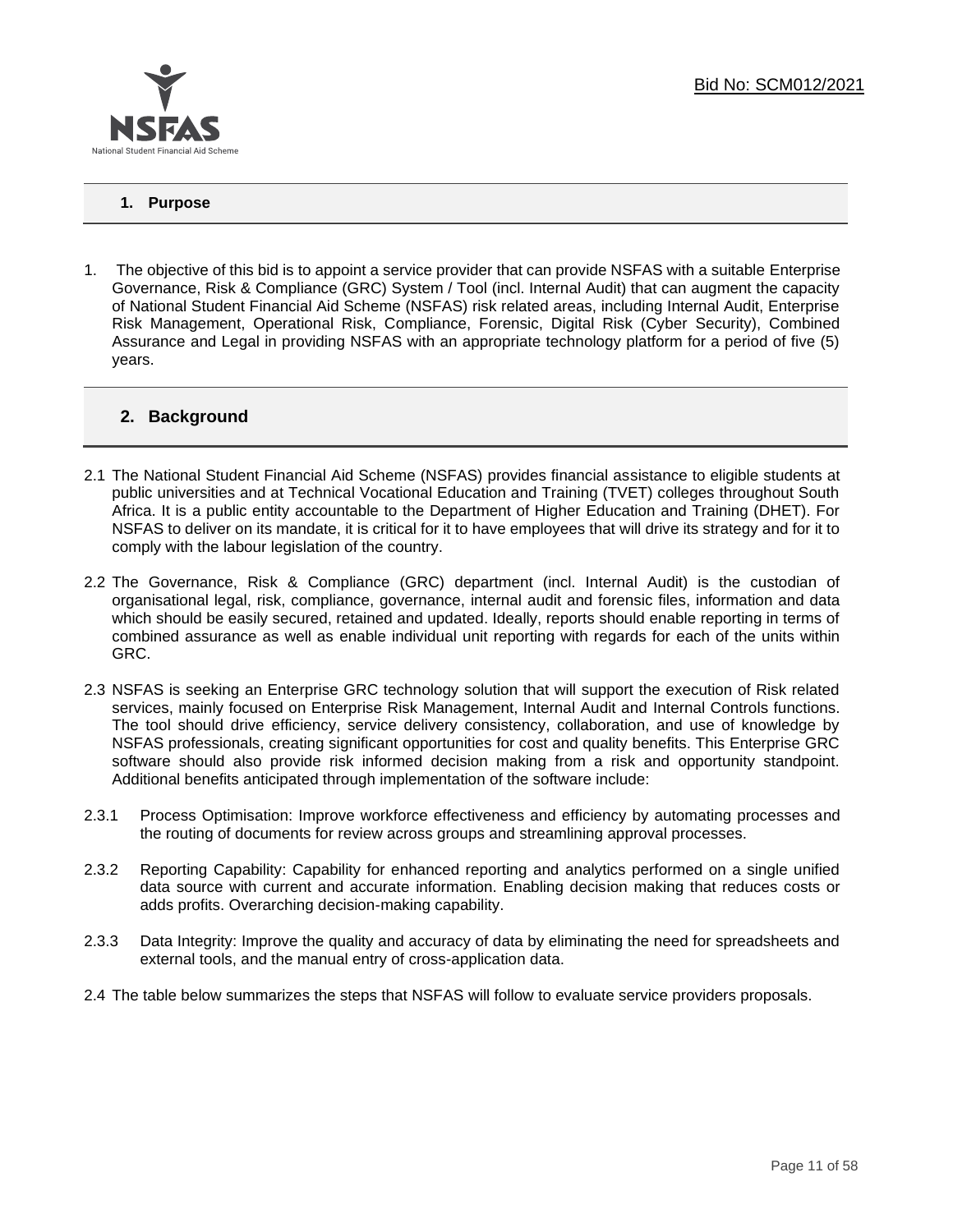

| <b>Phase</b>                                       | <b>Description</b>                                                                                                                                                                                                                                                          |
|----------------------------------------------------|-----------------------------------------------------------------------------------------------------------------------------------------------------------------------------------------------------------------------------------------------------------------------------|
| Phase 1:<br>Mandatory requirements<br>evaluation   | All bids must comply with the mandatory requirements and failure to comply with<br>any of these requirements will immediately disqualify the bid. Bidders who pass<br>the mandatory requirements evaluation will proceed to be evaluation for the<br>functional evaluation. |
| Phase 2:<br><b>Functional evaluation</b>           | Bidders are required to achieve a combined minimum score of 70% for the<br>evaluation criteria to be evaluated for Phase 3: Presentation of the solution.                                                                                                                   |
| Phase 3:<br>Presentation of the<br>solution (Demo) | Bidders are required to achieve a combined minimum score of 70% for the<br>presentation of the solution to be evaluated for Phase 4: Price and BBB-EE.                                                                                                                      |
| Phase 4:<br>Price and BBBEE                        | The 80/20 Preference Point System will be used to determine the<br>recommendation for award.                                                                                                                                                                                |

## **3. Mandatory requirement – Phase 1**

All bids must comply with the mandatory requirement and failure to comply with the requirement will immediately disqualify the bid.

| No. | <b>Mandatory requirement</b>                                                                                                                                                                                                                                              | Page reference per bidder<br>proposal |
|-----|---------------------------------------------------------------------------------------------------------------------------------------------------------------------------------------------------------------------------------------------------------------------------|---------------------------------------|
|     | The bidder must be accredited or licensed to supply,<br>implement and support the proposed GRC system.<br>The bidder must submit documentary proof from the<br>product owner that the bidder is an accredited or licensed<br>product supplier of the proposed GRC system. |                                       |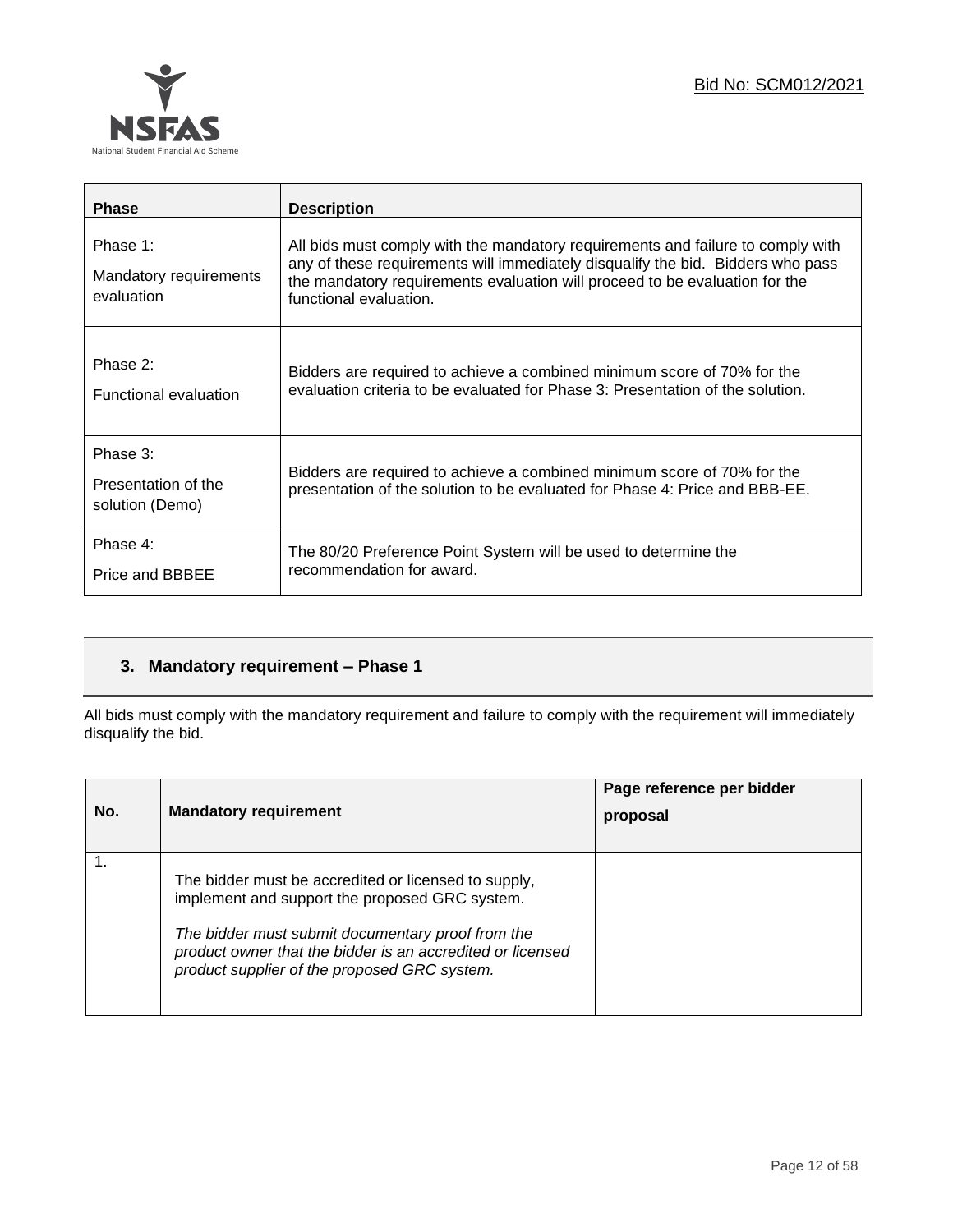

## **4. Functional specifications**

The service providers are requested to provide an Enterprise GRC system that will be able to do the following as a minimum:

## **4.1 Internal Audit**

The system/ tool must be able to automate the audit process, from risk assessment through to reporting, including, but not limited to the following internal audit processes:

- 4.1.1 Identify and assess risks through integrated surveys, simplifying the feedback process and tying risks to key processes and organisations that feed the audit planning process
- 4.1.2 Schedule audits and allocate audit resources based on their availability and skills profile, allowing for better management of time and resources
- 4.1.3 Track projects, report on resource utilization and management budgets through time and expense tracking
- 4.1.4 Manage electronic work papers offline through an audit workbench, including field-level synchronisation and conflict management
- 4.1.5 Manage the workpaper review and audit reporting process
- 4.1.6 Remediate issues identified during audit process and follow them through to completion to ensure gaps are addressed
- 4.1.7 Compile audit information and create final audit reports quickly, reducing the time and effort required to provide management and the board with key risk information
- 4.1.8 Follow-up on key issues and track their status through insight-proving reporting and dashboards

## **4.2 Enterprise Risk Management (ERM)**

The system/ tool must be able to automate the risk management process, including, but not limited to the following risk processes:

- 4.2.1 Allowing management and risk managers to compare and manage risks across the organisation and various business units
- 4.2.2 Deploy risk assessment through an integrated workflow and survey engine, helping risk managers to identify and focus on the right risks at the right time to minimize exposure
- 4.2.3 Develop response strategies to address identified risks and manage the implementation and execution of the strategies through completion
- 4.2.4 Identify key risk indicators (KRIs) and establish acceptable thresholds that generate alerts to stakeholders and executives when thresholds are violated, allowing risk managers to take quick action to mitigate risk
- 4.2.5 Manage incidents and their impact on the business through data collection, reporting, root cause identification and accountability, inclusive of scenario analysis.

## **4.3 Compliance**

The system/ tool must be able to automate the compliance management process, including, but not limited to the following compliance processes: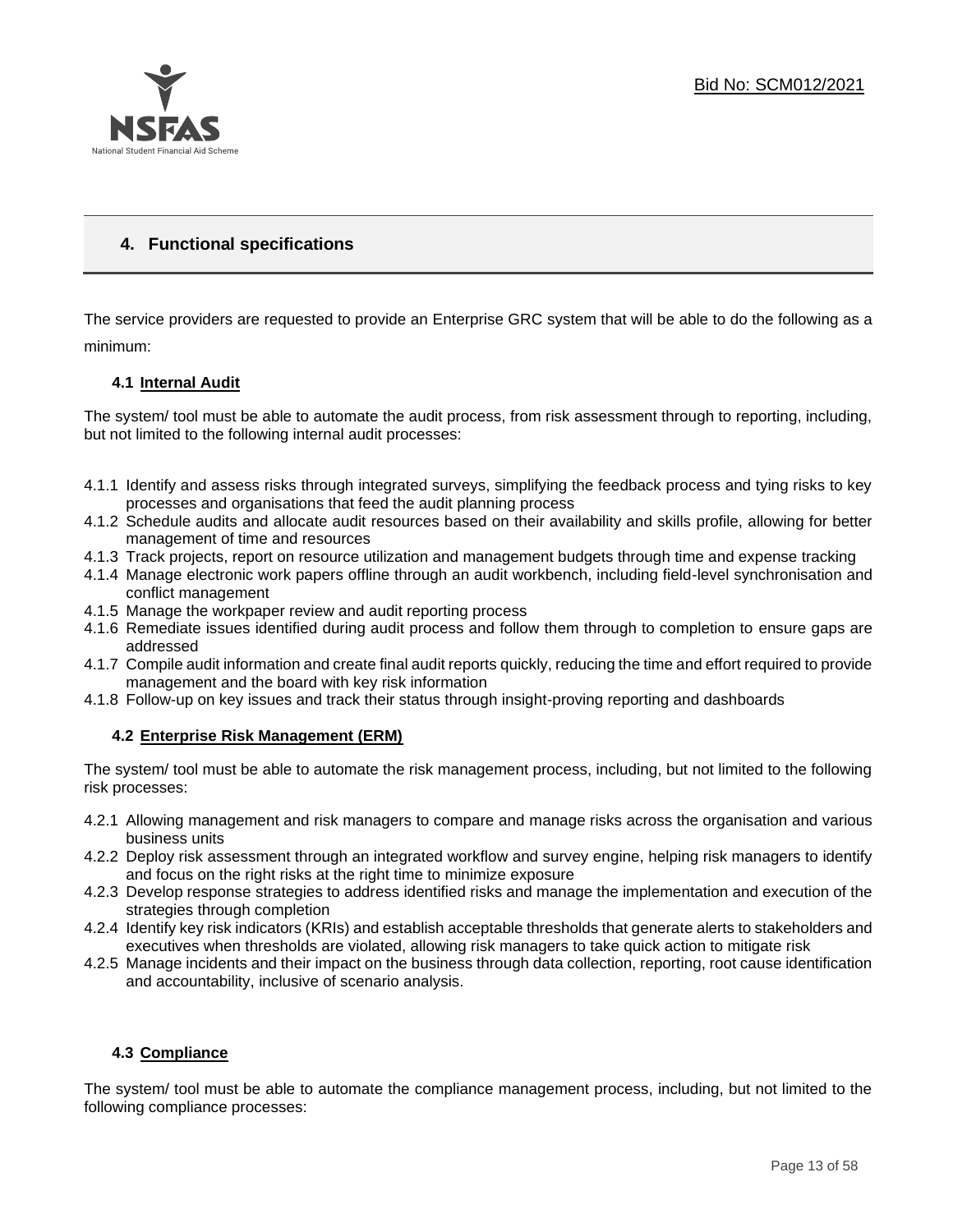

- 4.3.1 Manage policies, including documentation, review, communication and attestation
- 4.3.2 Host the compliance universe and assessment of compliance in terms of the universe
- 4.3.3 Associate regulations and risks to policies and controls in a way that will allow NSFAS to apply rationalised compliance efforts efficiently to multiple regulatory and risk management activities
- 4.3.4 Prioritise and manage compliance projects in the context of broader corporate initiatives and resource allocation.

## **4.4 Digital Risk**

- 4.4.1 Inventory of the IT landscape, including assets, processes, services, applications and infrastructure elements
- 4.4.2 Develop, maintain, communicate and monitor adherence to IT policies
- 4.4.3 Highlight the results of IT risk assessments, incidents and threshold breaches in the context of related business products, services and processes to draw attention quickly to areas requiring attention
- 4.4.4 Test general computing controls and assess the impact of these controls on key business processes
- 4.4.5 Remediate issues and risks through action plans and tasks generated through automatic email notifications and workflows

#### **4.5 Combined Assurance**

The system/ tool must be able to facilitate and automate as much as possible the combined assurance framework of being able to improve operating efficiencies within the organisation by:

- 4.5.1 Improving reporting and accountability of all assurance work conducted within the organisation,
- 4.5.2 Aligning everyone on a common risk landscape and prioritising assurance efforts by the risks that matter most,
- 4.5.3 Increasing the coordination of assurance providers, resulting in better planning, resource allocation, and cost reductions,
- 4.5.4 Reducing the number of risks that could potentially be overlooked when assurance plans are drafted for the following years, and
- 4.5.5 Assisting in the enhancement of the organization's control environment and being able to generate effective, useful and insightful reports for management and the audit committee.

## **5. Technical specifications**

5.1 The service provider is requested to provide an Enterprise GRC system that will be able to do deliver the following key elements of such a platform (system / tool):

- 5.1.1 Data modelling
- 5.1.2 Content management
- 5.1.3 Project management
- 5.1.4 Reporting and analysis
- 5.1.5 Time Sheet management
- 5.1.6 Templatising of documents to ensure conformity to standards
- 5.1.7 Automated workflows to facilitate the reviewal, approval, publishing and archiving of documents
- 5.1.8 Task Management and notifications
- 5.1.9 Content categorisation using meta-data
- 5.1.10 Powerful search capability
- 5.1.11 Customisable with the ability to adapt to NSFAS's business needs and align to our corporate identity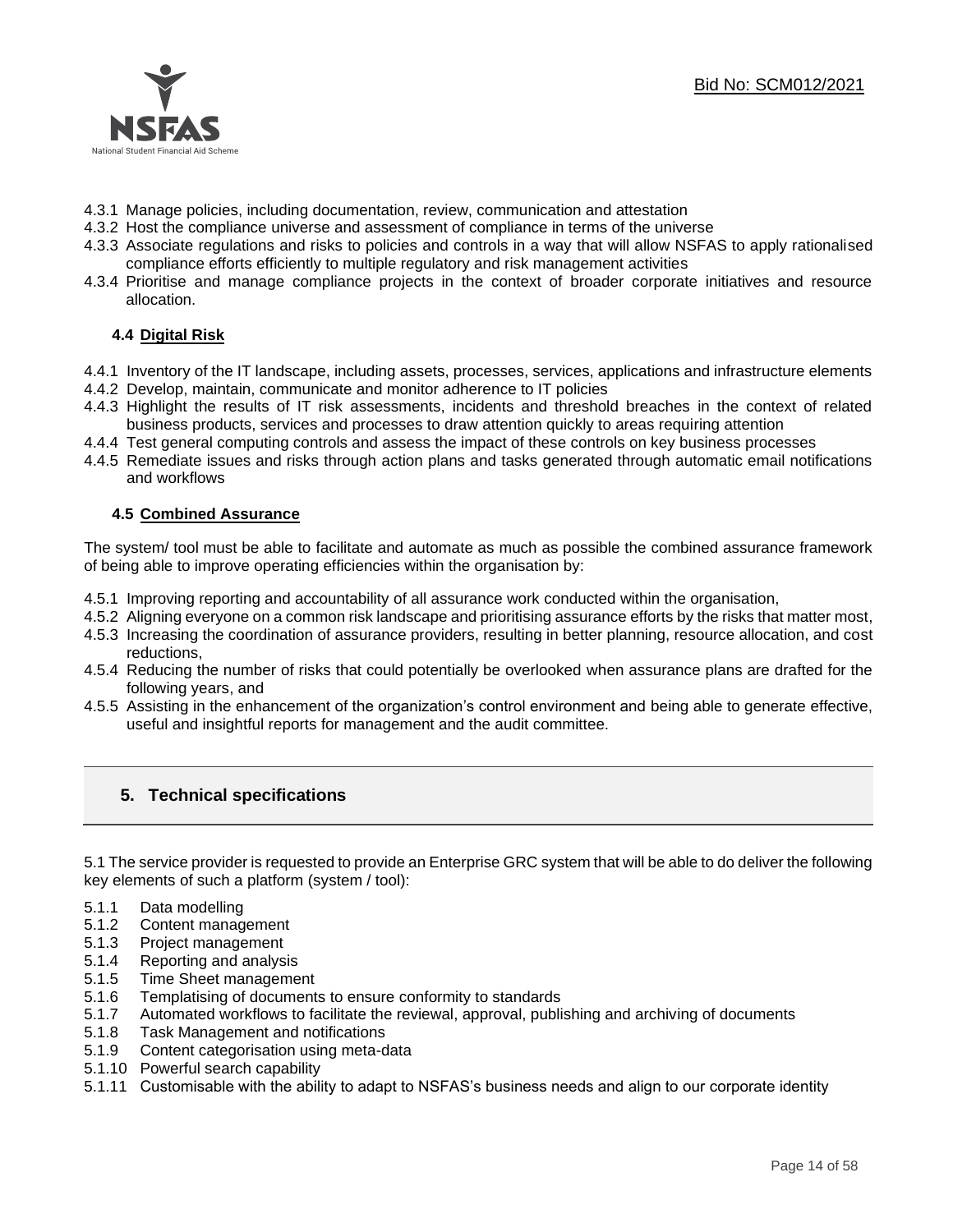

5.2 The above components should be underpinned by a core architecture which should support the following:

## **5.2.1 General**

- Configuration
- Data integration
- Data security
- Contextualisation (ability to present different navigation and input screens as well as to aggregate data into contextual themes)
- Offline / Mobile support

#### **5.2.2 Architecture and Interfaces**

- System operates within a Windows environment and should be a SaaS solution (cloud-based).
- System can integrate / interact with standard Microsoft Office products (Office 365) including Word, Excel, Access, Outlook (email and calendar), Exchange On-line, OneDrive for Business, Visio and SharePoint Online.

#### **5.2.3 Security and Authentication**

- Service Provider must be able to demonstrate it has implemented a comprehensive security model that meets the requirements of ISO27001, Cobit 5, NIST 800-53 or another comparable framework.
- System supports at least 128-bit encryption (256-bit or higher is preferred).
- System supports role-based access.
- The system uses Active Directory for Authentication

## **6. Contract Period**

The contract period is envisaged to be five (5) years, however, NSFAS will review the performance of the successful service provider annually and determine whether it wishes to continue with the services.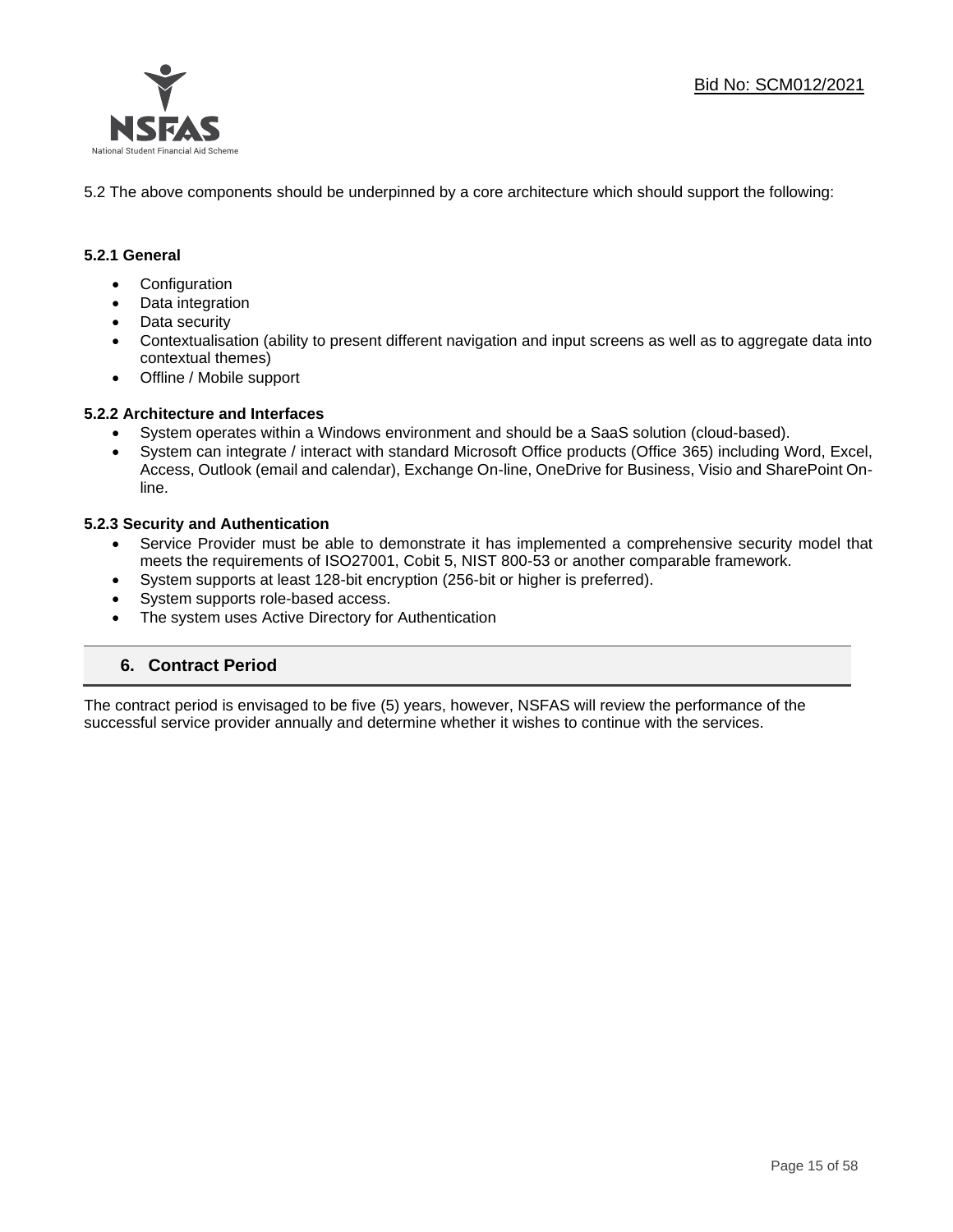

## **7. Pricing Schedule**

Please consider the inevitable Consumer Price Index (CPI) increases year on year on the pricing upon the duration of the contract period being in excess of a 12-month period. The pricing must be inclusive of all costs including disbursements (travel, accommodation etc) where applicable. The pricing schedule must be completed.

## **7.1. Software Costs**

| No.                         | Quantity          | <b>Description</b>       | <b>Total price (VAT excluding)</b> |
|-----------------------------|-------------------|--------------------------|------------------------------------|
| $\overline{1}$ .            |                   | Once-off costs           |                                    |
| 2.                          | Year 1            |                          |                                    |
| 3.                          | Year 2            | Software License Renewal |                                    |
| 4.                          | Year <sub>3</sub> |                          |                                    |
| 5.                          | Year 4            |                          |                                    |
| 6.                          | Year 5            |                          |                                    |
| Sub-total (7.1) (VAT Excl.) |                   |                          |                                    |

## **7.2. Implementation Costs**

| <b>Activity</b> | <b>Number of hours</b> | <b>Total price (VAT excluding)</b> |
|-----------------|------------------------|------------------------------------|
| Planning        |                        |                                    |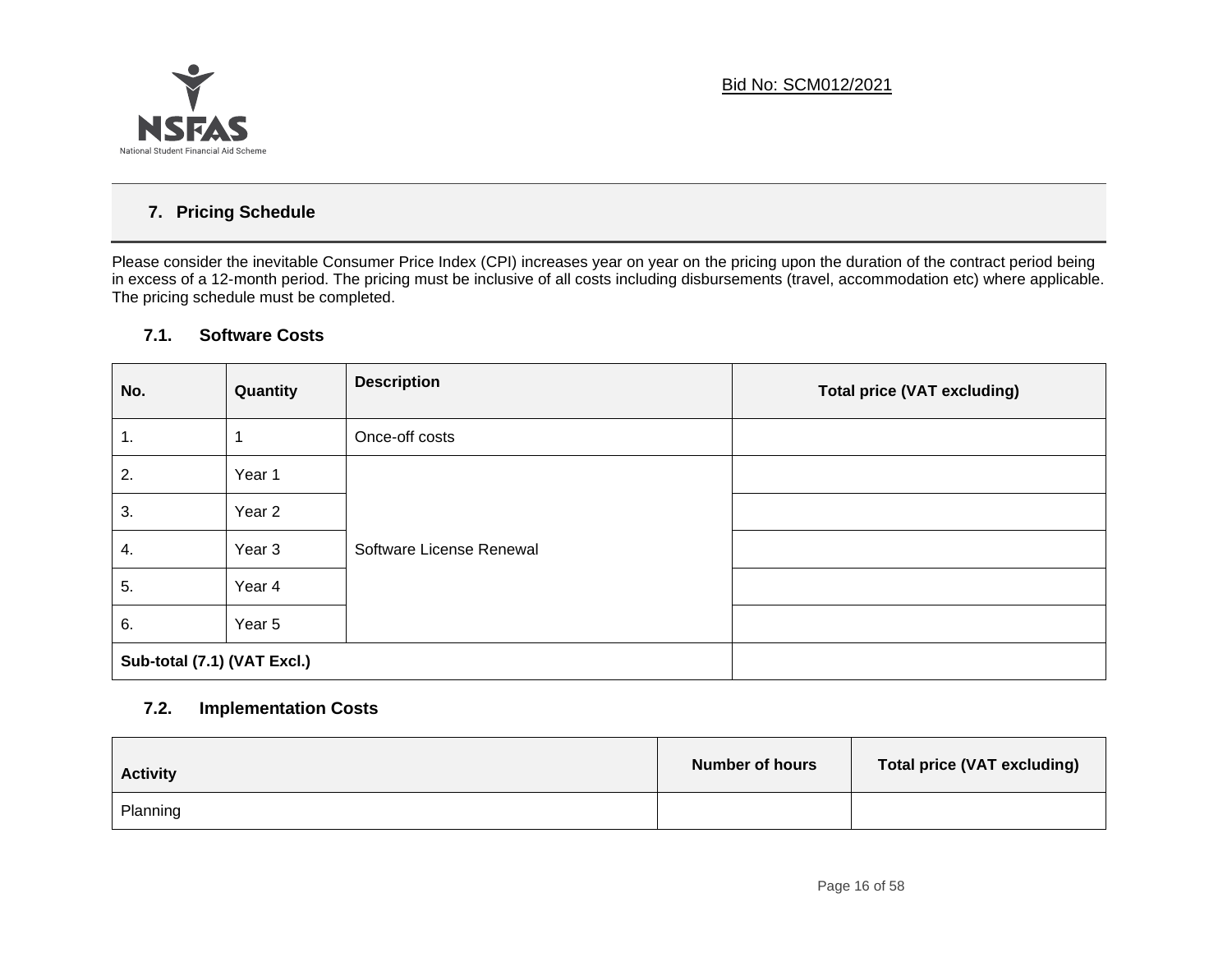

| <b>Activity</b>                             | <b>Number of hours</b> | <b>Total price (VAT excluding)</b> |
|---------------------------------------------|------------------------|------------------------------------|
| Analysis                                    |                        |                                    |
| Customisation / development / configuration |                        |                                    |
| Testing                                     |                        |                                    |
| Migration of data                           |                        |                                    |
| Training                                    |                        |                                    |
| Other Costs (if applicable)                 |                        |                                    |
| <b>Disbursements</b>                        |                        |                                    |
| Sub-total (7.2) (VAT Excl.)                 |                        |                                    |

## **7.3. Post-Implementation Support**

| No. | Quantity | <b>Description</b>                 | <b>Total price (VAT excluding)</b> |
|-----|----------|------------------------------------|------------------------------------|
| 1.  | Year 1   |                                    |                                    |
| 2.  | Year 2   |                                    |                                    |
| 3.  | Year 3   | <b>Post-Implementation Support</b> |                                    |
| 4.  | Year 4   |                                    |                                    |
| 5.  | Year 5   |                                    |                                    |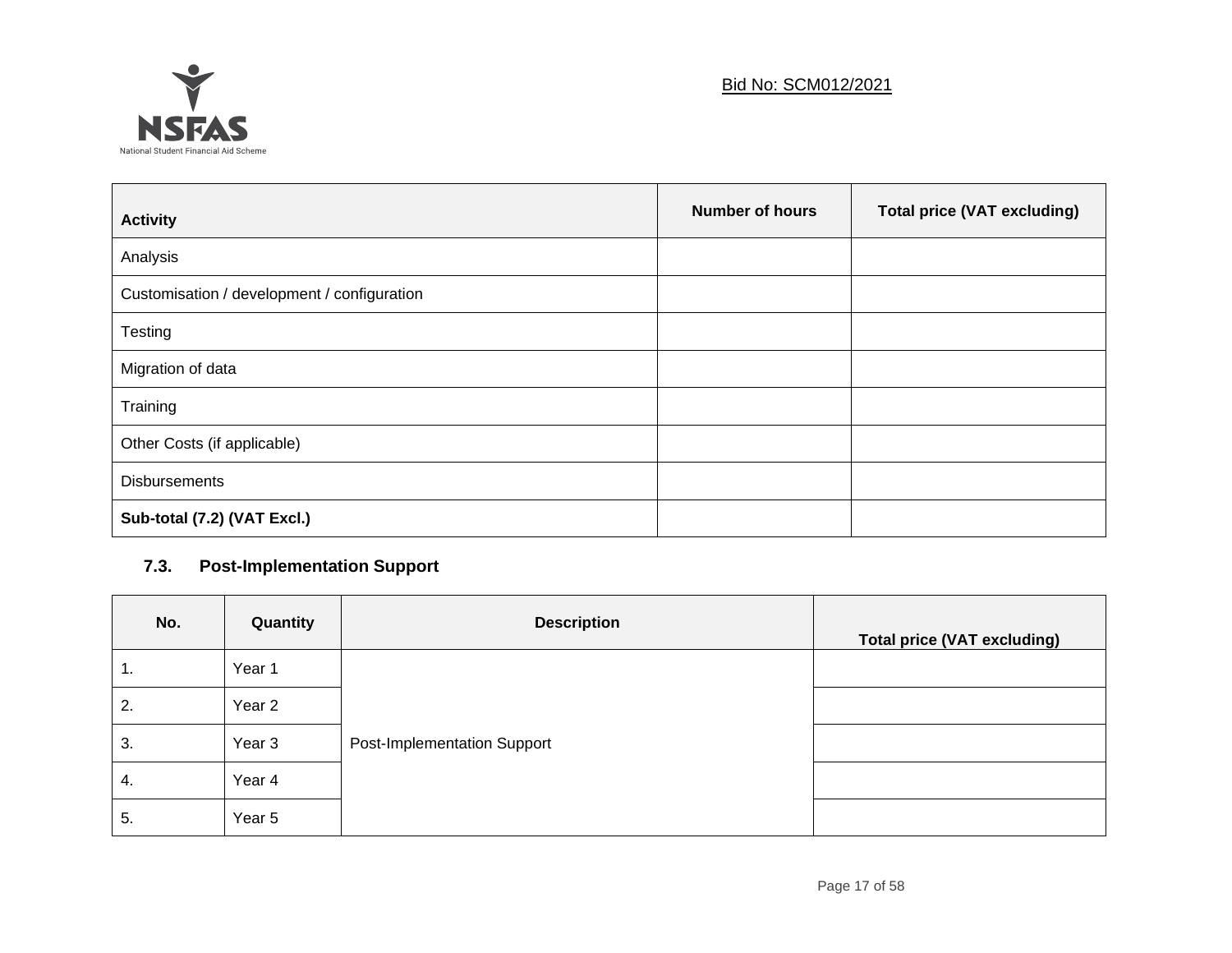

## Bid No: SCM012/2021

| No.                         | Quantity | <b>Description</b> | Total price (VAT excluding) |
|-----------------------------|----------|--------------------|-----------------------------|
| Sub-total (7.3) (VAT Excl.) |          |                    |                             |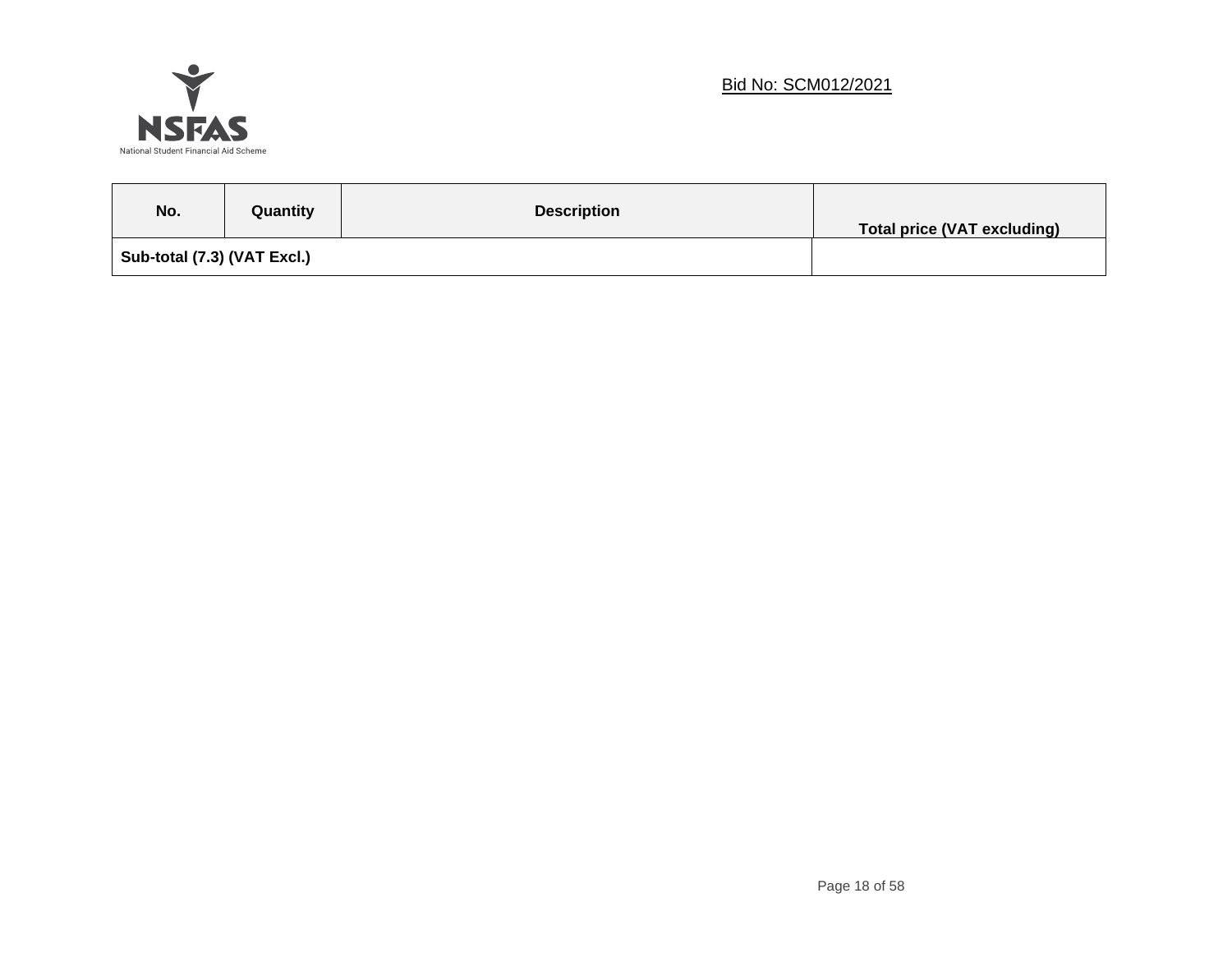

## **7.4. Total Bid Price**

| <b>Activity / Deliverable</b>                    | Amount (R) |
|--------------------------------------------------|------------|
| Sub-total (7.1) (VAT Excl.)                      |            |
| Sub-total (7.2) (VAT Excl.)                      |            |
| Sub-total (7.3) (VAT Excl.)                      |            |
| Total Bid Price (Vat Excl.)                      |            |
| VAT @ 15%                                        |            |
| Total Bid Price (Vat Incl.) for 5-year<br>period |            |

## **8. Evaluation Criteria- Phase 2**

## Criteria and Weighting:

*Bidders need to score a minimum of 70% for functionality. Bidders who score less than 70% minimum for functionality will not be considered for the Presentation stage; Bids will be evaluated in accordance with the following technical criteria:*

Technical evaluation criteria element:

| <b>Element</b>       | Weight |
|----------------------|--------|
| References           | 10%    |
| Project plan         | 15%    |
| Resource experience  | 10%    |
| Solution proposal    | 45%    |
| Transformation       | 10%    |
| Training and testing | 10%    |
| <b>TOTAL</b>         | 100%   |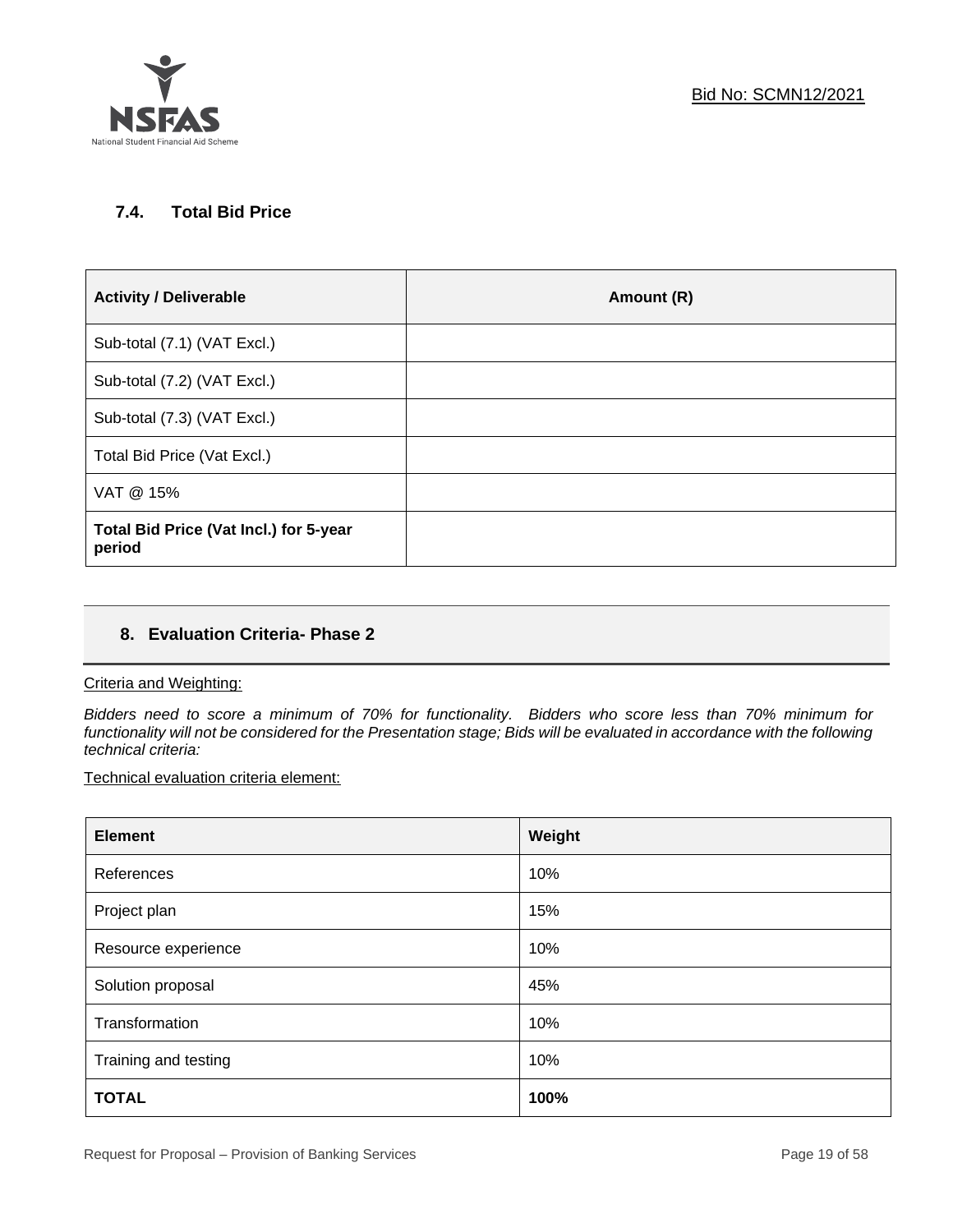

| <b>References</b>                                                                                                                                                                     | Points available- max 10        | <b>Bidder scoring</b> |
|---------------------------------------------------------------------------------------------------------------------------------------------------------------------------------------|---------------------------------|-----------------------|
|                                                                                                                                                                                       | 4 or more references= 10 points |                       |
| The bidder must provide relevant reference<br>letters from clients where the bidder has                                                                                               | 3 references = 6 points         |                       |
| implemented a similar Internal Audit / GRC<br>solution. Letters must be on the client's<br>letterhead, signed and include a contactable<br>telephone number. Reference letters should | 2 references = 4 points         |                       |
| not be older than five (5) years.                                                                                                                                                     | 1 reference= 2 points           |                       |

| Project plan                                                                                                           | Points available- max 15                                            | <b>Bidder scoring</b> |
|------------------------------------------------------------------------------------------------------------------------|---------------------------------------------------------------------|-----------------------|
| The bidder must provide the detailed project<br>plan, clarifying the implementation approach and<br>specify the below: | Project plan submitted and specifies all<br>five areas $=15$ points |                       |
| Work breakdown structure<br>Milestones<br>Duration<br>Resource allocation to tasks<br>Project phases                   | Project plan submitted and specifies 3 to<br>4 areas = 5 points     |                       |

| Resource experience                                                                                                                                                                                | Points available- max 10   | <b>Bidder scoring</b> |
|----------------------------------------------------------------------------------------------------------------------------------------------------------------------------------------------------|----------------------------|-----------------------|
|                                                                                                                                                                                                    | $≥8$ years' = 10 points    |                       |
| The experience of the team leader in the GRC<br>field including Internal Audit & Combined<br>Assurance Subject Matter Expert:<br>The bidder must provide a comprehensive CV of<br>the team leader. | 4 - 7 years' = 7 points    |                       |
|                                                                                                                                                                                                    |                            |                       |
|                                                                                                                                                                                                    | $\leq$ 3 years' = 3 points |                       |
|                                                                                                                                                                                                    |                            |                       |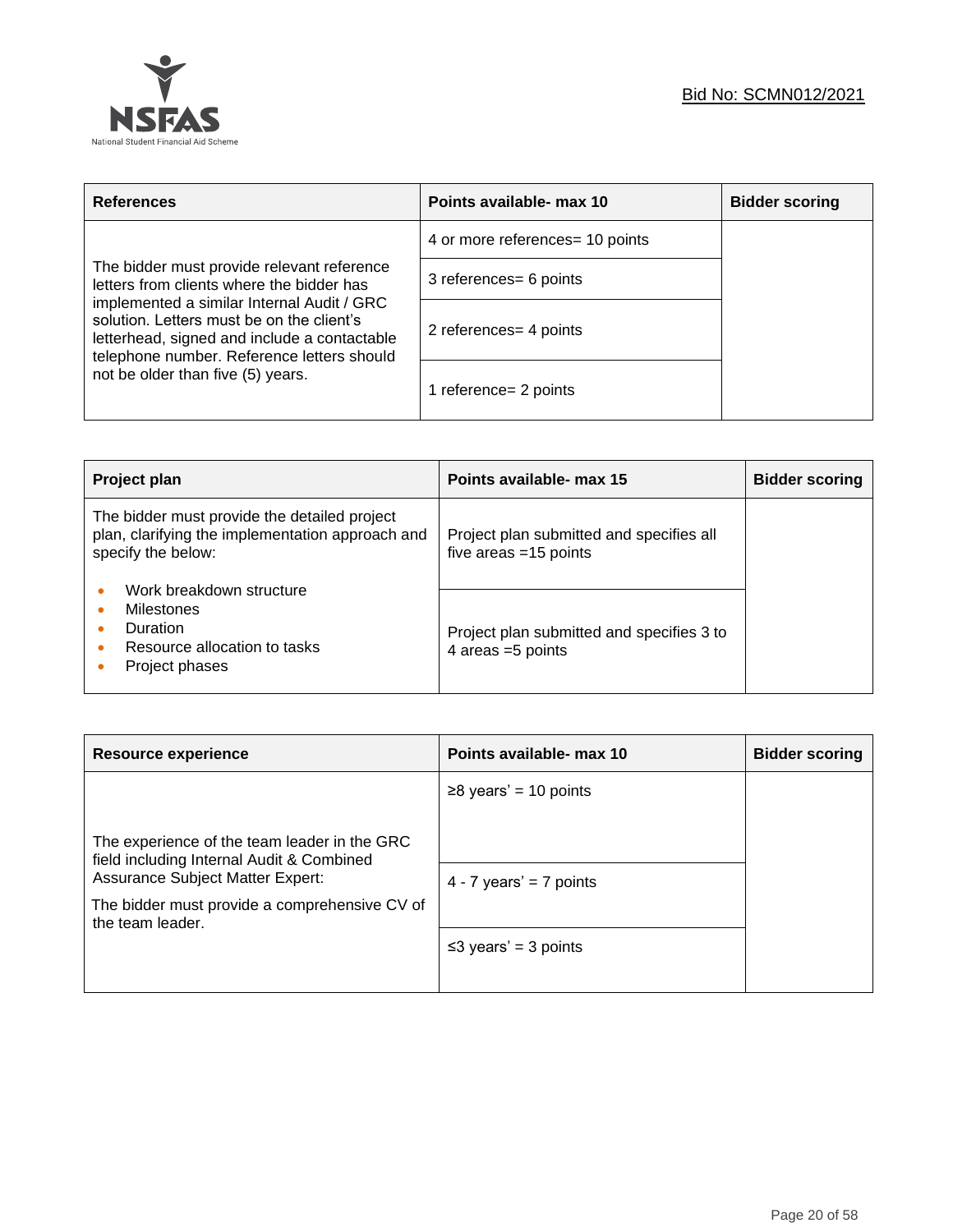



| <b>Solution proposal</b>                                                                                                                                                                                        | Points available- max 45                                                                                                                            | <b>Bidder scoring</b> |
|-----------------------------------------------------------------------------------------------------------------------------------------------------------------------------------------------------------------|-----------------------------------------------------------------------------------------------------------------------------------------------------|-----------------------|
|                                                                                                                                                                                                                 | Proposal demonstrates automation of the<br>internal audit process as required in the<br>functional specification $4.1 = 10$ points                  |                       |
| The bidder's proposed solution must meet the<br>functional user requirements (section 4)                                                                                                                        | Proposal demonstrates automation of the<br>enterprise risk management process as<br>required in the functional specification<br>$4.2 = 10$ points   |                       |
| stipulated in this RFP document. The bidder<br>must provide a detailed and comprehensive<br>proposal of their GRC solution, indicating how<br>the proposed solution will meet/satisfy each user<br>requirement. | Proposal demonstrates automation of the<br>compliance management process as<br>required in the functional specification<br>$4.3 = 10$ points        |                       |
|                                                                                                                                                                                                                 | Proposal demonstrates automation of the<br>combined assurance framework process<br>as required in the functional specification<br>$4.4 = 10$ points |                       |
|                                                                                                                                                                                                                 | Proposal demonstrates digital risk<br>process as required in the functional<br>specification 4.5= 5 points                                          |                       |

| <b>Transformation</b>                                                                                                                                                                                                  | Points available- max 10                                                       | <b>Bidder scoring</b> |
|------------------------------------------------------------------------------------------------------------------------------------------------------------------------------------------------------------------------|--------------------------------------------------------------------------------|-----------------------|
| The bidder must meet the following<br>transformation criteria:<br>30% or more woman owned<br>Sub-contract a minimum of 15% of the<br>contract to an EME or QSE whom is at<br>least 51% black owned<br>100% black owned | All three (3) criteria met =<br>10 points<br>Two $(2)$ criteria met = 5 points |                       |
|                                                                                                                                                                                                                        | One (1) criteria met= 2 points                                                 |                       |

| <b>Training and testing</b>                                                             | Points available- max 10                                      | <b>Bidder scoring</b> |
|-----------------------------------------------------------------------------------------|---------------------------------------------------------------|-----------------------|
| The bidder must submit a system and user<br>acceptance testing plan, as well as a role- | System and user acceptance<br>testing plan provided= 5 points |                       |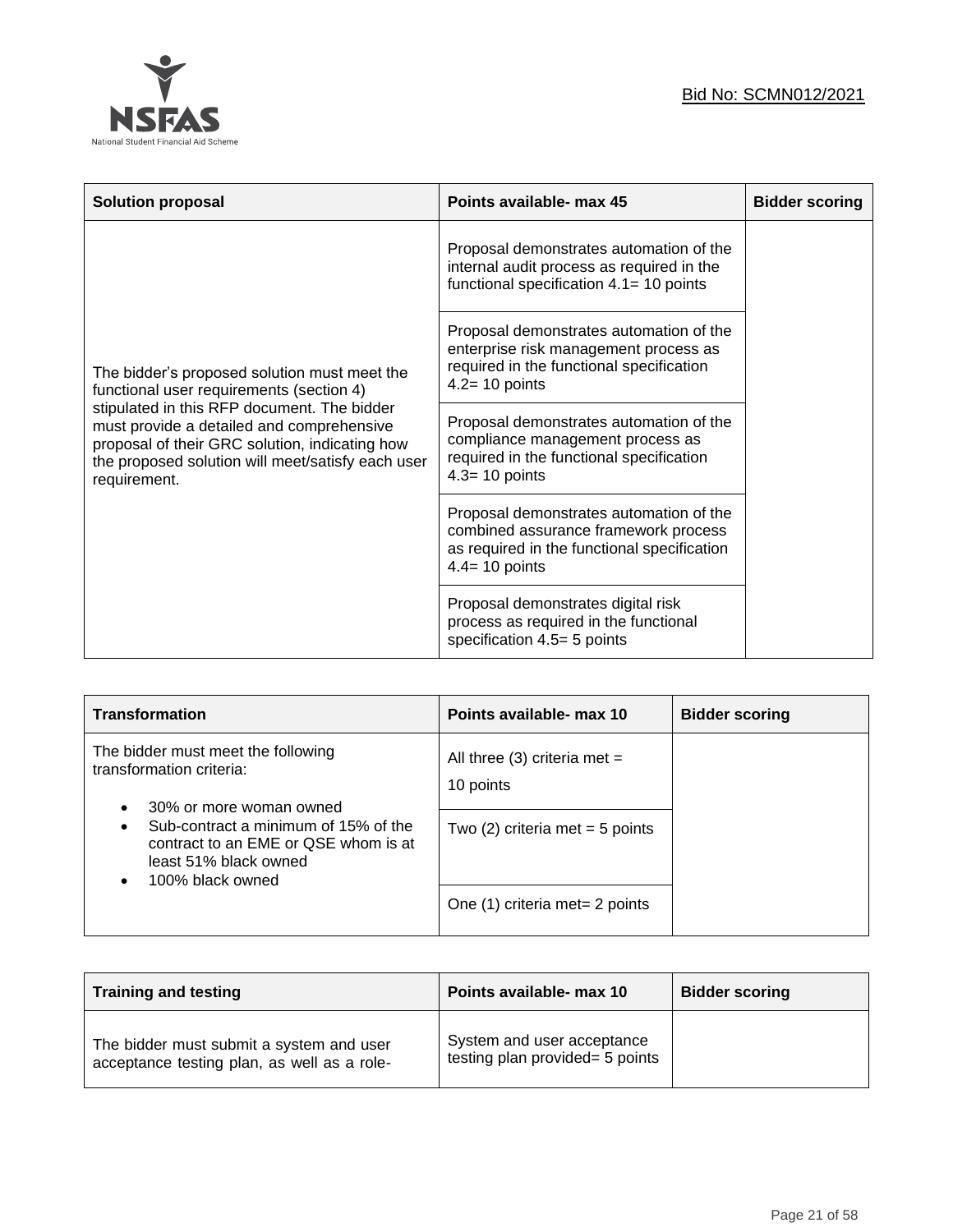

| based training plan as part of their bid<br>proposal. | Role-based training plan<br>submitted= 5 points |  |
|-------------------------------------------------------|-------------------------------------------------|--|
|                                                       |                                                 |  |

## **9. Presentation criteria – Phase 3**

Bidders who achieve the minimum score of 70% for the functional evaluation criteria will be invited to provide a presentation on their proposed solution to the bid evaluation committee of NSFAS. The location of this meeting will either be held at the NSFAS offices at 10 Brodie Road, Wynberg, Cape Town, or virtually through the Microsoft team's platform.

The bidder will be required to achieve a minimum of 70% for the presentation with the following criteria being utilised:

| <b>Presentation</b>                                        | Points available- max 100                        | <b>Bidder scoring</b> |
|------------------------------------------------------------|--------------------------------------------------|-----------------------|
|                                                            | Suitability of the solution =50<br>points        |                       |
| The bidder must demonstrate their proposed                 | User friendliness of solution $=$<br>10 points   |                       |
| solution which must achieve the required scope<br>of work. | Timelines for delivery of<br>solution= 15 points |                       |
|                                                            | Project management= 15<br>points                 |                       |
|                                                            | Value added services= 10<br>points               |                       |

## **8. Preference Point System**

All proposals that will achieve the minimum qualifying score (acceptable tenders) will be evaluated further in terms of the preference point system as follows: A maximum of 80 points is allocated for price on the following basis: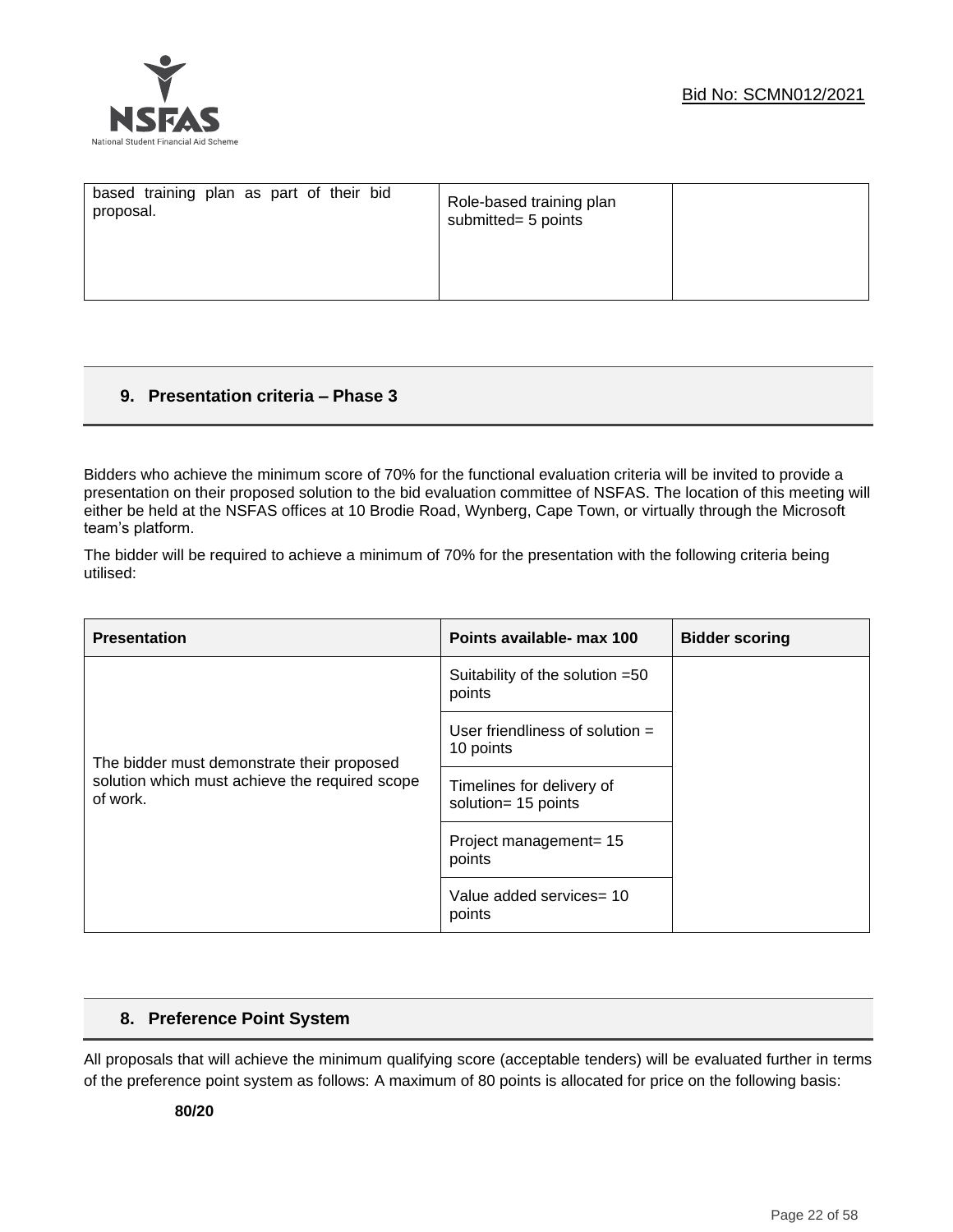## Bid No: SCMN012/2021



$$
Ps = 80 \left( 1 - \frac{Pt - P \min}{P \min} \right)
$$

Where

Ps = Points scored for comparative price of proposal under consideration

Pt = Comparative price of bid under consideration

Pmin = Comparative price of lowest acceptable proposal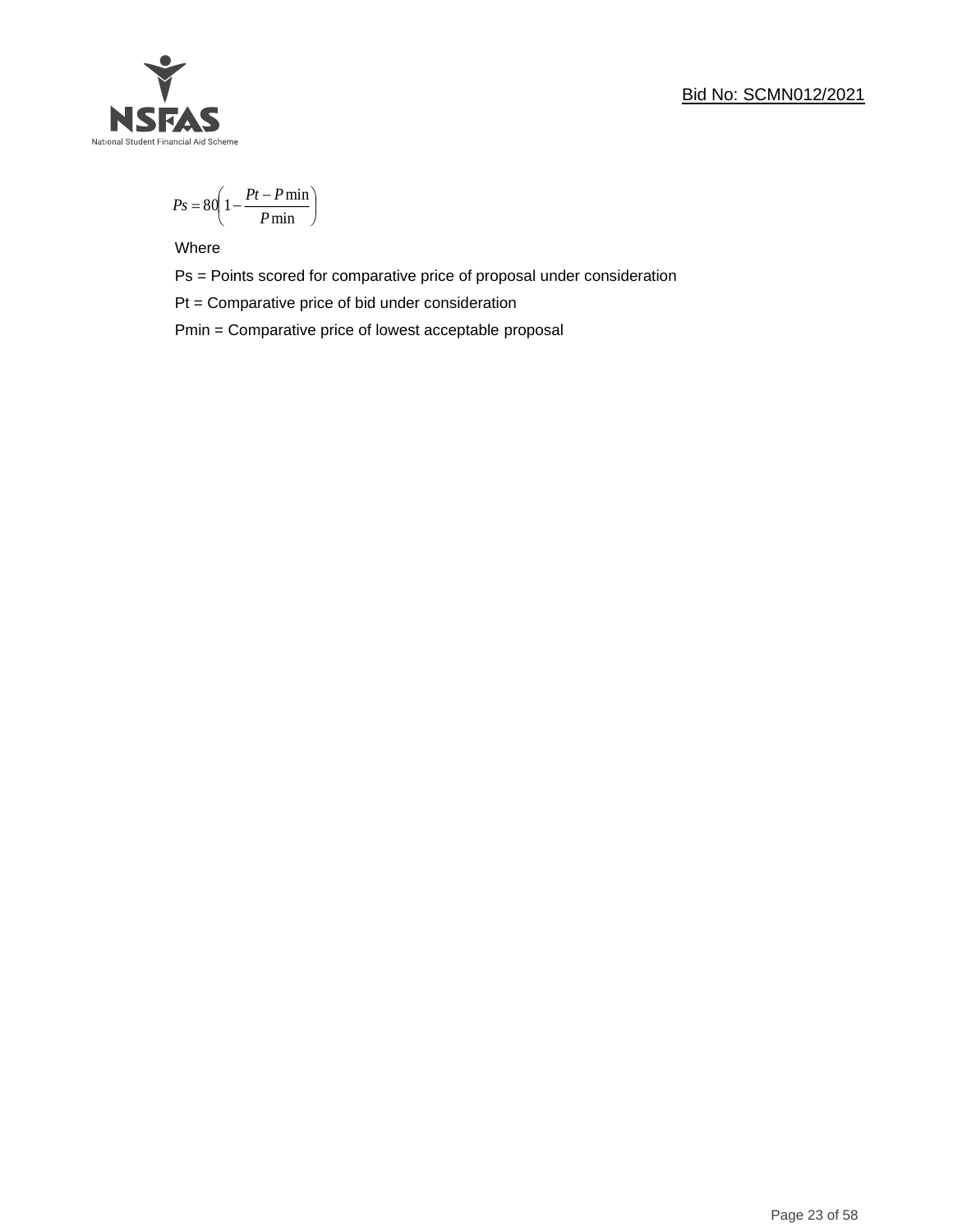

## **1. Declaration of Interest**

This declaration will be used by institutions to ensure that when goods and services are being procured, all reasonable steps are taken to combat the abuse of the supply chain management system.

The bid of any bidder may be disregarded if that bidder, or any of its directors have:

- A. abused the NSFAS's supply chain management system;
- B. committed fraud or any other improper conduct in relation to such system; or
- C. failed to perform on any previous contract.

**In order to give effect to the above, the following questionnaire must be completed and submitted with the bid**.

| The following particulars must be furnished: |                                                                                          |  |  |  |
|----------------------------------------------|------------------------------------------------------------------------------------------|--|--|--|
| 2.1                                          | Full Name of bidder or his or her representative:                                        |  |  |  |
|                                              |                                                                                          |  |  |  |
| 2.2                                          | <b>Identity Number:</b>                                                                  |  |  |  |
|                                              |                                                                                          |  |  |  |
| 2.3                                          | Position occupied in the Company (director, trustee, shareholder <sup>2</sup> , member): |  |  |  |
|                                              |                                                                                          |  |  |  |

| Registration number of the company, enterprise, close corporation, partnership agreement or trust:<br>2.4 |
|-----------------------------------------------------------------------------------------------------------|
|-----------------------------------------------------------------------------------------------------------|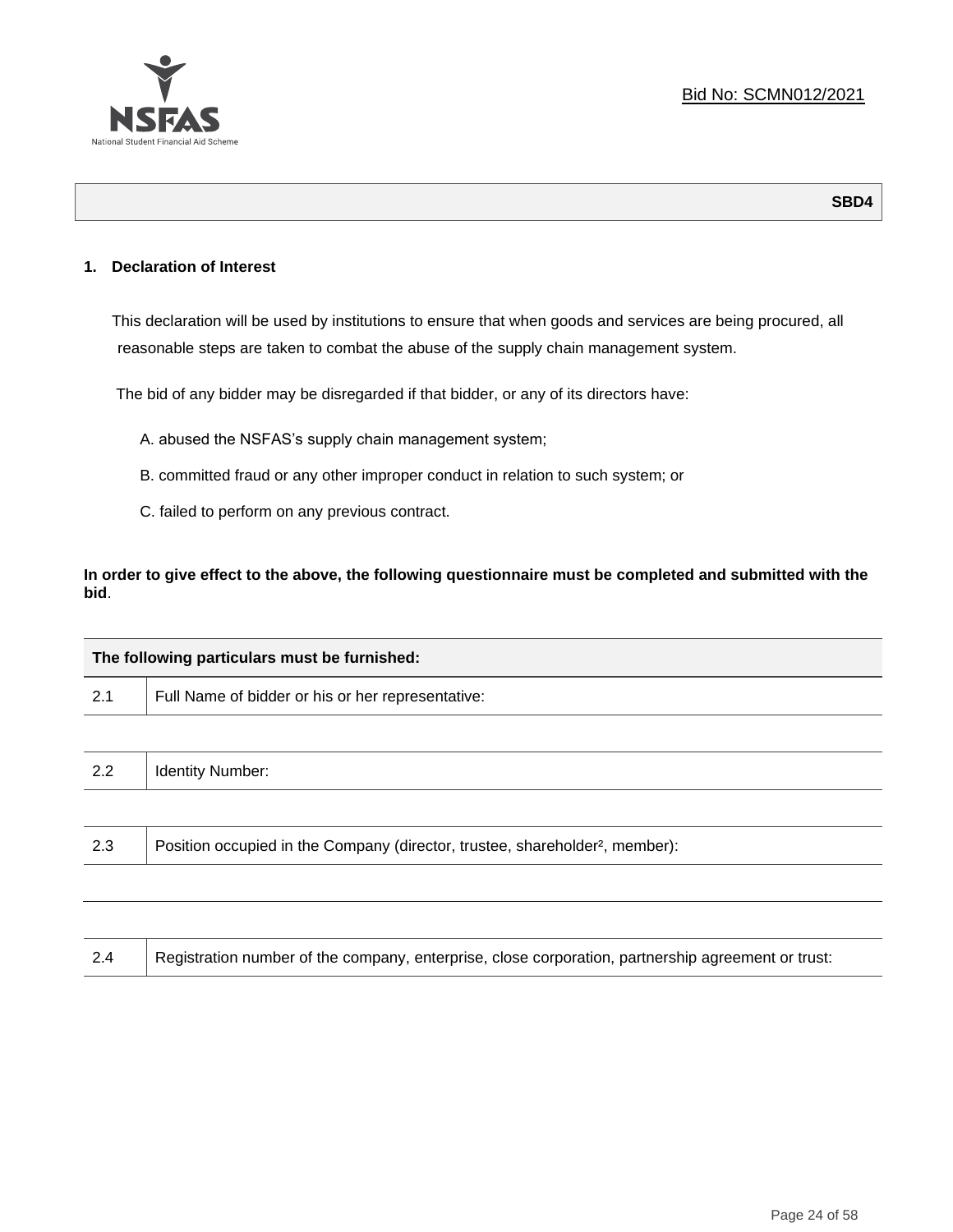

| 2.5 | Tax Reference Number: |  |  |  |  |
|-----|-----------------------|--|--|--|--|
|     |                       |  |  |  |  |

| 2.6 | VAT Registration Number: |
|-----|--------------------------|
|-----|--------------------------|

| 2.6.1  | The names of all directors / trustees / shareholders / members, their individual identity numbers, tax<br>reference numbers and, if applicable, employee / PESAL numbers must be indicated in paragraph 3<br>below. |     |  |  |  |
|--------|---------------------------------------------------------------------------------------------------------------------------------------------------------------------------------------------------------------------|-----|--|--|--|
| 2.7    | Are you or any person connected with the bidder presently employed by the state?                                                                                                                                    |     |  |  |  |
|        | Yes                                                                                                                                                                                                                 | No. |  |  |  |
| 2.7.2. | If yes, furnish the following particulars:                                                                                                                                                                          |     |  |  |  |
|        | Name of person / director / trustee / shareholder/ member:                                                                                                                                                          |     |  |  |  |

| Name of state institution at which you or the person connected to the bidder is employed: |
|-------------------------------------------------------------------------------------------|
|                                                                                           |

Position occupied in the state institution:

#### "State" means

┱

- (a) Any national or provincial department, national or provincial public entity or constitutional institution within the meaning of the Public Finance Management Act, 1999 (Act No 1 of 1999);
- (b) Any municipality or municipal entity;
- (c) Provincial legislature;
- (d) National Assembly or the National Council of Provinces;
- (e) Parliament.

"Shareholder" means a person who owns shares in the company and is actively involved in the management of the enterprise or business and exercises control over the enterprise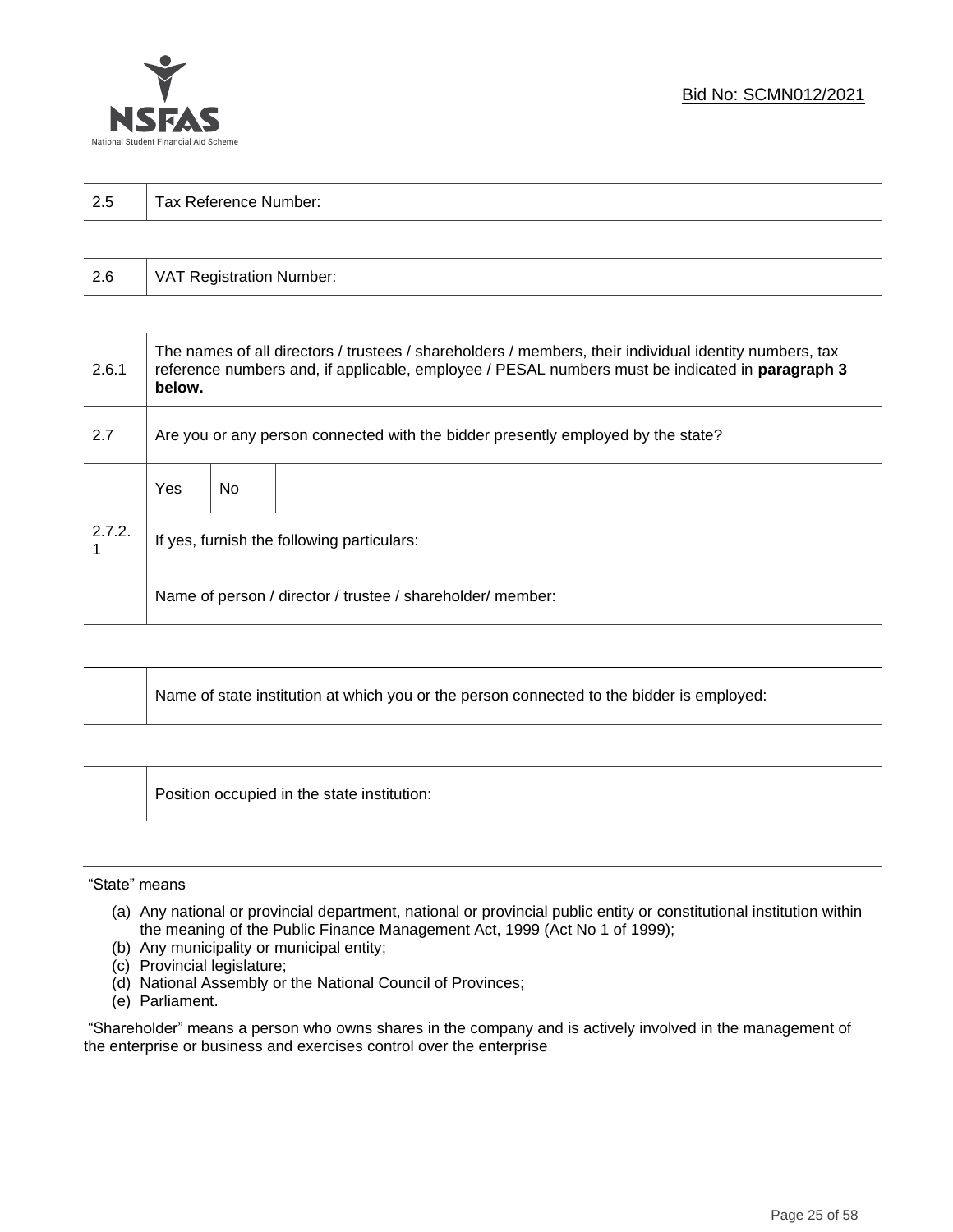

|             |                                                                                                                                                                                                                                                  | Any other particulars:                                                                                                                                          |                                                                     |  |  |  |
|-------------|--------------------------------------------------------------------------------------------------------------------------------------------------------------------------------------------------------------------------------------------------|-----------------------------------------------------------------------------------------------------------------------------------------------------------------|---------------------------------------------------------------------|--|--|--|
| 2.7.2       |                                                                                                                                                                                                                                                  | If you are presently employed by the state, did you obtain the appropriate authority to undertake<br>remunerative work outside employment in the public sector? |                                                                     |  |  |  |
|             | Yes                                                                                                                                                                                                                                              | No                                                                                                                                                              |                                                                     |  |  |  |
|             |                                                                                                                                                                                                                                                  |                                                                                                                                                                 | If yes, did you attach proof of such authority to the bid document? |  |  |  |
| 2.7.2.<br>1 | Note: Failure to submit proof of such authority, where applicable, may result in the disqualification of the<br>bid.                                                                                                                             |                                                                                                                                                                 |                                                                     |  |  |  |
|             | Yes                                                                                                                                                                                                                                              | No.                                                                                                                                                             |                                                                     |  |  |  |
| 2.7.2.<br>2 |                                                                                                                                                                                                                                                  |                                                                                                                                                                 | If no, furnish reasons for non-submission of such proof:            |  |  |  |
| 2.8         | Did you or your spouse, or any of the company's directors / trustees / shareholders / members or their<br>spouses conduct business with the state in the previous twelve months?                                                                 |                                                                                                                                                                 |                                                                     |  |  |  |
|             | Yes                                                                                                                                                                                                                                              | No                                                                                                                                                              |                                                                     |  |  |  |
| 2.8.1       | If so, furnish particulars:                                                                                                                                                                                                                      |                                                                                                                                                                 |                                                                     |  |  |  |
| 2.9         | Do you, or any person connected with the bidder, have any relationship (family, friend, other) with a<br>person employed by the state and who may be involved with the evaluation and or adjudication of this<br>bid?                            |                                                                                                                                                                 |                                                                     |  |  |  |
|             | Yes                                                                                                                                                                                                                                              | No.                                                                                                                                                             |                                                                     |  |  |  |
| 2.9.1       | If so, furnish particulars:                                                                                                                                                                                                                      |                                                                                                                                                                 |                                                                     |  |  |  |
| 2.10        | Are you, or any person connected with the bidder, aware of any relationship (family, friend, other)<br>between any other bidder and any person employed by the state who may be involved with the<br>evaluation and or adjudication of this bid? |                                                                                                                                                                 |                                                                     |  |  |  |
|             | Yes                                                                                                                                                                                                                                              | No                                                                                                                                                              |                                                                     |  |  |  |
| 2.10.1      | If so, furnish particulars:                                                                                                                                                                                                                      |                                                                                                                                                                 |                                                                     |  |  |  |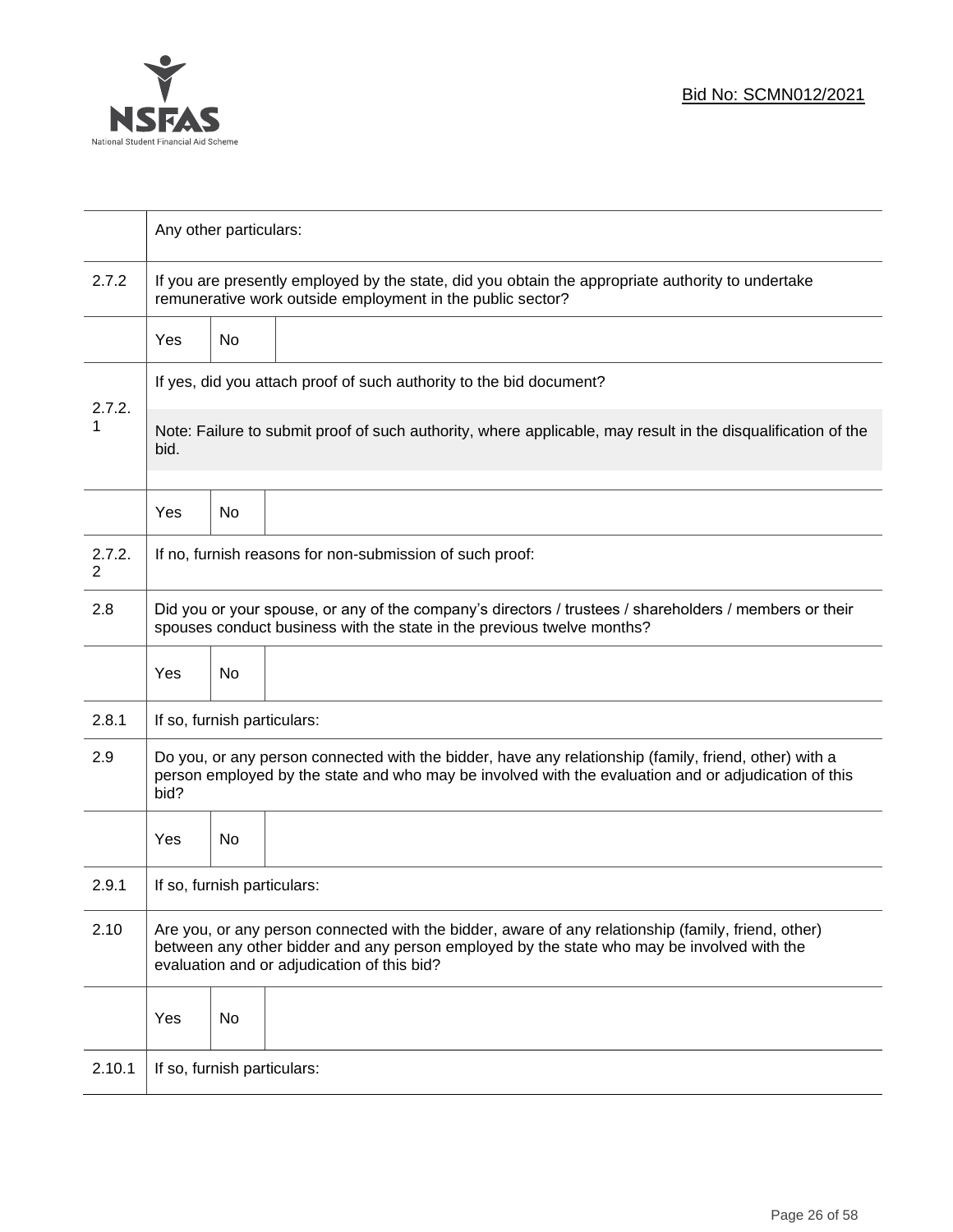

| 2.11   | Do you or any of the directors / trustees / shareholders / members of the company have any interest in<br>any other related companies whether or not they are bidding for this contract? |    |  |  |  |
|--------|------------------------------------------------------------------------------------------------------------------------------------------------------------------------------------------|----|--|--|--|
|        | Yes                                                                                                                                                                                      | No |  |  |  |
| 2.11.1 | If so, furnish particulars:                                                                                                                                                              |    |  |  |  |

## **Full details of directors / trustees / members / shareholders**.

| <b>Full Name</b> | <b>Identity Number</b> | Personal Income Tax<br>Reference Number | State Employee Number /<br>PERSEL Number |
|------------------|------------------------|-----------------------------------------|------------------------------------------|
|                  |                        |                                         |                                          |
|                  |                        |                                         |                                          |
|                  |                        |                                         |                                          |
|                  |                        |                                         |                                          |
|                  |                        |                                         |                                          |
|                  |                        |                                         |                                          |
|                  |                        |                                         |                                          |
|                  |                        |                                         |                                          |
|                  |                        |                                         |                                          |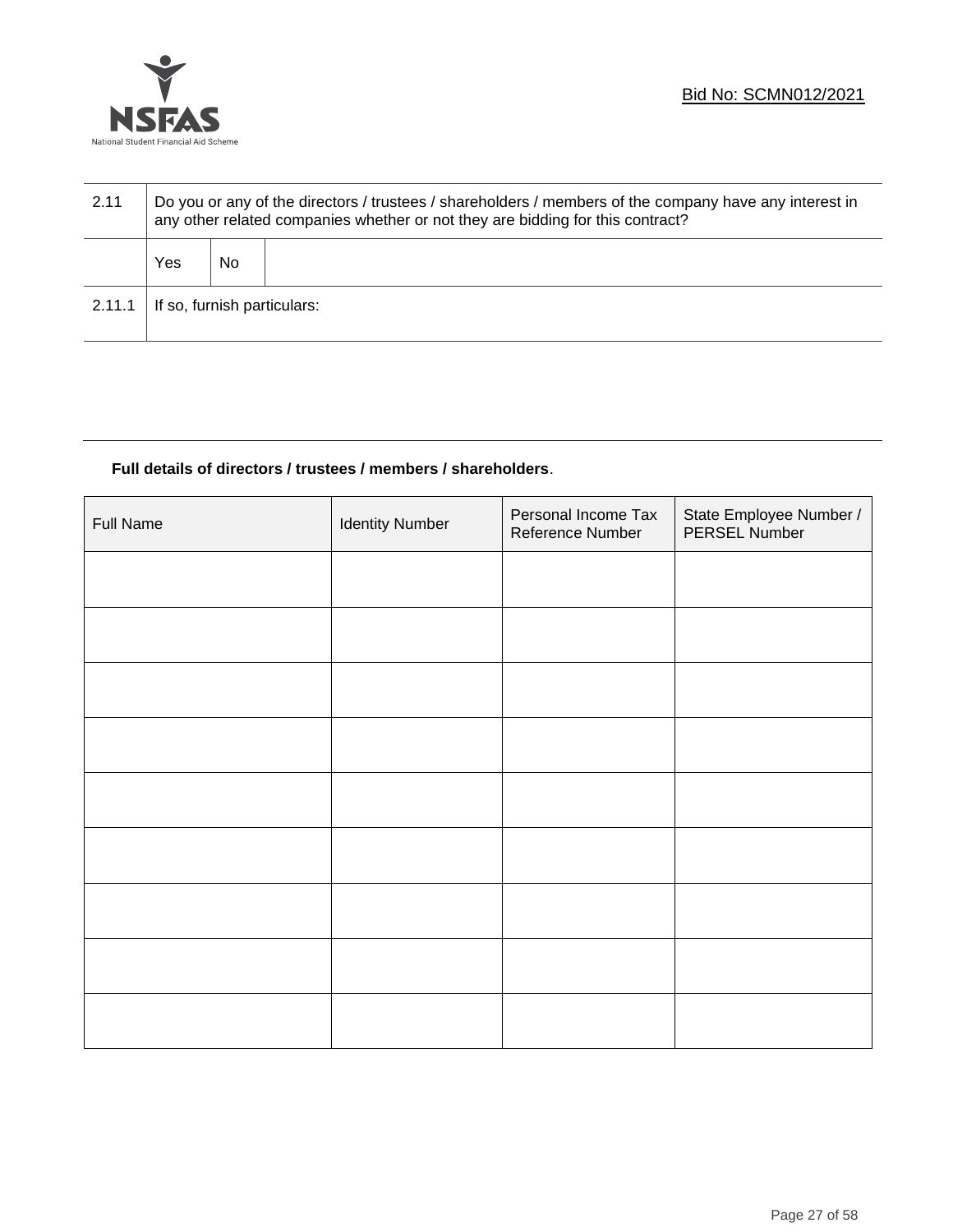

## **Declaration**

I, the undersigned (NAME)………………………………………………………………………

Certify that the information furnished in paragraphs 2 and 3 above is correct. I accept that the state may reject the bid or act against me should this declaration prove to be false.

| <b>Signature</b> | <b>Date</b>    |
|------------------|----------------|
|                  |                |
| <b>Position</b>  | Name of bidder |
|                  |                |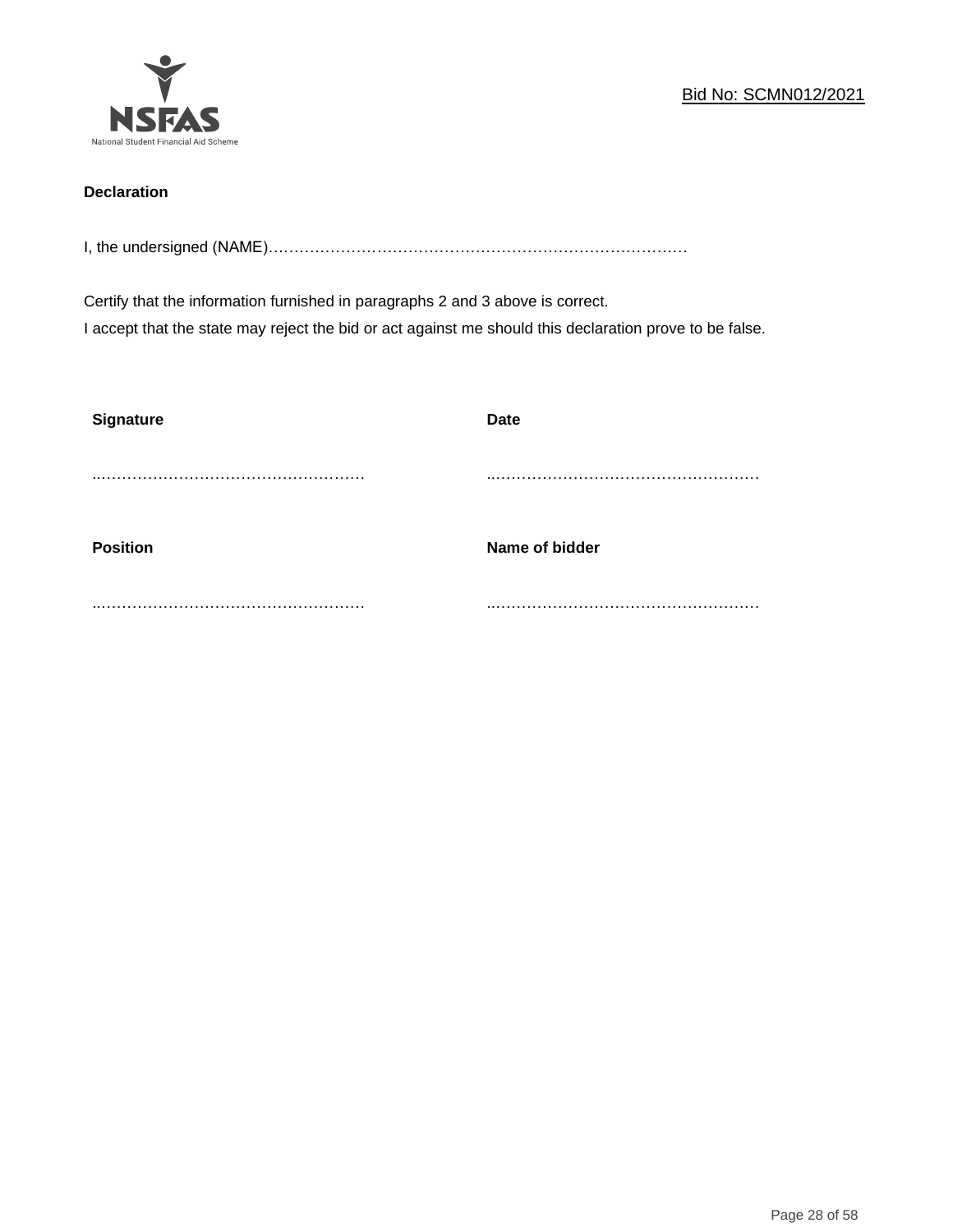

## **Declaration of bidder's past Supply Chain Management practices**

**SBD 8**

This declaration will be used by institutions to ensure that when goods and services are being procured, all reasonable steps are taken to combat the abuse of the supply chain management system.

The bid of any bidder may be disregarded if that bidder, or any of its directors have -

- (a) abused the institution's supply chain management system.
- (b) committed fraud or any other improper conduct in relation to such system; or
- (c) failed to perform on any previous contract.

In order to give effect to the above, **the following questionnaire must be completed and submitted with the bid.**

**The following particulars must be furnished:**

| 1.1. | Is the bidder or any of its directors listed on the National Treasury's Database of Restricted Suppliers as<br>companies or persons prohibited from doing business with the public sector?                                                                                                                                                                                                                   |                             |                                                                                                                                                                                                |  |  |
|------|--------------------------------------------------------------------------------------------------------------------------------------------------------------------------------------------------------------------------------------------------------------------------------------------------------------------------------------------------------------------------------------------------------------|-----------------------------|------------------------------------------------------------------------------------------------------------------------------------------------------------------------------------------------|--|--|
|      | (Companies or persons who are listed on this Database were informed in writing of this restriction by the<br>Accounting Officer/Authority of the institution that imposed the restriction after the audi alteram partem<br>rule was applied).                                                                                                                                                                |                             |                                                                                                                                                                                                |  |  |
|      | The                                                                                                                                                                                                                                                                                                                                                                                                          |                             | Database of Restricted Suppliers now resides on the National<br>Treasury's website<br>(http://www.treasury.gov.za) and can be accessed by clicking on its link at the bottom of the home page. |  |  |
|      | Yes                                                                                                                                                                                                                                                                                                                                                                                                          | No.                         |                                                                                                                                                                                                |  |  |
| 1.2. |                                                                                                                                                                                                                                                                                                                                                                                                              | If so, furnish particulars: |                                                                                                                                                                                                |  |  |
| 1.3. | Is the bidder or any of its directors listed on the Register for Tender Defaulters in terms of section 29 of<br>Prevention<br>Combating<br>Corrupt<br>Activities<br>(No<br>12<br>and<br>of<br>Act<br>2004)?<br>the<br>of<br>Register for Tender Defaulters can be accessed on the National Treasury's website<br>The<br>(http://www.treasury.gov.za) by clicking on its link at the bottom of the home page. |                             |                                                                                                                                                                                                |  |  |
|      | Yes                                                                                                                                                                                                                                                                                                                                                                                                          | No                          |                                                                                                                                                                                                |  |  |
| 1.4. | If so, furnish particulars:                                                                                                                                                                                                                                                                                                                                                                                  |                             |                                                                                                                                                                                                |  |  |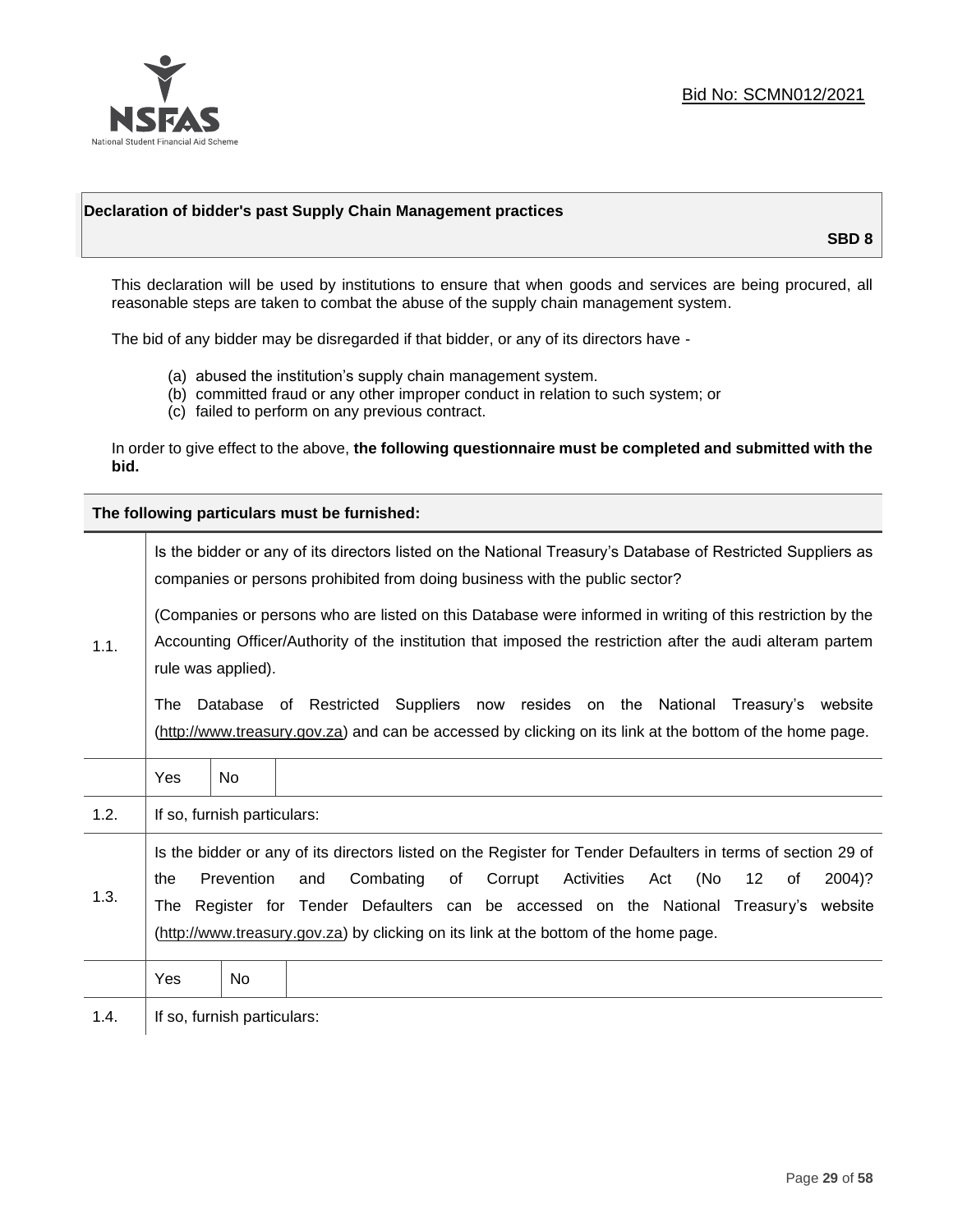

T

| 1.5. | Was the bidder or any of its directors convicted by a court of law (including a court outside of the<br>Republic of South Africa) for fraud or corruption during the past five years? |    |  |  |
|------|---------------------------------------------------------------------------------------------------------------------------------------------------------------------------------------|----|--|--|
|      | <b>Yes</b>                                                                                                                                                                            | No |  |  |
| 1.6. | If so, furnish particulars:                                                                                                                                                           |    |  |  |
| 1.7. | Was any contract between the bidder and any organ of state terminated during the past five years on<br>account of failure to perform on or comply with the contract?                  |    |  |  |
|      | <b>Yes</b>                                                                                                                                                                            | No |  |  |
| 1.8. | If so, furnish particulars:                                                                                                                                                           |    |  |  |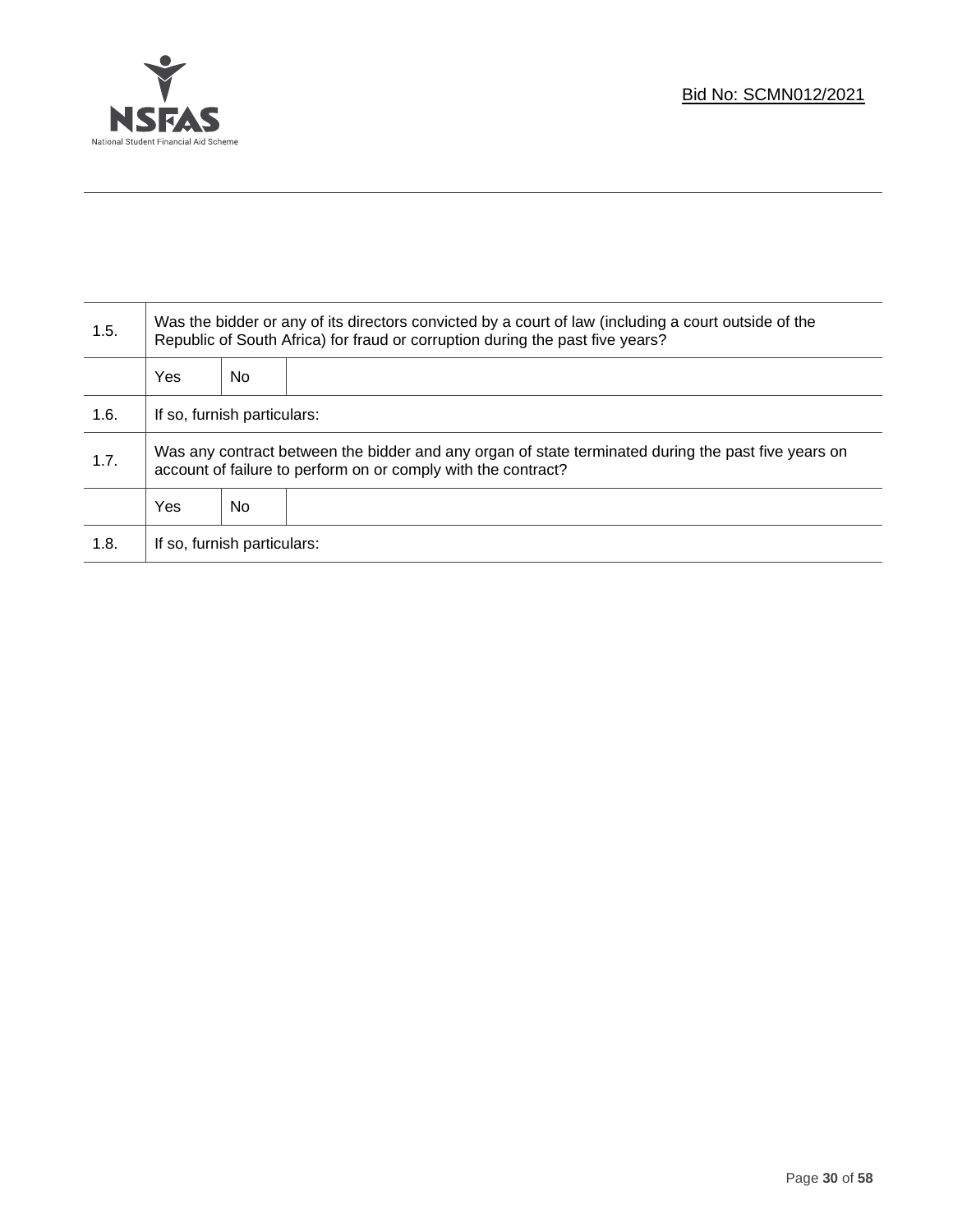

## **Declaration**

I, the undersigned (NAME)………………………………………………………………………

Certify that the information furnished on the declaration from is true and correct.

I accept that, in addition to cancellation of a contract, action may be taken against me should this declaration provide to be false.

| Signature       | <b>Date</b>    |
|-----------------|----------------|
|                 |                |
|                 |                |
| <b>Position</b> | Name of bidder |
|                 |                |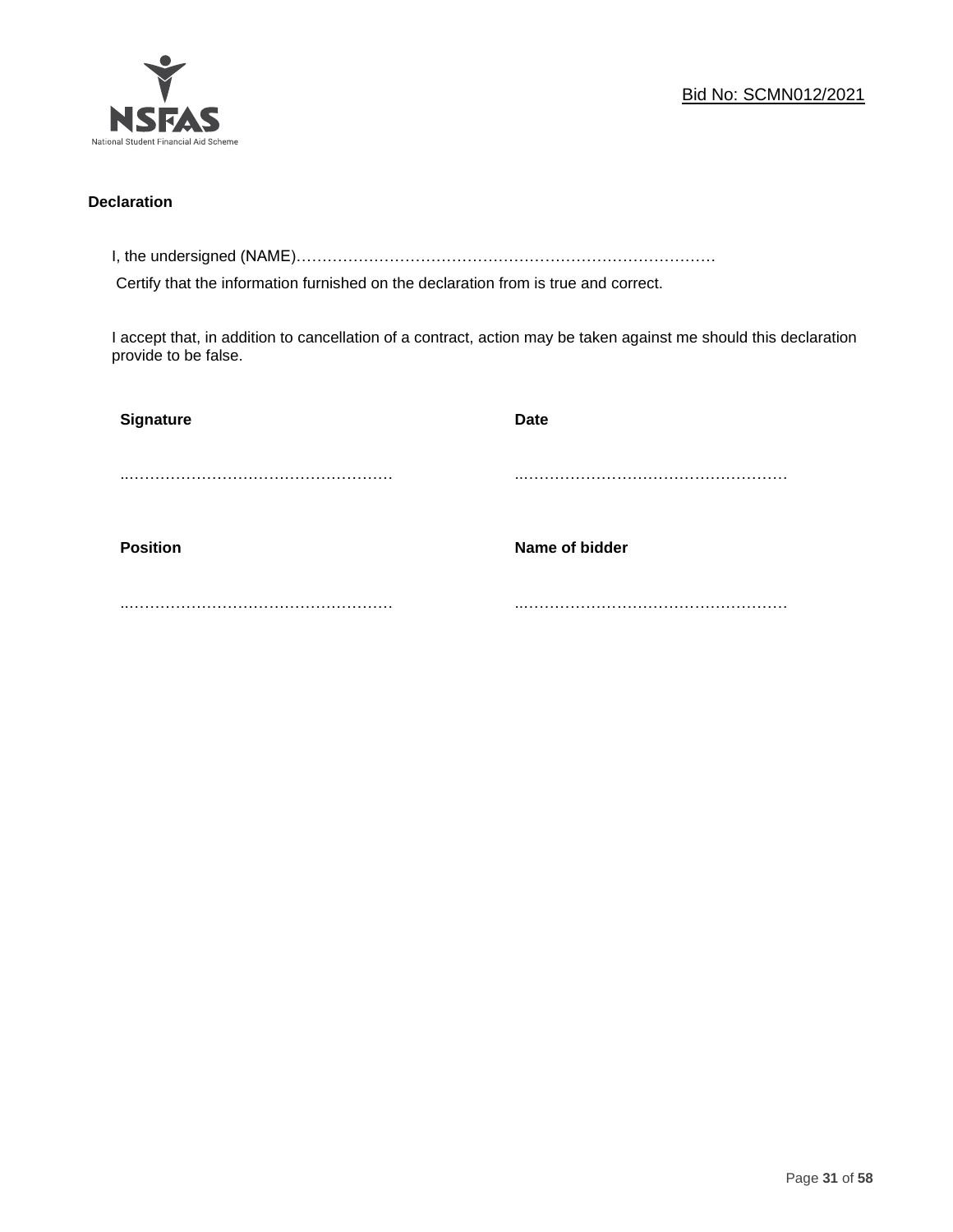### **SBD 9**

## **CERTIFICATE OF INDEPENDENT BID DETERMINATION**

I, the undersigned, in submitting the accompanying bid in response to the invitation for the bid made by: NSFAS

(Name of Institution)

National Student Financial Aid Scheme

Do hereby make the following statements that I certify to be true and complete in every respect:

| I certify, on behalf of: |  |
|--------------------------|--|
| (Name of Bidder)         |  |

- 1. I have read, and I understand the contents of this Certificate.
- 6.1.I understand that the accompanying bid will be disqualified if this Certificate is found not to be true and complete in every respect.
- 6.2.I am authorized by the bidder to sign this Certificate, and to submit the accompanying bid, on behalf of the bidder.
- 6.3.Each person whose signature appears on the accompanying bid has been authorized by the bidder to determine the terms of, and to sign the bid, on behalf of the bidder.
- 6.4.For the purposes of this Certificate and the accompanying bid, I understand that the word "competitor" shall include any individual or organization, other than the bidder, whether or not affiliated with the bidder, who:
	- 6.4.1.1.1. has been requested to submit a bid in response to this bid invitation.
	- 6.4.1.1.2. could potentially submit a bid in response to this bid invitation, based on their qualifications,
	- 6.4.1.1.3. Abilities or experience.
- 6.10. Provides the same goods and services as the bidder and/or is in the same line of business as the bidder.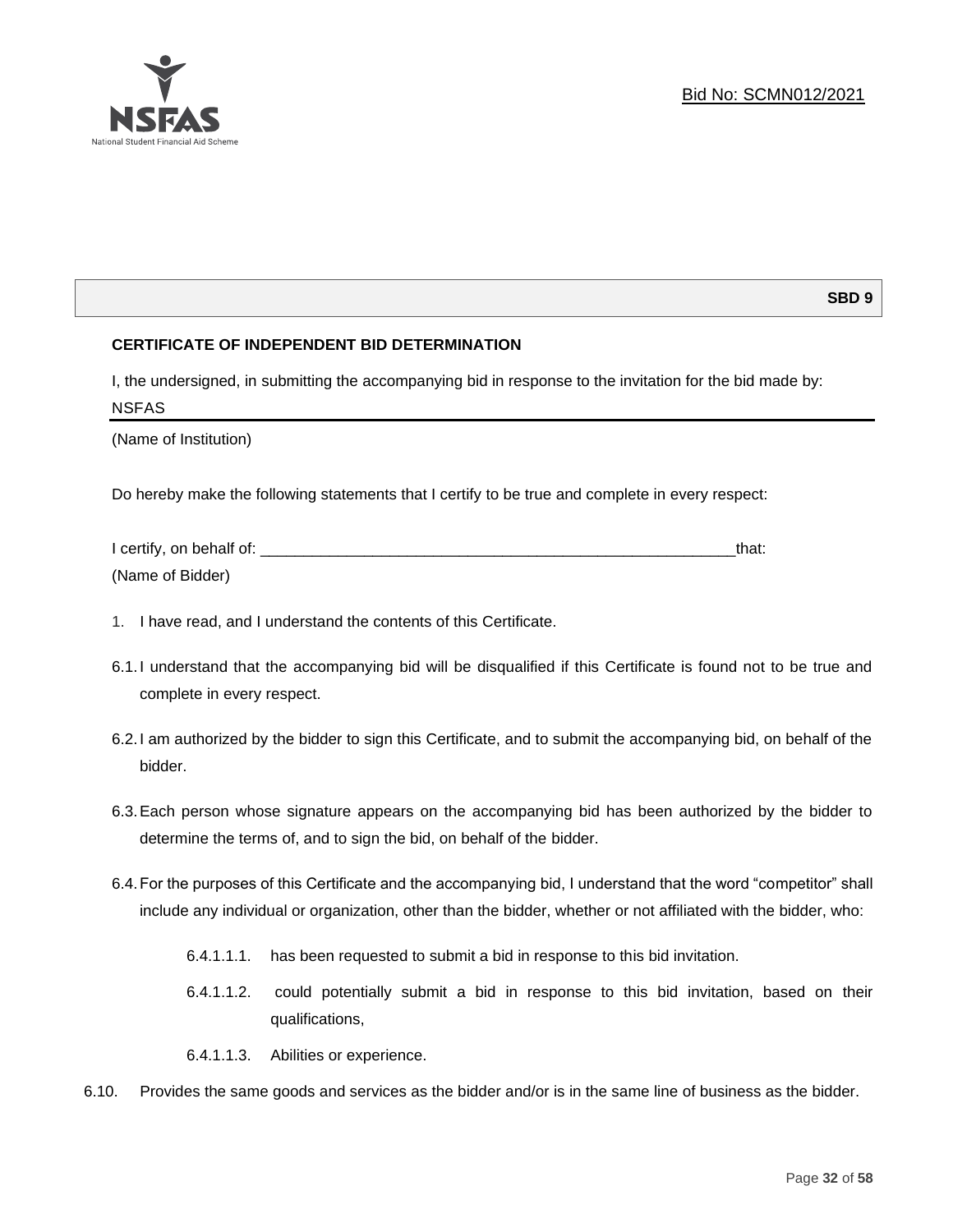

6.11. The bidder has arrived at the accompanying bid independently from, and without consultation, communication, agreement or arrangement with any competitor. However, communication between partners in a joint venture or consortium<sup>3</sup> will not be construed as collusive bidding.

<sup>3</sup> Joint venture or Consortium means an association of persons for the purpose of combining their expertise, property, capital, efforts, skill and knowledge in an activity for the execution of a contract.

- 6.12. In particular, without limiting the generality of paragraphs 6 above, there has been no consultation, communication, agreement or arrangement with any competitor regarding:
	- (a) prices
	- (b) geographical area where product or service will be rendered (market allocation)
	- (c) methods, factors or formulas used to calculate prices;
	- (d) the intention or decision to submit or not to submit, a bid;
	- (e) the submission of a bid which does not meet the specifications and conditions of the bid; or
	- (f) bidding with the intention not to win the bid.
- 6.13. In addition, there have been no consultations, communications, agreements or arrangements with any competitor regarding the quality, quantity, specifications and conditions or delivery particulars of the products or services to which this bid invitation relates.
- 6.14. The terms of the accompanying bid have not been, and will not be, disclosed by the bidder, directly or indirectly, to any competitor, prior to the date and time of the official bid opening or of the awarding of the contract.
- 6.15. I am aware that, in addition and without prejudice to any other remedy provided to combat any restrictive practices related to bids and contracts, bids that are suspicious will be reported to the Competition Commission for investigation and possible imposition of administrative penalties in terms of section 59 of the Competition Act No 89 of 1998 and or may be reported to the National Prosecuting Authority (NPA) for criminal investigation and or may be restricted from conducting business with the public sector for a period not exceeding ten (10) years in terms of the Prevention and Combating of Corrupt Activities Act No 12 of 2004 or any other applicable legislation.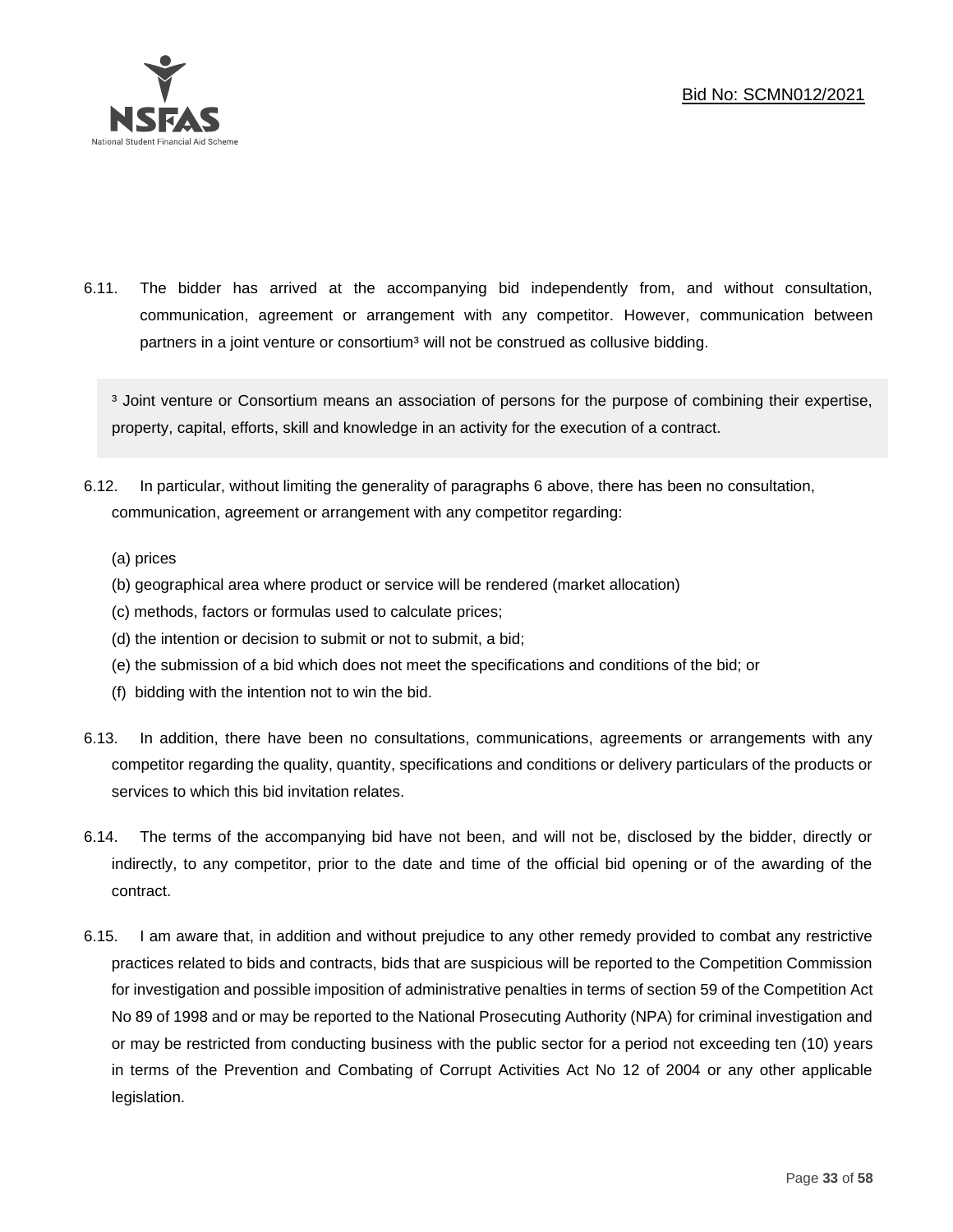

| Signature | Date           |
|-----------|----------------|
|           |                |
|           |                |
|           |                |
|           |                |
| Position  | Name of bidder |
|           |                |
|           |                |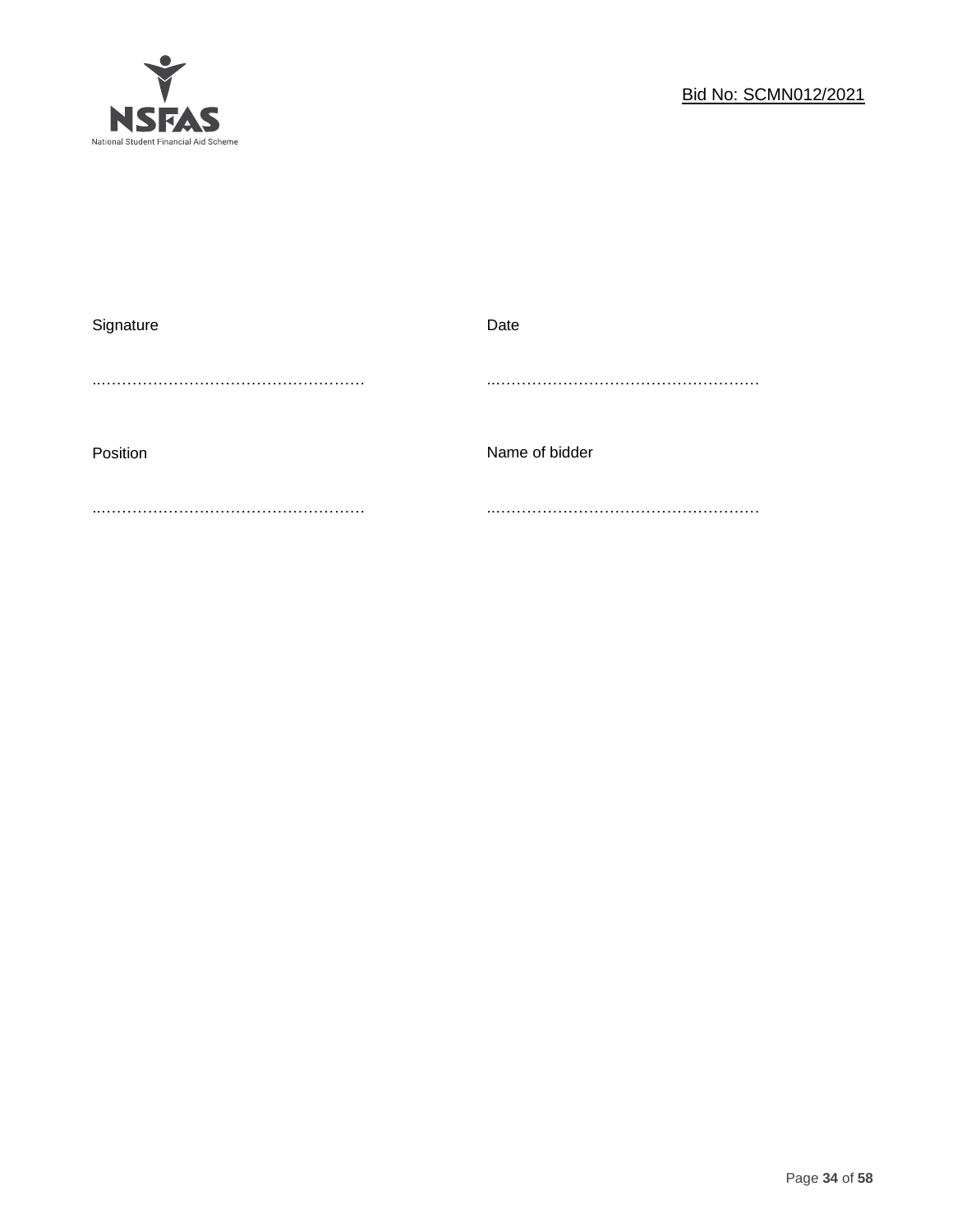

## **1. PREFERENCE POINTS CLAIM FORM IN TERMS OF THE PREFERENTIAL PROCUREMENT REGULATIONS 2017**

This preference form must form part of all bids invited. It contains general information and serves as a claim form for preference points for Broad-Based Black Economic Empowerment (B-BBEE) Status Level of Contribution

## **NB: BEFORE COMPLETING THIS FORM, BIDDERS MUST STUDY THE GENERAL CONDITIONS, DEFINITIONS AND DIRECTIVES APPLICABLE IN RESPECT OF B-BBEE, AS PRESCRIBED IN THE PREFERENTIAL PROCUREMENT REGULATIONS, 2017.**

## **1. GENERAL CONDITIONS**

- 1.1 The following preference point systems are applicable to all bid:
	- the 80/20 system for requirements with a Rand value of up to R50 000 000 (all applicable taxes included); and

1.2

a) The value of this bid is estimated not to exceed R50 000 000 (all applicable taxes included) and therefore the 80/20 Preference point system shall be applicable.

Points for this bid shall be awarded for:

- (a) Price; and
- (b) B-BBEE Status Level of Contributor.
- 1.3 The maximum points for this bid are allocated as follows:

|                                                   | <b>POINTS</b> |
|---------------------------------------------------|---------------|
| <b>PRICE</b>                                      |               |
| <b>B-BBEE STATUS LEVEL OF CONTRIBUTOR</b>         | 20            |
| Total points for Price and B-BBEE must not exceed | 100           |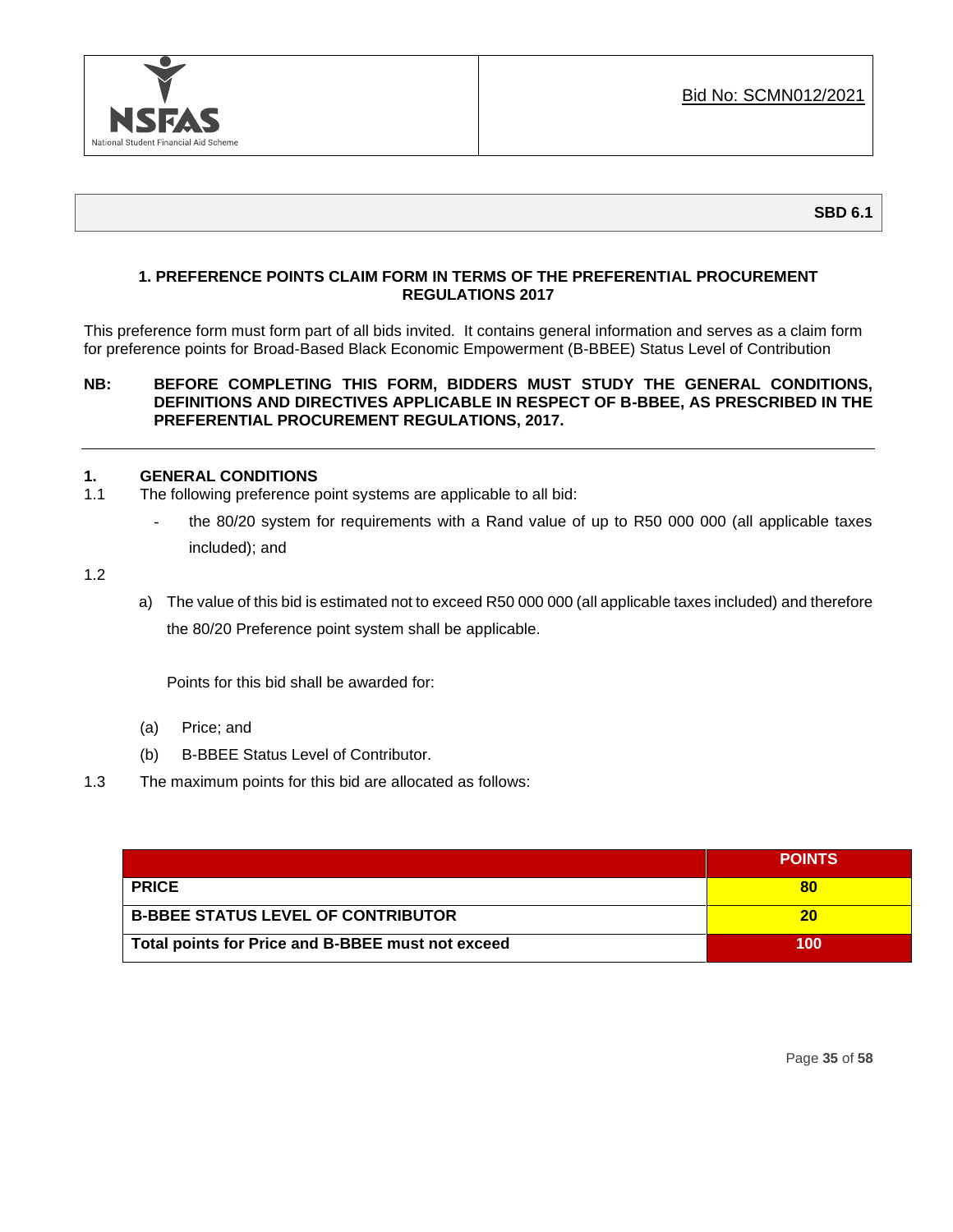

- 1.4 Failure on the part of a bidder to submit proof of B-BBEE Status level of contributor together with the bid, will be interpreted to mean that preference points for B-BBEE status level of contribution are not claimed.
- 1.5 The purchaser reserves the right to require of a bidder, either before a bid is adjudicated or at any time subsequently, to substantiate any claim in regard to preferences, in any manner required by the purchaser.

## **2. DEFINITIONS**

- (a) **"B-BBEE"** means broad-based black economic empowerment as defined in section 1 of the Broad-Based Black Economic Empowerment Act.
- (b) "**B-BBEE status level of contributor"** means the B-BBEE status of an entity in terms of a code of good practice on black economic empowerment, issued in terms of section 9(1) of the Broad-Based Black Economic Empowerment Act.
- (c) **"bid"** means a written offer in a prescribed or stipulated form in response to an invitation by an organ of state for the provision of goods or services, through price quotations, advertised competitive bidding processes or proposals.
- (d) **"Broad-Based Black Economic Empowerment Act"** means the Broad-Based Black Economic Empowerment Act, 2003 (Act No. 53 of 2003);
- **(e) "EME"** means an Exempted Micro Enterprise in terms of a code of good practice on black economic empowerment issued in terms of section 9 (1) of the Broad-Based Black Economic Empowerment Act.
- (f) **"functionality"** means the ability of a tenderer to provide goods or services in accordance with specifications as set out in the tender documents.
- (g) **"prices"** includes all applicable taxes less all unconditional discounts;
- (h) **"proof of B-BBEE status level of contributor"** means:
	- **1)** B-BBEE Status level certificate issued by an authorized body or person;
	- **2)** A sworn affidavit as prescribed by the B-BBEE Codes of Good Practice;
	- **3)** Any other requirement prescribed in terms of the B-BBEE Act;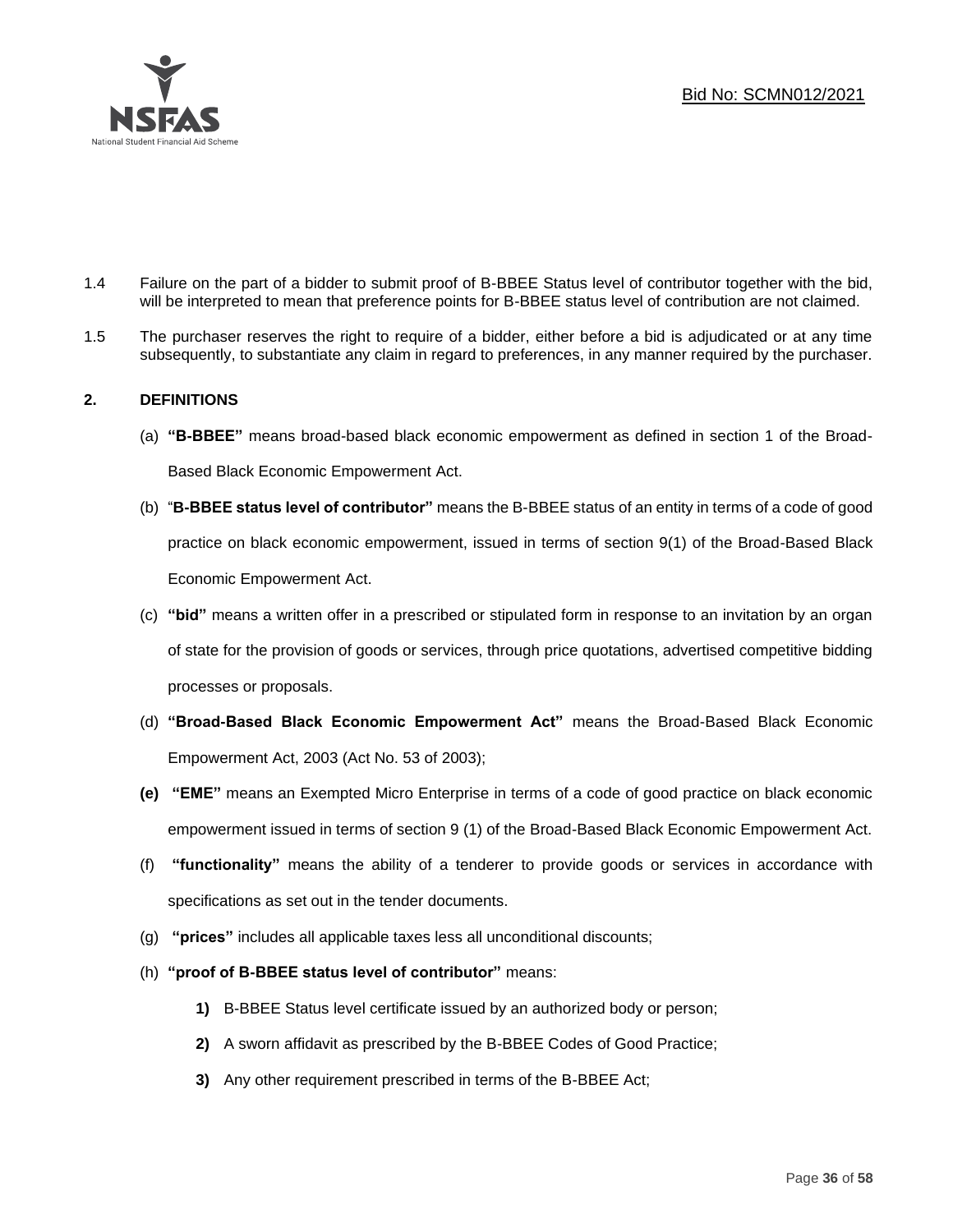

- (i) **"QSE"** means a qualifying small business enterprise in terms of a code of good practice on black economic empowerment issued in terms of section 9 (1) of the Broad-Based Black Economic Empowerment Act.
- *(j)* **"rand value"** means the total estimated value of a contract in Rand, calculated at the time of bid invitation, and includes all applicable taxes.

## **3. POINTS AWARDED FOR PRICE**

## 3.1 **THE 80/20 PREFERENCE POINT SYSTEMS**

A maximum of 80 points is allocated for price on the following basis:

**80/20**

$$
Ps = 80 \left( 1 - \frac{Pt - P \min}{P \min} \right)
$$

Where

Ps = Points scored for price of bid under consideration

l

Pt = Price of bid under consideration

Pmin = Price of lowest acceptable bid

## **4. POINTS AWARDED FOR B-BBEE STATUS LEVEL OF CONTRIBUTOR**

4.1 In terms of Regulation 6 (2) and 7 (2) of the Preferential Procurement Regulations, preference points must be awarded to a bidder for attaining the B-BBEE status level of contribution in accordance with the table below: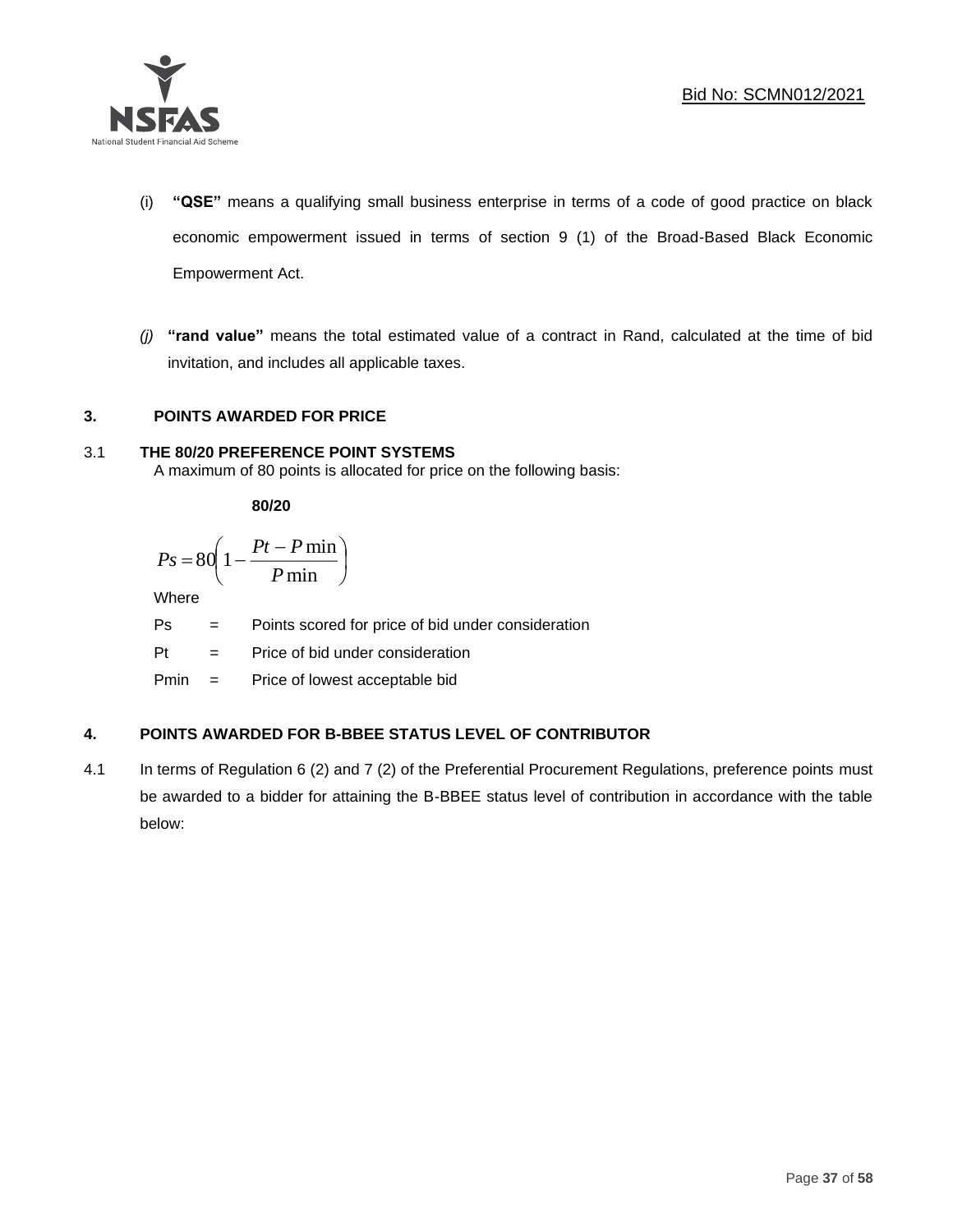

| <b>B-BBEE Status Level of</b><br><b>Contributor</b> | <b>Number of points</b><br>(90/10 system) | <b>Number of points</b><br>(80/20 system) |
|-----------------------------------------------------|-------------------------------------------|-------------------------------------------|
|                                                     | 10                                        | 20                                        |
| 2                                                   | 9                                         | 18                                        |
| 3                                                   | 6                                         | 14                                        |
|                                                     | 5                                         | 12                                        |
| 5                                                   |                                           | 8                                         |
| 6                                                   |                                           | 6                                         |
|                                                     |                                           |                                           |
| 8                                                   |                                           |                                           |
| Non-compliant contributor                           |                                           |                                           |

## **5. BID DECLARATION**

5.1 Bidders who claim points in respect of B-BBEE Status Level of Contribution must complete the following:

## **6. B-BBEE STATUS LEVEL OF CONTRIBUTOR CLAIMED IN TERMS OF PARAGRAPHS 1.4 AND 4.1**

6.1 B-BBEE Status Level of Contributor: = ……… (maximum of 20 points)

(Points claimed in respect of paragraph 7.1 must be in accordance with the table reflected in paragraph

4.1 and must be substantiated by relevant proof of B-BBEE status level of contributor.

## **7. SUB-CONTRACTING**

7.1 Will any portion of the contract be sub-contracted?

## (*Tick applicable box*)



7.1.1 If yes, indicate:

- i) What percentage of the contract will be subcontracted............…………….…………%
- ii) The name of the sub-contractor…………………………………………………………...
- iii) The B-BBEE status level of the sub-contractor......................................……………...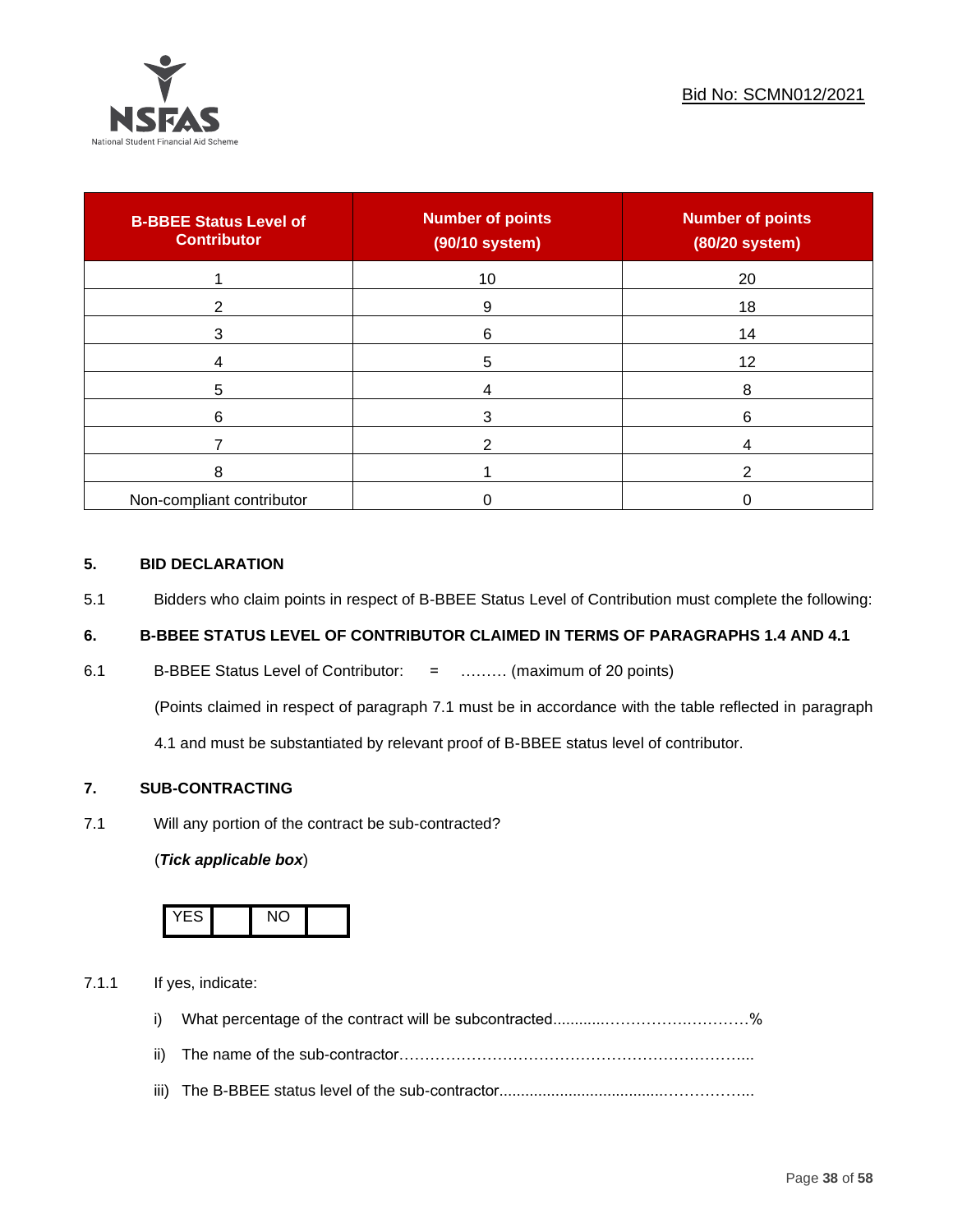

iv) Whether the sub-contractor is an EME or QSE

## *(Tick applicable box*)



v) Specify, by ticking the appropriate box, if subcontracting with an enterprise in terms of Preferential

Procurement Regulations,2017:

| Designated Group: An EME or QSE which is at last 51% owned by:    | <b>EME</b> | <b>QSE</b> |
|-------------------------------------------------------------------|------------|------------|
|                                                                   | $\sqrt{ }$ | V          |
| <b>Black people</b>                                               |            |            |
| Black people who are youth                                        |            |            |
| Black people who are women                                        |            |            |
| Black people with disabilities                                    |            |            |
| Black people living in rural or underdeveloped areas or townships |            |            |
| Cooperative owned by black people                                 |            |            |
| Black people who are military veterans                            |            |            |
| <b>OR</b>                                                         |            |            |
| Any EME                                                           |            |            |
| Any QSE                                                           |            |            |

## 8. **DECLARATION WITH REGARD TO COMPANY/FIRM**

- 8.1 Name of company/firm………………………………………………………………………….
- 8.2 VAT registration number…………………………………….…………………………………
- 8.3 Company registration number…………….……………………….…………………………….

## 8.4 TYPE OF COMPANY/ FIRM

- D Partnership/Joint Venture / Consortium
- □ One-person business/sole propriety
- **Close corporation**
- D Company
- (Pty) Limited

[TICK APPLICABLE BOX]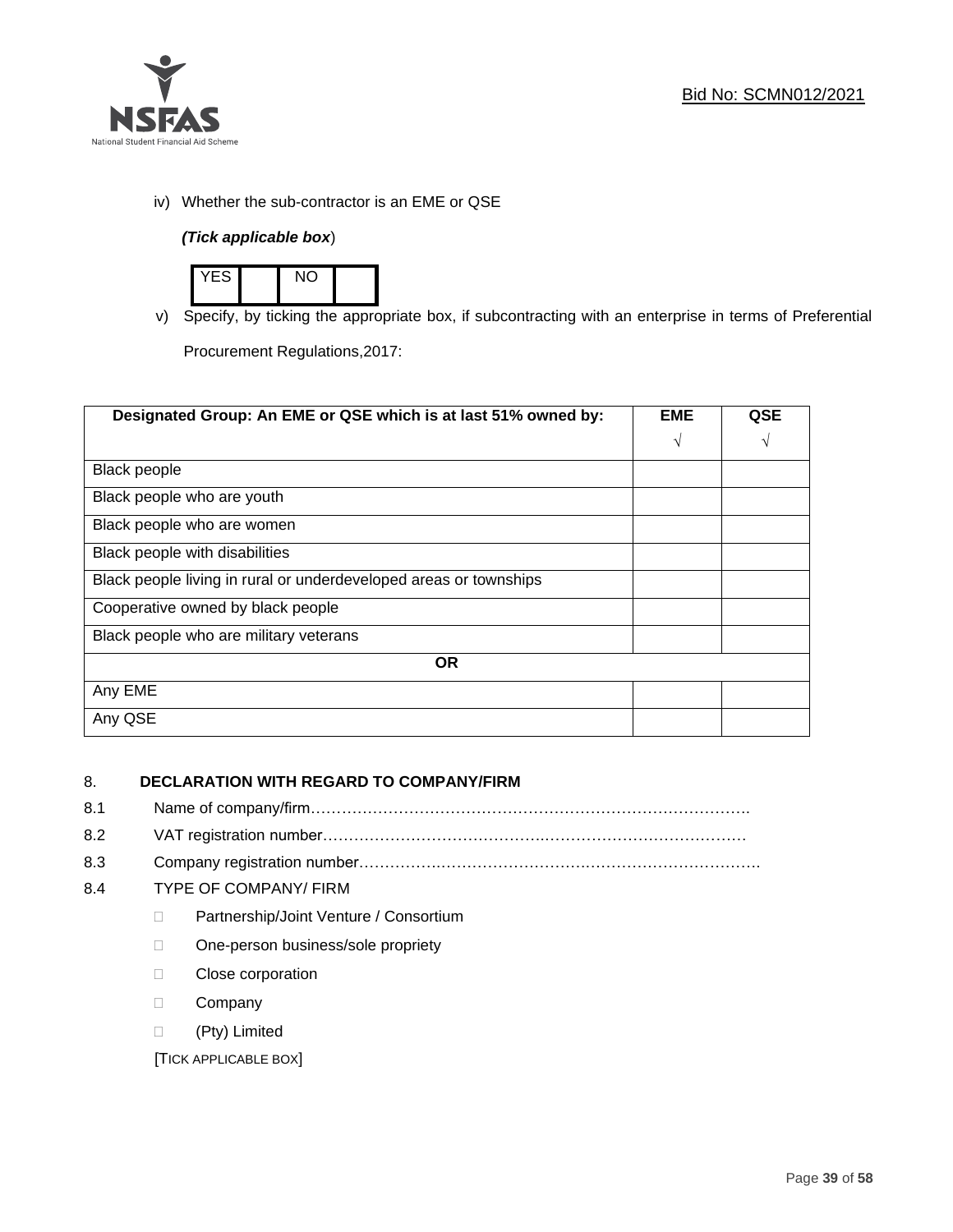

## Bid No: SCMN012/2021

| 8.5 | DESCRIBE PRINCIPAL BUSINESS ACTIVITIES                                                                                                                                                                              |                                                                                                        |  |
|-----|---------------------------------------------------------------------------------------------------------------------------------------------------------------------------------------------------------------------|--------------------------------------------------------------------------------------------------------|--|
|     |                                                                                                                                                                                                                     |                                                                                                        |  |
|     |                                                                                                                                                                                                                     |                                                                                                        |  |
|     |                                                                                                                                                                                                                     |                                                                                                        |  |
| 8.6 | <b>COMPANY CLASSIFICATION</b>                                                                                                                                                                                       |                                                                                                        |  |
|     | $\Box$                                                                                                                                                                                                              | Manufacturer                                                                                           |  |
|     | $\Box$                                                                                                                                                                                                              | Supplier                                                                                               |  |
|     | $\Box$                                                                                                                                                                                                              | Professional service provider                                                                          |  |
|     | □                                                                                                                                                                                                                   | Other service providers, e.g. transporter, etc.                                                        |  |
|     |                                                                                                                                                                                                                     | [TICK APPLICABLE BOX]                                                                                  |  |
| 8.7 |                                                                                                                                                                                                                     |                                                                                                        |  |
| 8.8 | I/we, the undersigned, who is / are duly authorised to do so on behalf of the company/firm, certify that the                                                                                                        |                                                                                                        |  |
|     | points claimed, based on the B-BBE status level of contributor indicated in paragraphs 1.4 and 6.1 of the<br>foregoing certificates, qualifies the company/ firm for the preference(s) shown and I / we acknowledge |                                                                                                        |  |
|     |                                                                                                                                                                                                                     |                                                                                                        |  |
|     | that:                                                                                                                                                                                                               |                                                                                                        |  |
|     | i)                                                                                                                                                                                                                  | The information furnished is true and correct.                                                         |  |
|     | ii)                                                                                                                                                                                                                 | The preference points claimed are in accordance with the General Conditions as indicated in            |  |
|     |                                                                                                                                                                                                                     | paragraph 1 of this form.                                                                              |  |
|     | iii)                                                                                                                                                                                                                | In the event of a contract being awarded as a result of points claimed as shown in paragraphs 1.4 and  |  |
|     |                                                                                                                                                                                                                     | 6.1, the contractor may be required to furnish documentary proof to the satisfaction of the purchaser  |  |
|     |                                                                                                                                                                                                                     | that the claims are correct.                                                                           |  |
|     | iv)                                                                                                                                                                                                                 | If the B-BBEE status level of contributor has been claimed or obtained on a fraudulent basis or any of |  |
|     | the conditions of contract have not been fulfilled, the purchaser may, in addition to any other remedy<br>it may have -                                                                                             |                                                                                                        |  |
|     |                                                                                                                                                                                                                     |                                                                                                        |  |
|     |                                                                                                                                                                                                                     |                                                                                                        |  |
|     |                                                                                                                                                                                                                     | disqualify the person from the bidding process.<br>(a)                                                 |  |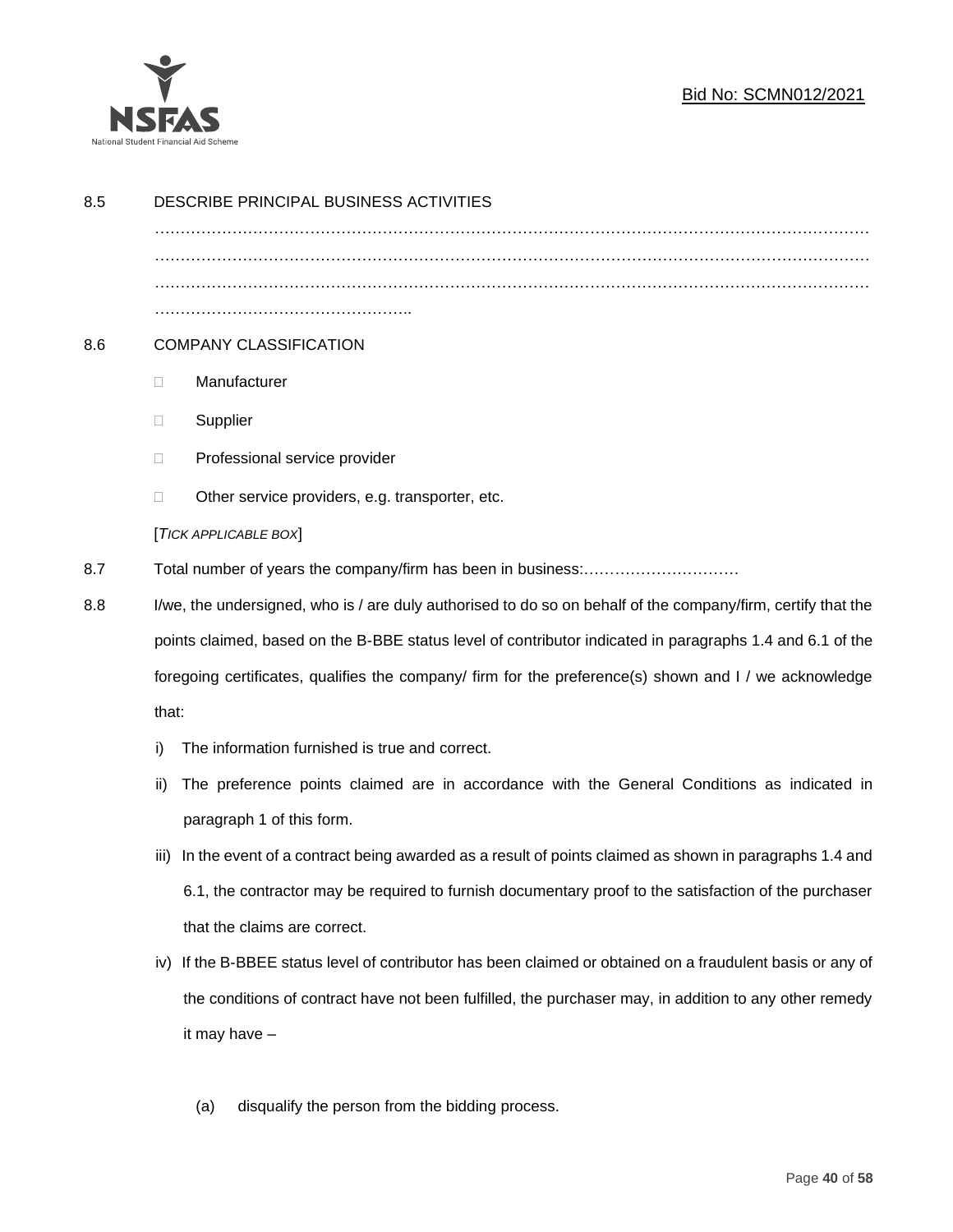

- (b) recover costs, losses or damages it has incurred or suffered as a result of that person's conduct.
- (c) cancel the contract and claim any damages which it has suffered as a result of having to make less favourable arrangements due to such cancellation.
- (d) recommend that the bidder or contractor, its shareholders and directors, or only the shareholders and directors who acted on a fraudulent basis, be restricted by the National Treasury from obtaining business from any organ of state for a period not exceeding 10 years, after the *audi alteram partem* (hear the other side) rule has been applied; and
- (e) forward the matter for criminal prosecution.

| <b>WITNESSES</b> |                            |
|------------------|----------------------------|
|                  | SIGNATURE(S) OF BIDDERS(S) |
|                  | DATE:<br>.<br>.<br>ADDRESS |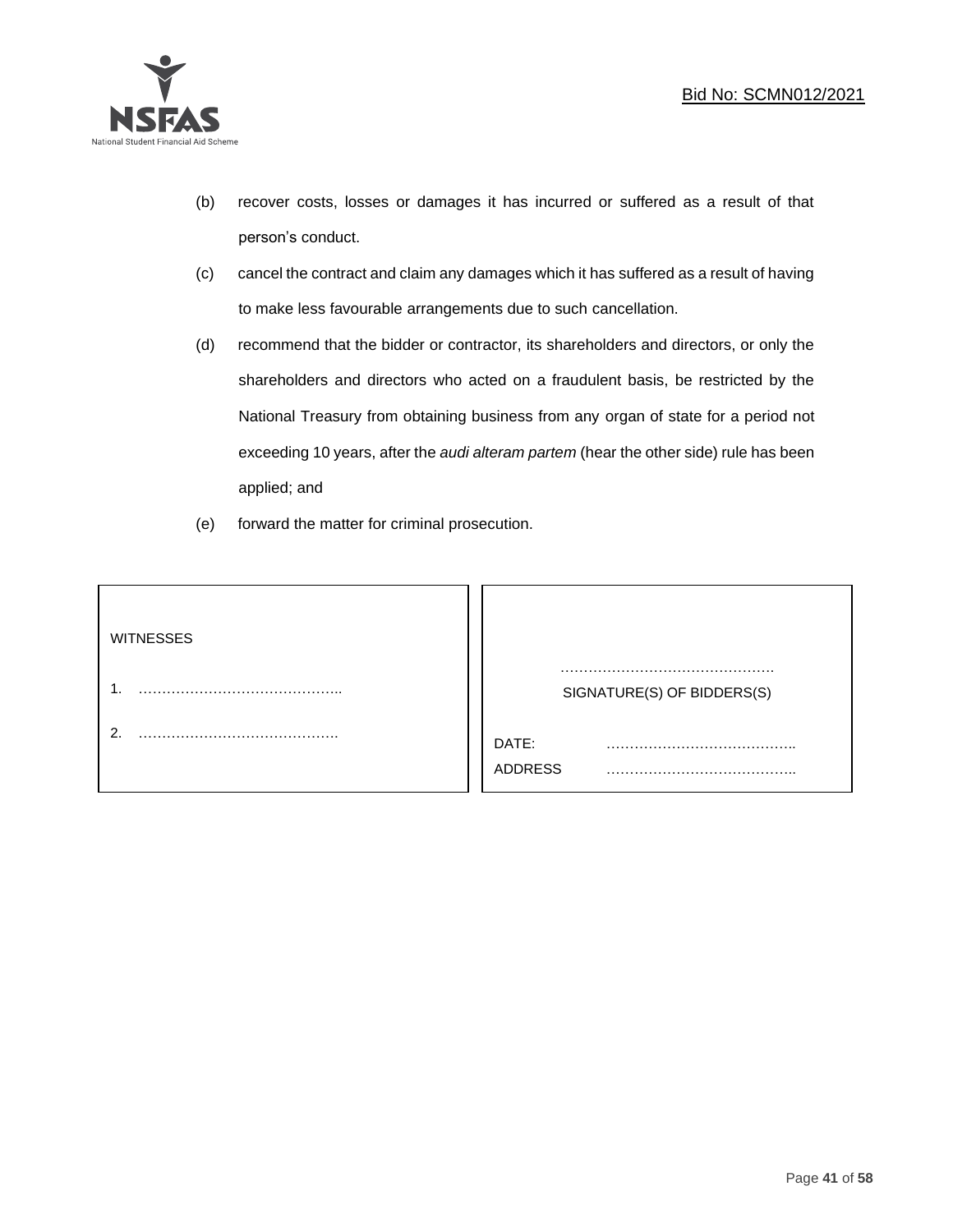

## GOVERNMENT PROCUREMENT

## **GENERAL CONDITIONS OF CONTRACT July 2010**

## **NOTES**

The purpose of this document is to:

(i) Draw special attention to certain general conditions applicable to government bids, contracts and orders; and

(ii) To ensure that clients be familiar with regard to the rights and obligations of all parties involved in doing business with government.

In this document words in the singular also mean in the plural and vice versa and words in the masculine also mean in the feminine and neuter.

• The General Conditions of Contract will form part of all bid documents and may not be amended.

Special Conditions of Contract (SCC) relevant to a specific bid, should be compiled separately for every bid (if applicable) and will supplement the General Conditions of Contract. Whenever there is a conflict, the provisions in the SCC shall prevail.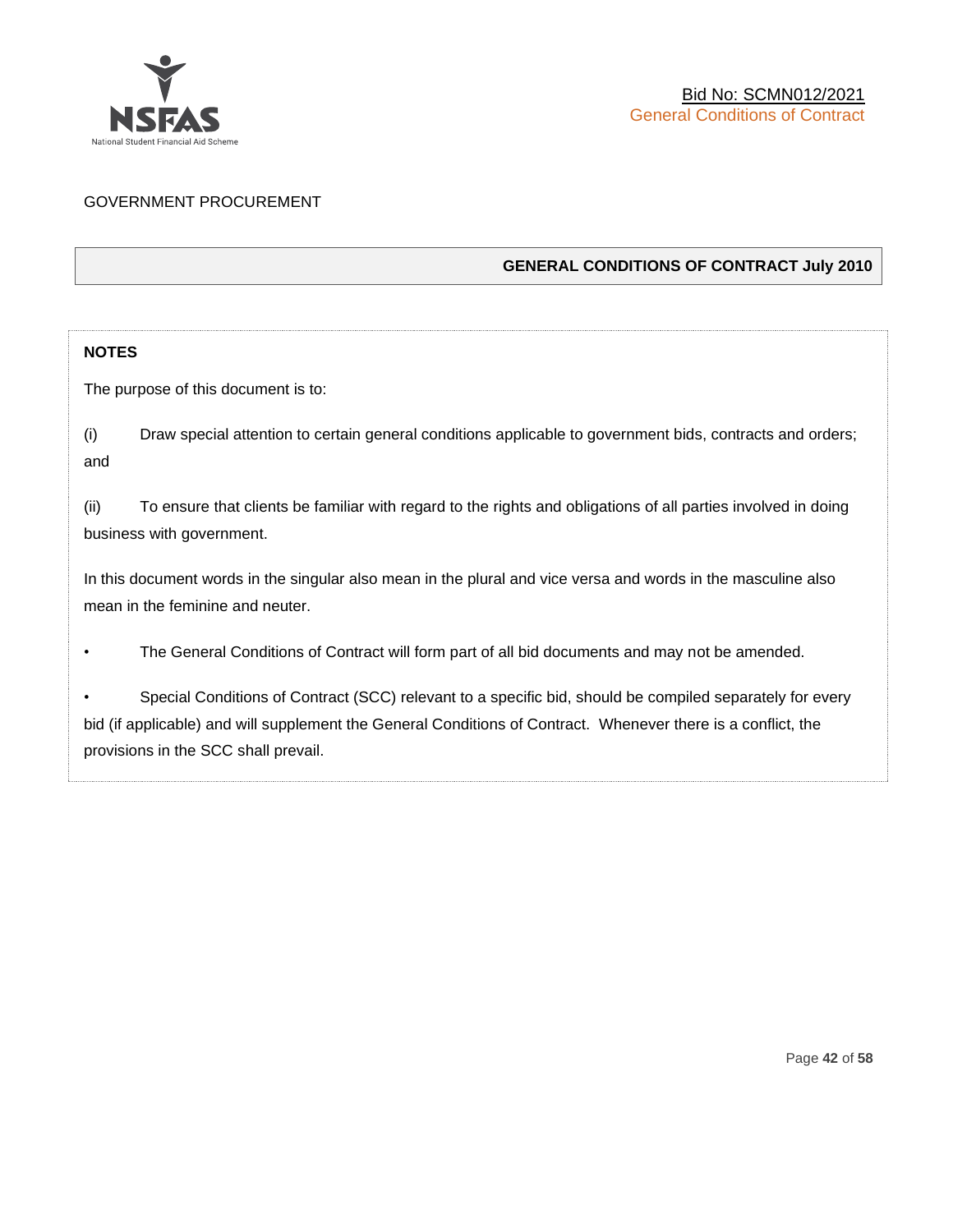

## TABLE OF CLAUSES

- 1. Definitions
- 2. Application
- 3. General
- 4. Standards
- 5. Use of contract documents and information; inspection
- 6. Patent rights
- 7. Performance security
- 8. Inspections, tests and analysis
- 9. Packing
- 10. Delivery and documents
- 11. Insurance
- 12. Transportation
- 13. Incidental services
- 14. Spare parts
- 15. Warranty
- 16. Payment
- 17. Prices
- 18. Contract amendments
- 19. Assignment
- 20. Subcontracts
- 21. Delays in the supplier's performance
- 22. Penalties
- 23. Termination for default
- 24. Dumping and countervailing duties
- 25. Force Majeure
- 26. Termination for insolvency
- 27. Settlement of disputes
- 28. Limitation of liability
- 29. Governing language
- 30. Applicable law
- 31. Notices
- 32. Taxes and duties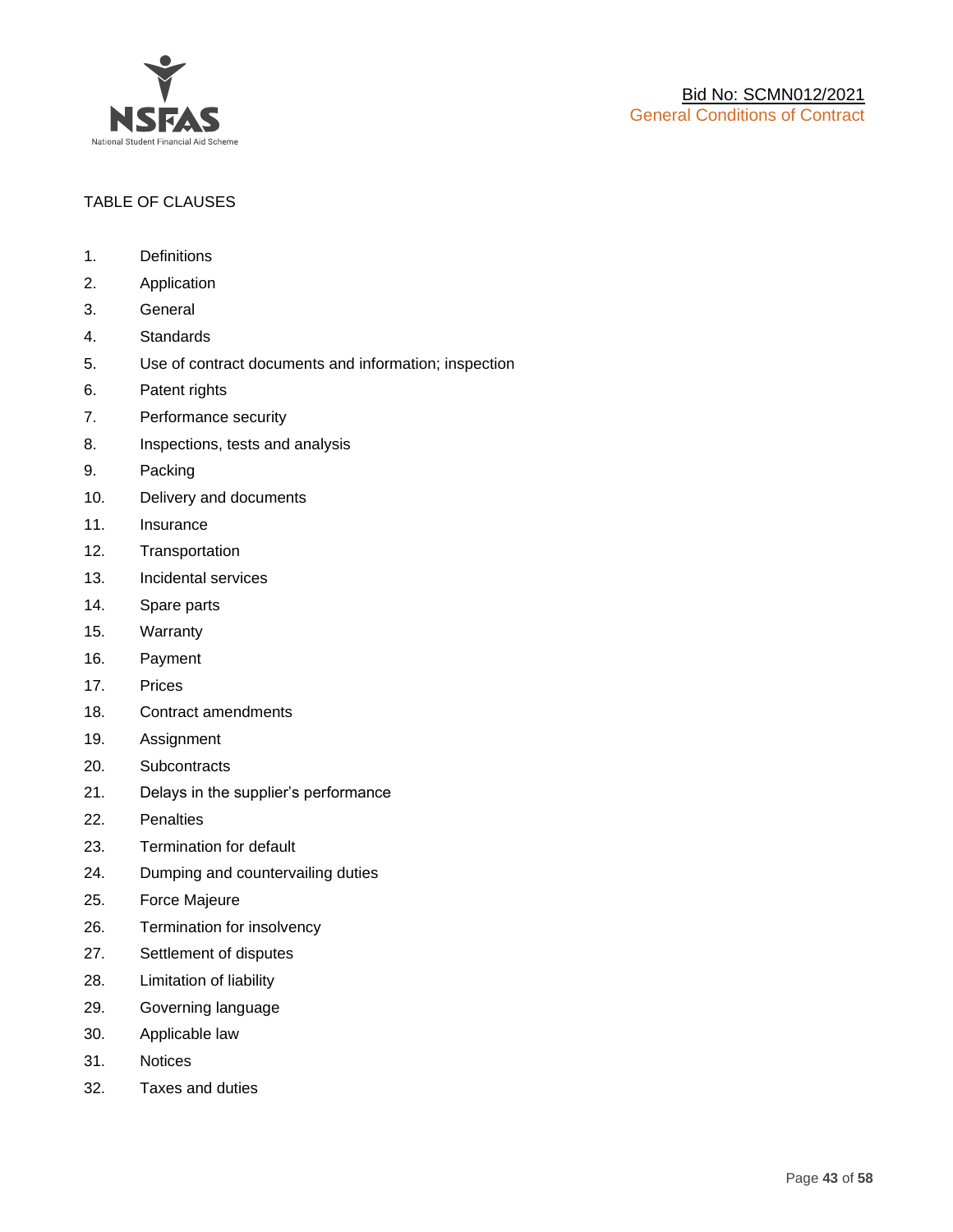

- 33. National Industrial Participation Programme (NIPP)
- 34. Prohibition of restrictive practices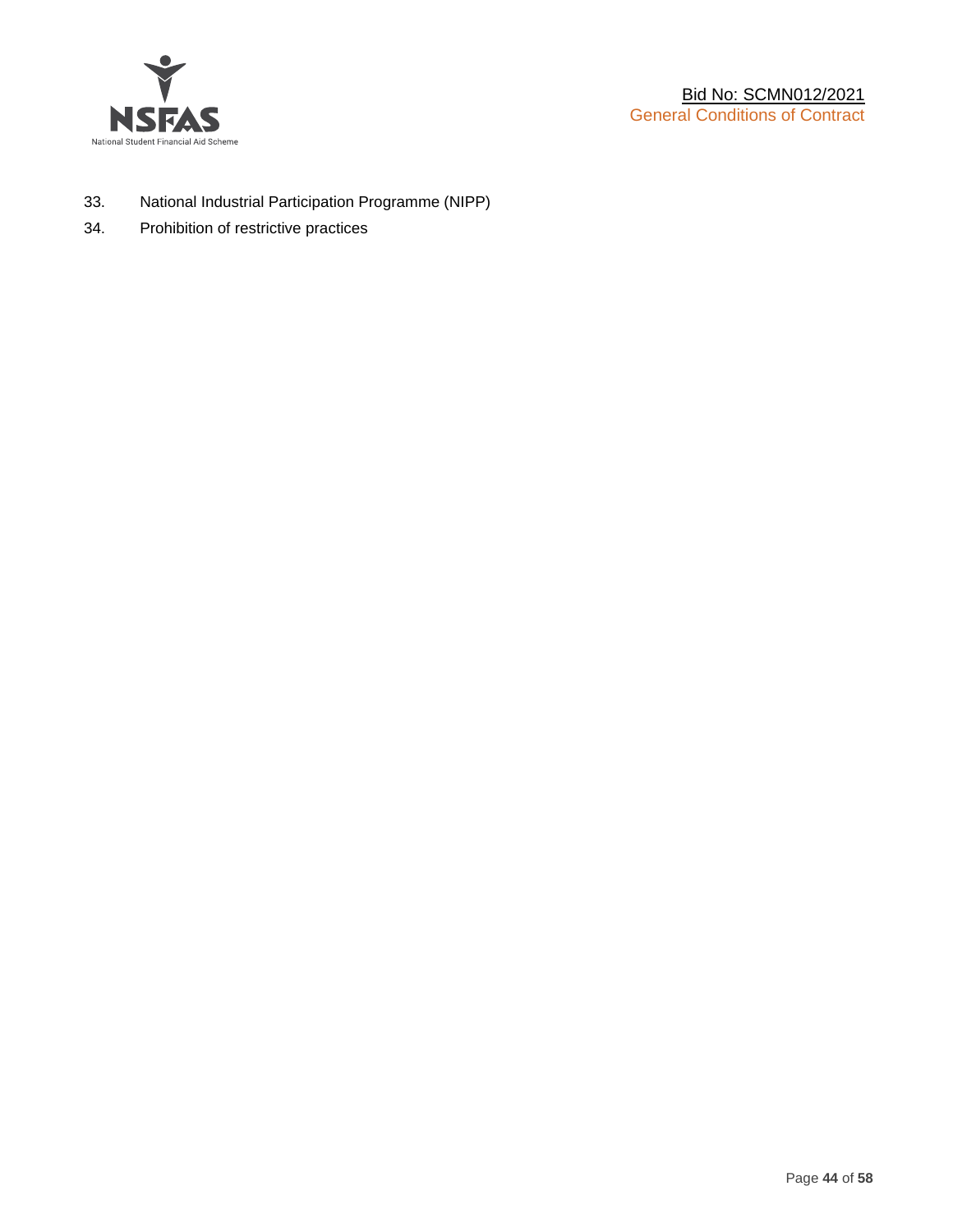

### **General Conditions of Contract**

### **1. Definitions**

- 1. The following terms shall be interpreted as indicated:
- 1.1 "Closing time" means the date and hour specified in the bidding documents for the receipt of bids.
- 1.2 "Contract" means the written agreement entered into between the purchaser and the supplier, as recorded in the contract form signed by the parties, including all attachments and appendices thereto and all documents incorporated by reference therein.
- 1.3 "Contract price" means the price payable to the supplier under the contract for the full and proper performance of his contractual obligations.
- 1.4 "Corrupt practice" means the offering, giving, receiving, or soliciting of anything of value to influence the action of a public official in the procurement process or in contract execution.
- 1.5 "Countervailing duties" are imposed in cases where an enterprise abroad is subsidized by its government and encouraged to market its products internationally.
- 1.6 "Country of origin" means the place where the goods were mined, grown or produced or from which the services are supplied. Goods are produced when, through manufacturing, processing or substantial and major assembly of components, a commercially recognized new product results that is substantially different in basic characteristics or in purpose or utility from its components.
- 1.7 "Day" means calendar day.
- 1.8 "Delivery" means delivery in compliance of the conditions of the contract or order.
- 1.9 "Delivery ex stock" means immediate delivery directly from stock actually on hand.
- 1.10 "Delivery into consignees store or to his site" means delivered and unloaded in the specified store or depot or on the specified site in compliance with the conditions of the contract or order, the supplier bearing all risks and charges involved until the supplies are so delivered and a valid receipt is obtained.
- 1.11 "Dumping" occurs when a private enterprise abroad market its goods on own initiative in the RSA at lower prices than that of the country of origin and which have the potential to harm the local industries in the RSA.
- 1.12 " Force majeure" means an event beyond the control of the supplier and not involving the supplier's fault or negligence and not foreseeable. Such events may include, but is not restricted to, acts of the purchaser in its sovereign capacity, wars or revolutions, fires, floods, epidemics, quarantine restrictions and freight embargoes.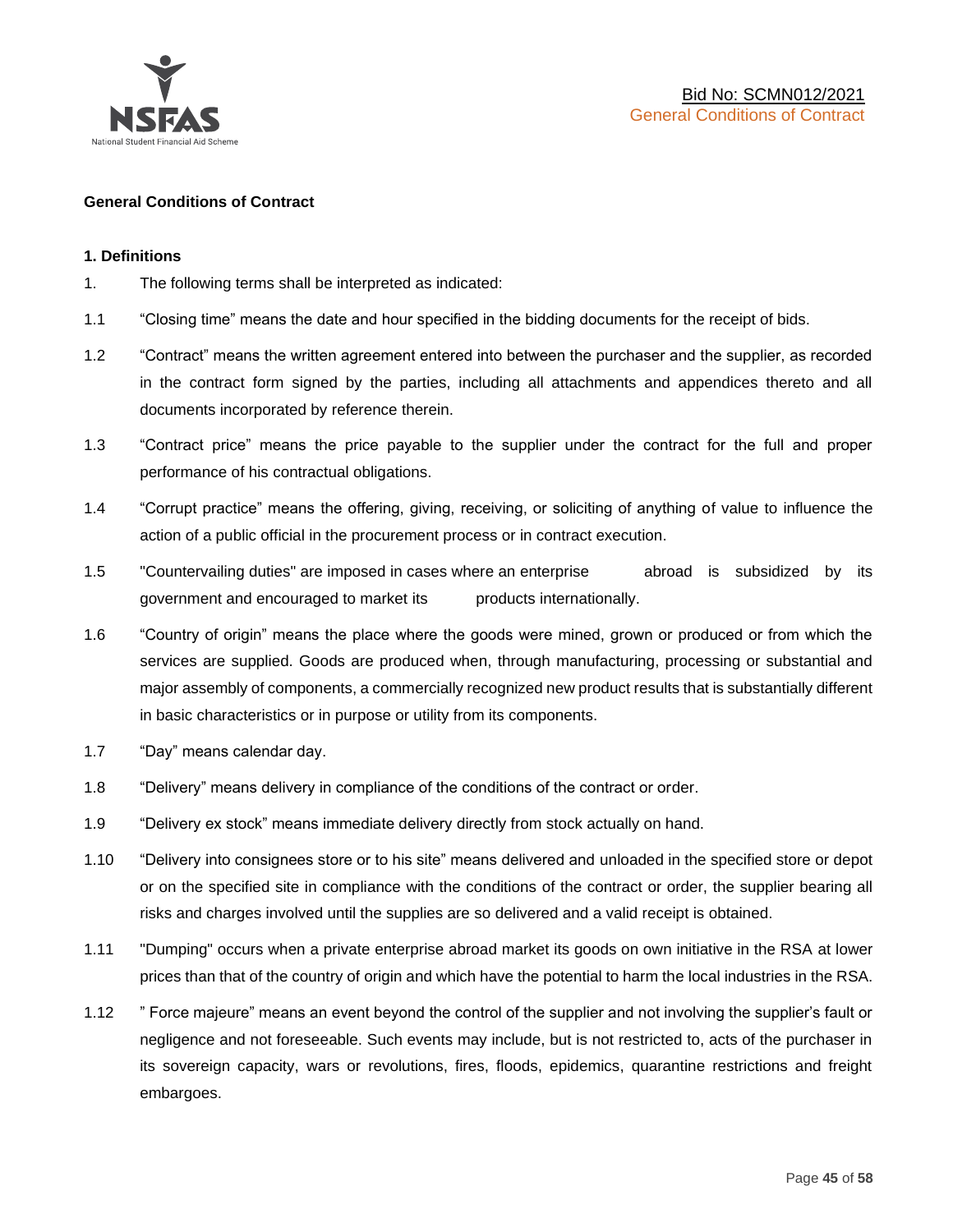

- 1.13 "Fraudulent practice" means a misrepresentation of facts in order to influence a procurement process or the execution of a contract to the detriment of any bidder and includes collusive practice among bidders (prior to or after bid submission) designed to establish bid prices at artificial non-competitive levels and to deprive the bidder of the benefits of free and open competition.
- 1.14 "GCC" means the General Conditions of Contract.
- 1.15 "Goods" means all of the equipment, machinery, and/or other materials that the supplier is required to supply to the purchaser under the contract.
- 1.16 "Imported content" means that portion of the bidding price represented by the cost of components, parts or materials which have been or are still to be imported (whether by the supplier or his subcontractors) and which costs are inclusive of the costs abroad, plus freight and other direct importation costs such as landing costs, dock dues, import duty, sales duty or other similar tax or duty at the South African place of entry as well as transportation and handling charges to the factory in the Republic where the supplies covered by the bid will be manufactured.
- 1.17 "Local content" means that portion of the bidding price which is not included in the imported content provided that local manufacture does take place.
- 1.18 "Manufacture" means the production of products in a factory using labour, materials, components and machinery and includes other related value-adding activities.
- 1.19 "Order" means an official written order issued for the supply of goods or works or the rendering of a service.
- 1.20 "Project site," where applicable, means the place indicated in bidding documents.
- 1.21 "Purchaser" means the organization purchasing the goods.
- 1.22 "Republic" means the Republic of South Africa.
- 1.23 "SCC" means the Special Conditions of Contract.
- 1.24 "Services" means those functional services ancillaries to the supply of the goods, such as transportation and any other incidental services, such as installation, commissioning, provision of technical assistance, training, catering, gardening, security, maintenance and other such obligations of the supplier covered under the contract.
- 1.25 "Written" or "in writing" means handwritten in ink or any form of electronic or mechanical writing.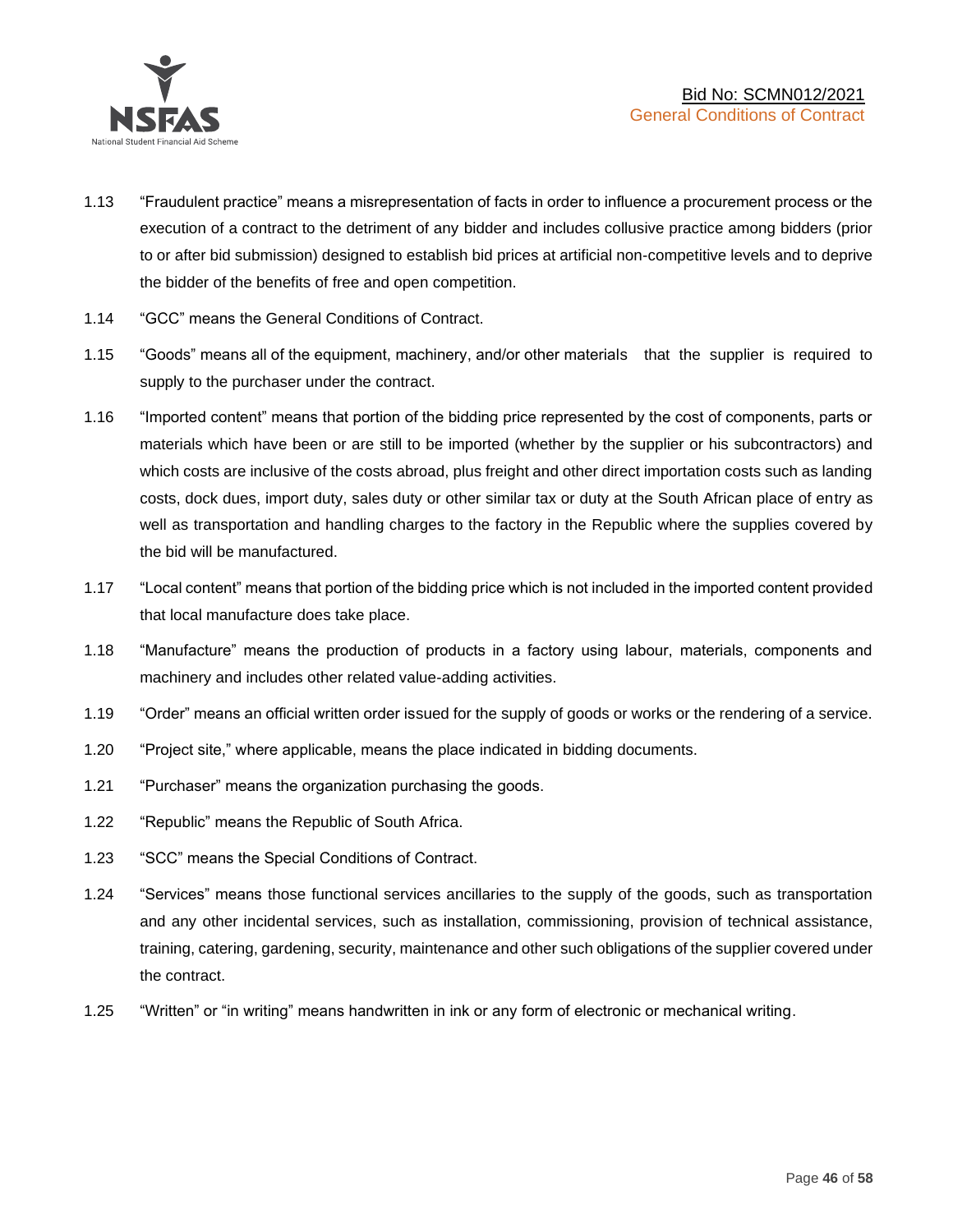

## **2. Application**

- 2.1 These general conditions are applicable to all bids, contracts and orders including bids for functional and professional services, sales, hiring, letting and the granting or acquiring of rights, but excluding immovable property, unless otherwise indicated in the bidding documents.
- 2.2 Where applicable, special conditions of contract are also laid down to cover specific supplies, services or works.
- 2.3 Where such special conditions of contract are in conflict with these general conditions, the special conditions shall apply.

#### **3 General**

- 3.1 Unless otherwise indicated in the bidding documents, the purchaser shall not be liable for any expense incurred in the preparation and submission of a bid. Where applicable a non-refundable fee for documents may be charged.
- 3.2 With certain exceptions, invitations to bid are only published in the Government Tender Bulletin. The Government Tender Bulletin may be obtained directly from the Government Printer, Private Bag X85, Pretoria 0001, or accessed electronically from [www.treasury.gov.za](http://www.treasury.gov.za/)

#### **4. Standards**

4.1 The goods supplied shall conform to the standards mentioned in the bidding documents and specifications.

#### **5. Use of contract documents and information; inspection**.

- 5.1 The supplier shall not, without the purchaser's prior written consent, disclose the contract, or any provision thereof, or any specification, plan, drawing, pattern, sample, or information furnished by or on behalf of the purchaser in connection therewith, to any person other than a person employed by the supplier in the performance of the contract. Disclosure to any such employed person shall be made in confidence and shall extend only so far as may be necessary for purposes of such performance.
- 5.2 The supplier shall not, without the purchaser's prior written consent, make use of any document or information mentioned in GCC clause 5.1 except for purposes of performing the contract.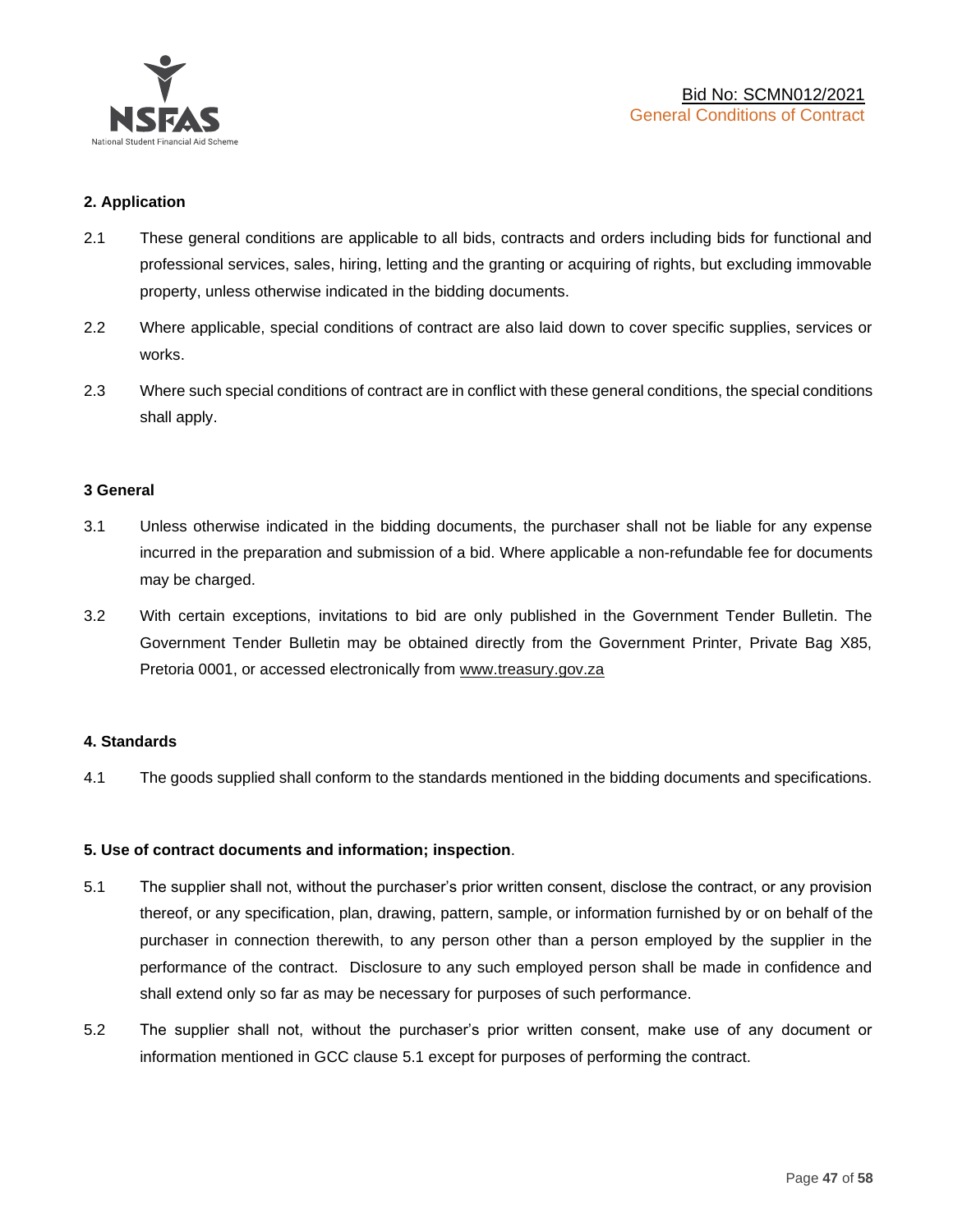

- 5.3 Any document, other than the contract itself mentioned in GCC clause 5.1 shall remain the property of the purchaser and shall be returned (all copies) to the purchaser on completion of the supplier's performance under the contract if so, required by the purchaser.
- 5.4 The supplier shall permit the purchaser to inspect the supplier's records relating to the performance of the supplier and to have them audited by auditors appointed by the purchaser, if so, required by the purchaser.

#### **6. Patent rights**

6.1 The supplier shall indemnify the purchaser against all third-party claims of infringement of patent, trademark, or industrial design rights arising from use of the goods or any part thereof by the purchaser.

## **7. Performance security**

- 7.1 Within thirty (30) days of receipt of the notification of contract award, the successful bidder shall furnish to the purchaser the performance security of the amount specified in SCC.
- 7.2 The proceeds of the performance security shall be payable to the purchaser as compensation for any loss resulting from the supplier's failure to complete his obligations under the contract.
- 7.3 The performance security shall be denominated in the currency of the contract, or in a freely convertible currency acceptable to the purchaser and shall be in one of the following forms:
	- (a) a bank guarantee or an irrevocable letter of credit issued by a reputable bank located in the purchaser's country or abroad, acceptable to the purchaser, in the form provided in the bidding documents or another form acceptable to the purchaser; or
	- (b) a cashier's or certified cheque
- 7.4 The performance security will be discharged by the purchaser and returned to the supplier not later than thirty (30) days following the date of completion of the supplier's performance obligations under the contract, including any warranty obligations, unless otherwise specified in SCC.

#### **8. Inspections, tests and analyses**

- 8.1 All pre-bidding testing will be for the account of the bidder.
- 8.2 If it is a bid condition that supplies to be produced or services to be rendered should at any stage during production or execution or on completion be subject to inspection, the premises of the bidder or contractor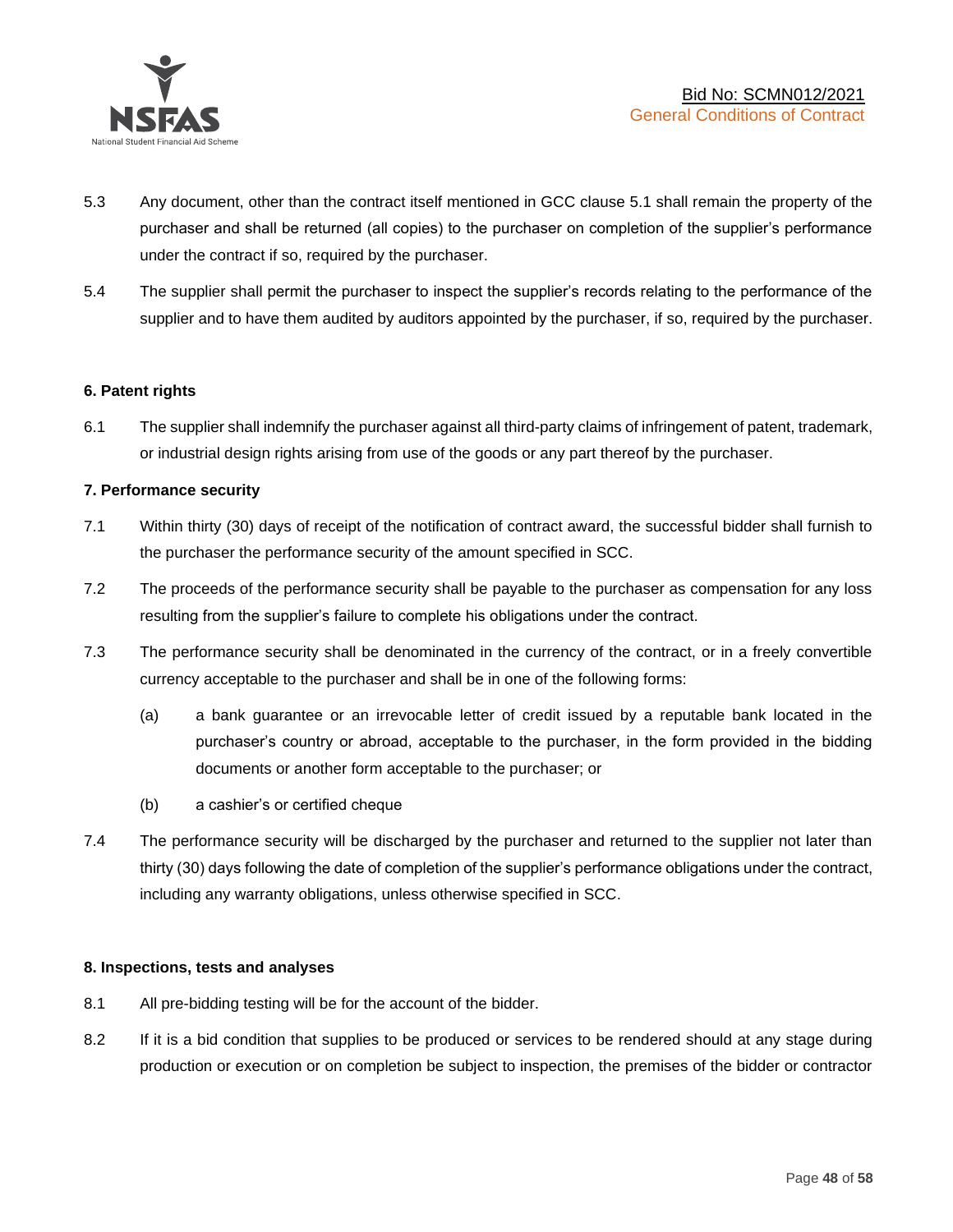shall be open, at all reasonable hours, for inspection by a representative of the Department or an organization acting on behalf of the Department.

- 8.3 If there are no inspection requirements indicated in the bidding documents and no mention is made in the contract, but during the contract period it is decided that inspections shall be carried out, the purchaser shall itself make the necessary arrangements, including payment arrangements with the testing authority concerned.
- 8.4 If the inspections, tests and analyses referred to in clauses 8.2 and 8.3 show the supplies to be in accordance with the contract requirements, the cost of the inspections, tests and analyses shall be defrayed by the purchaser.
- 8.5 Where the supplies or services referred to in clauses 8.2 and 8.3 do not comply with the contract requirements, irrespective of whether such supplies or services are accepted or not, the cost in connection with these inspections, tests or analyses shall be defrayed by the supplier.
- 8.6 Supplies and services which are referred to in clauses 8.2 and 8.3 and which do not comply with the contract requirements may be rejected.
- 8.7 Any contract supplies may on or after delivery be inspected, tested or analysed and may be rejected if found not to comply with the requirements of the contract. Such rejected supplies shall be held at the cost and risk of the supplier who shall, when called upon, remove them immediately at his own cost and forthwith substitute them with supplies which do comply with the requirements of the contract. Failing such removal, the rejected supplies shall be returned at the supplier's cost and risk. Should the supplier fail to provide the substitute supplies forthwith, the purchaser may, without giving the supplier further opportunity to substitute the rejected supplies, purchase such supplies as may be necessary at the expense of the supplier.
- 8.8 The provisions of clauses 8.4 to 8.7 shall not prejudice the right of the purchaser to cancel the contract on account of a breach of the conditions thereof, or to act in terms of Clause 23 of GCC.

## **9. Packing**

9.1 The supplier shall provide such packing of the goods as is required to prevent their damage or deterioration during transit to their final destination, as indicated in the contract. The packing shall be sufficient to withstand, without limitation, rough handling during transit and exposure to extreme temperatures, salt and precipitation during transit, and open storage. Packing, case size and weights shall take into consideration, where appropriate, the remoteness of the goods' final destination and the absence of heavy handling facilities at all points in transit.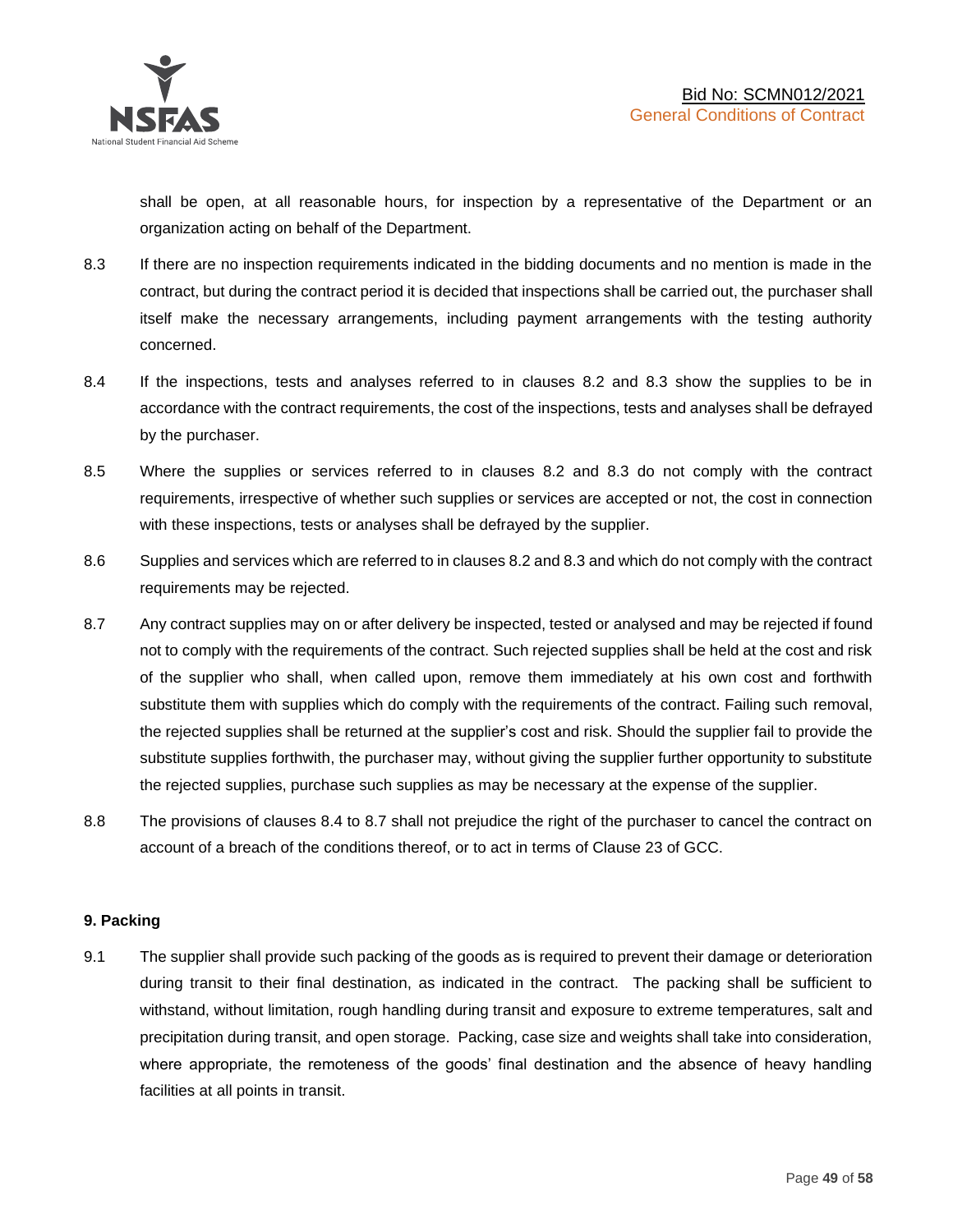

9.2 The packing, marking, and documentation within and outside the packages shall comply strictly with such special requirements as shall be expressly provided for in the contract, including additional requirements, if any, specified in SCC, and in any subsequent instructions ordered by the purchaser.

#### **10. Delivery and documents**

- 10.1 Delivery of the goods shall be made by the supplier in accordance with the terms specified in the contract. The details of shipping and/or other documents to be furnished by the supplier are specified in SCC.
- 10.2 Documents to be submitted by the supplier are specified in SCC.

#### **11. Insurance**

11.1 The goods supplied under the contract shall be fully insured in a freely convertible currency against loss or damage incidental to manufacture or acquisition, transportation, storage and delivery in the manner specified in the SCC.

#### **12. Transportation**

12.1 Should a price other than an all-inclusive delivered price be required, this shall be specified in the SCC.

#### **13. Incidental services**

13.1 The supplier may be required to provide any or all of the following services, including additional services, if any, specified in SCC:

(a) performance or supervision of on-site assembly and/or commissioning of the supplied ` goods;

- (b) furnishing of tools required for assembly and/or maintenance of the supplied goods;
- (c) furnishing of a detailed operations and maintenance manual for each appropriate unit of the supplied goods;
- (d) performance or supervision or maintenance and/or repair of the supplied goods, for a period of time agreed by the parties, provided that this service shall not relieve the supplier of any warranty obligations under this contract; and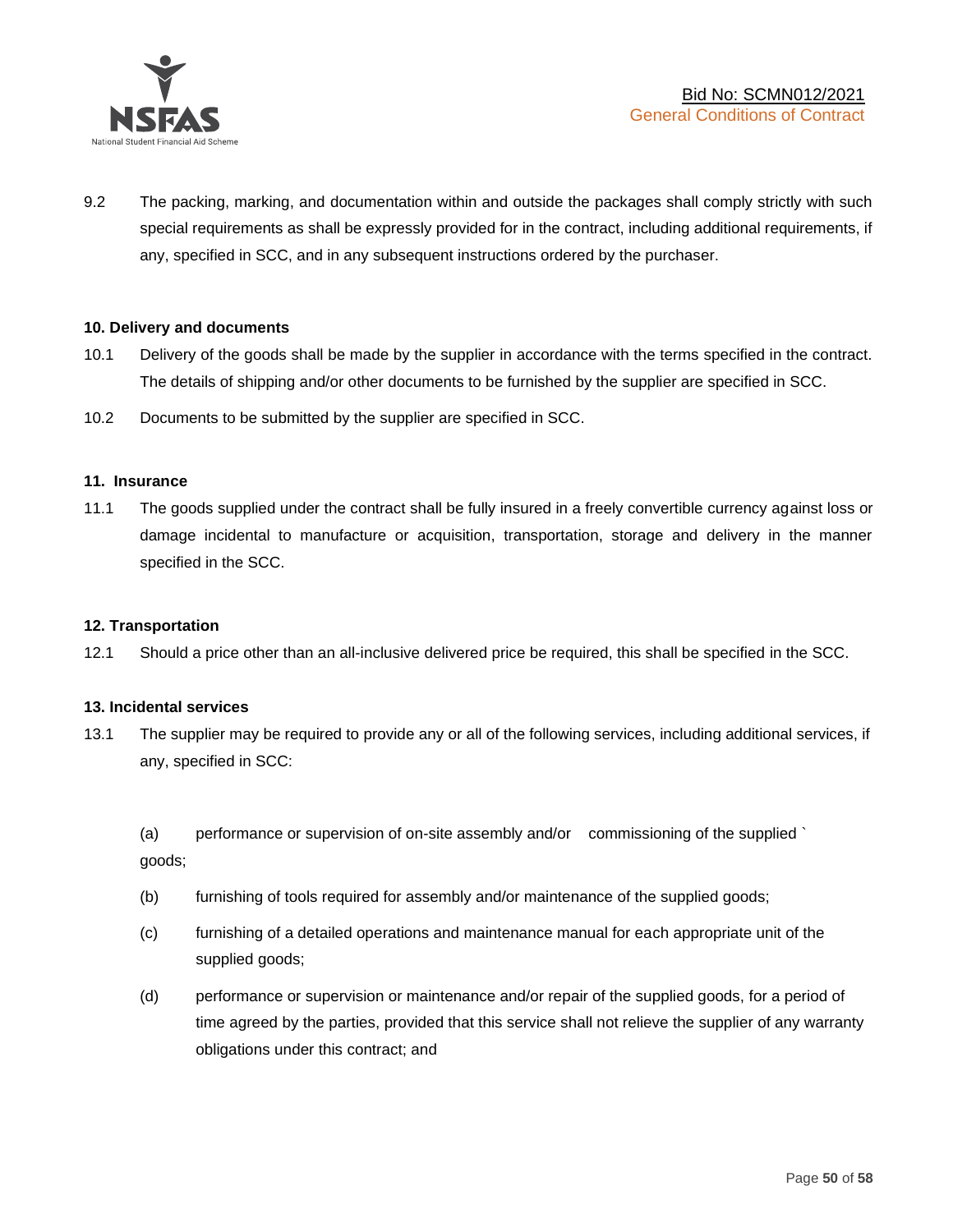

- (e) training of the purchaser's personnel, at the supplier's plant and/or on-site, in assembly, start-up, operation, maintenance, and/or repair of the supplied goods.
- 13.2 Prices charged by the supplier for incidental services, if not included in the contract price for the goods, shall be agreed upon in advance by the parties and shall not exceed the prevailing rates charged to other parties by the supplier for similar services.

## **14. Spare parts**

- 14.1 As specified in SCC, the supplier may be required to provide any or all of the following materials, notifications, and information pertaining to spare parts manufactured or distributed by the supplier:
	- (a) such spare parts as the purchaser may elect to purchase from the supplier, provided that this election shall not relieve the supplier of any warranty obligations under the contract; and
	- (b) in the event of termination of production of the spare parts:

(i) Advance notification to the purchaser of the pending termination, in sufficient time to permit the purchaser to procure needed requirements; and

(ii) following such termination, furnishing at no cost to the purchaser, the blueprints, drawings, and specifications of the spare parts, if requested.

#### **15. Warranty**

- 15.1 The supplier warrants that the goods supplied under the contract are new, unused, of the most recent or current models, and that they incorporate all recent improvements in design and materials unless provided otherwise in the contract. The supplier further warrants that all goods supplied under this contract shall have no defect, arising from design, materials, or workmanship (except when the design and/or material is required by the purchaser's specifications) or from any act or omission of the supplier, that may develop under normal use of the supplied goods in the conditions prevailing in the country of final destination.
- 15.2 This warranty shall remain valid for twelve (12) months after the goods, or any portion thereof as the case may be, have been delivered to and accepted at the final destination indicated in the contract, or for eighteen (18) months after the date of shipment from the port or place of loading in the source country, whichever period concludes earlier, unless specified otherwise in SCC.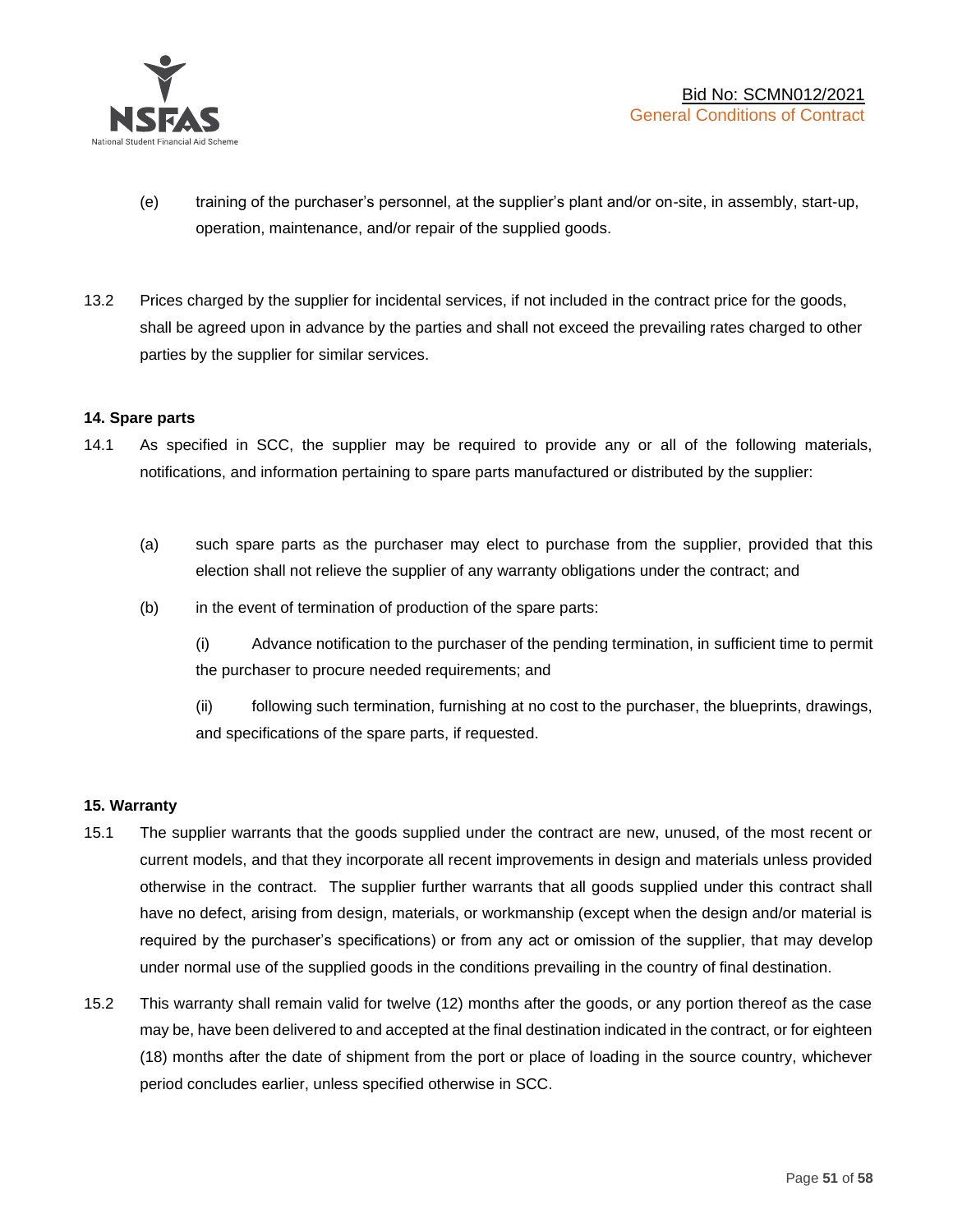

- 15.3 The purchaser shall promptly notify the supplier in writing of any claims arising under this warranty.
- 15.4 Upon receipt of such notice, the supplier shall, within the period specified in SCC and with all reasonable speed, repair or replace the defective goods or parts thereof, without costs to the purchaser.
- 15.5 If the supplier, having been notified, fails to remedy the defect(s) within the period specified in SCC, the purchaser may proceed to take such remedial action as may be necessary, at the supplier's risk and expense and without prejudice to any other rights which the purchaser may have against the supplier under the contract.

## **16. Payment**

- 16.1 The method and conditions of payment to be made to the supplier under this contract shall be specified in SCC.
- 16.2 The supplier shall furnish the purchaser with an invoice accompanied by a copy of the delivery note and upon fulfilment of other obligations stipulated in the contract.
- 16.3 Payments shall be made promptly by the purchaser, but in no case later than thirty (30) days after submission of an invoice or claim by the supplier.
- 16.4 Payment will be made in Rand unless otherwise stipulated in SCC.

#### **17. Prices**

17.1 Prices charged by the supplier for goods delivered and services performed under the contract shall not vary from the prices quoted by the supplier in his bid, with the exception of any price adjustments authorized in SCC or in the purchaser's request for bid validity extension, as the case may be.

#### **18. Contract amendments**

18.1 No variation in or modification of the terms of the contract shall be made except by written amendment signed by the parties concerned.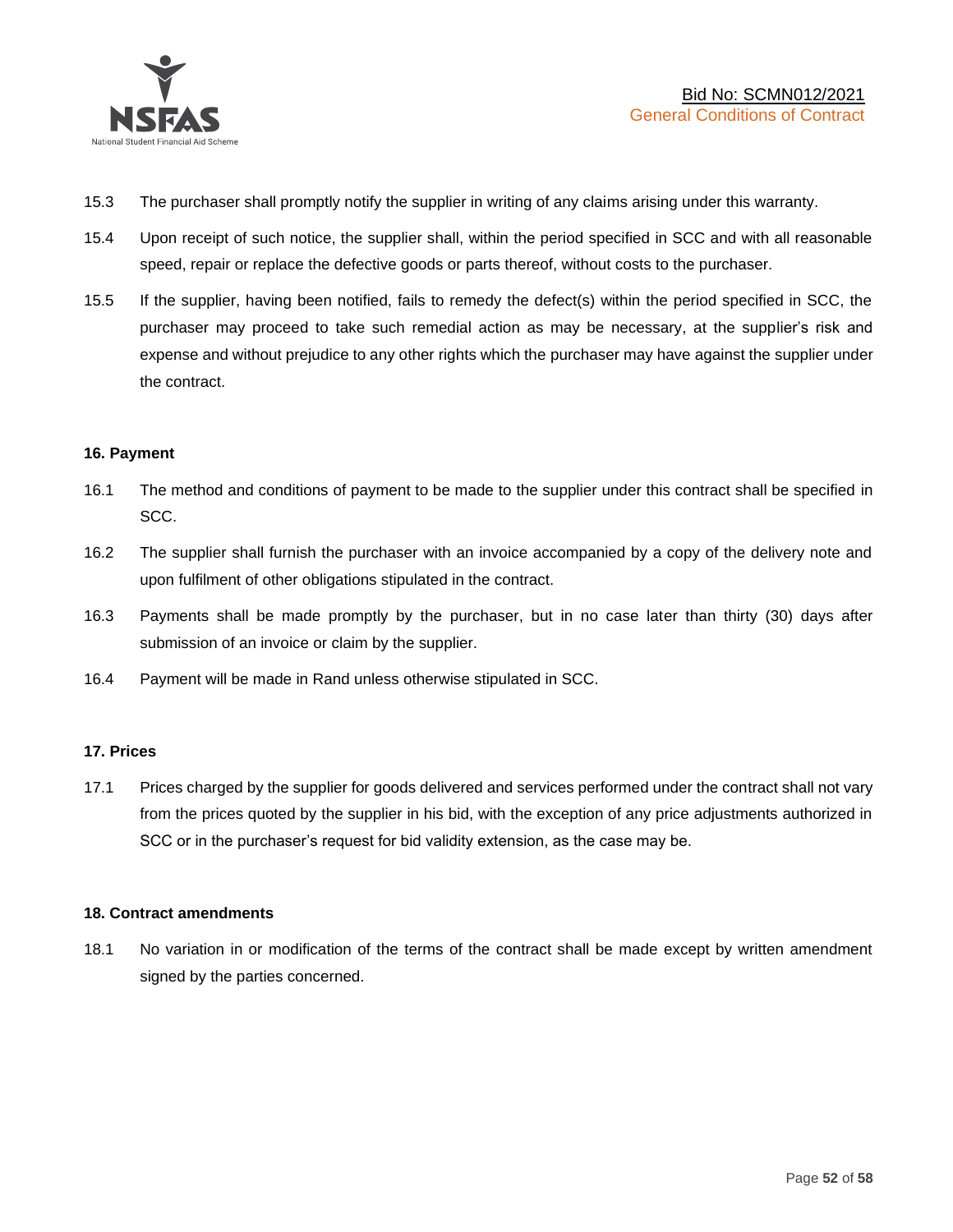

#### **19. Assignment**

19.1 The supplier shall not assign, in whole or in part, its obligations to perform under the contract, except with the purchaser's prior written consent.

#### **20. Subcontracts**

20.1 The supplier shall notify the purchaser in writing of all subcontracts awarded under this contract if not already specified in the bid. Such notification, in the original bid or later, shall not relieve the supplier from any liability or obligation under the contract.

#### **21. Delays in the supplier's performance**

- 21.1 Delivery of the goods and performance of services shall be made by the supplier in accordance with the time schedule prescribed by the purchaser in the contract.
- 21.2 If at any time during performance of the contract, the supplier or its subcontractor(s) should encounter conditions impeding timely delivery of the goods and performance of services, the supplier shall promptly notify the purchaser in writing of the fact of the delay, its likely duration and its cause(s). As soon as practicable after receipt of the supplier's notice, the purchaser shall evaluate the situation and may at his discretion extend the supplier's time for performance, with or without the imposition of penalties, in which case the extension shall be ratified by the parties by amendment of contract.
- 21.3 No provision in a contract shall be deemed to prohibit the obtaining of supplies or services from a national department, provincial department, or a local authority.
- 21.4 The right is reserved to procure outside of the contract small quantities or to have minor essential services executed if an emergency arises, the supplier's point of supply is not situated at or near the place where the supplies are required, or the supplier's services are not readily available.
- 21.5 Except as provided under GCC Clause 25, a delay by the supplier in the performance of its delivery obligations shall render the supplier liable to the imposition of penalties, pursuant to GCC Clause 22, unless an extension of time is agreed upon pursuant to GCC Clause 21.2 without the application of penalties.
- 21.6 Upon any delay beyond the delivery period in the case of a supplies contract, the purchaser shall, without cancelling the contract, be entitled to purchase supplies of a similar quality and up to the same quantity in substitution of the goods not supplied in conformity with the contract and to return any goods delivered later at the supplier's expense and risk, or to cancel the contract and buy such goods as may be required to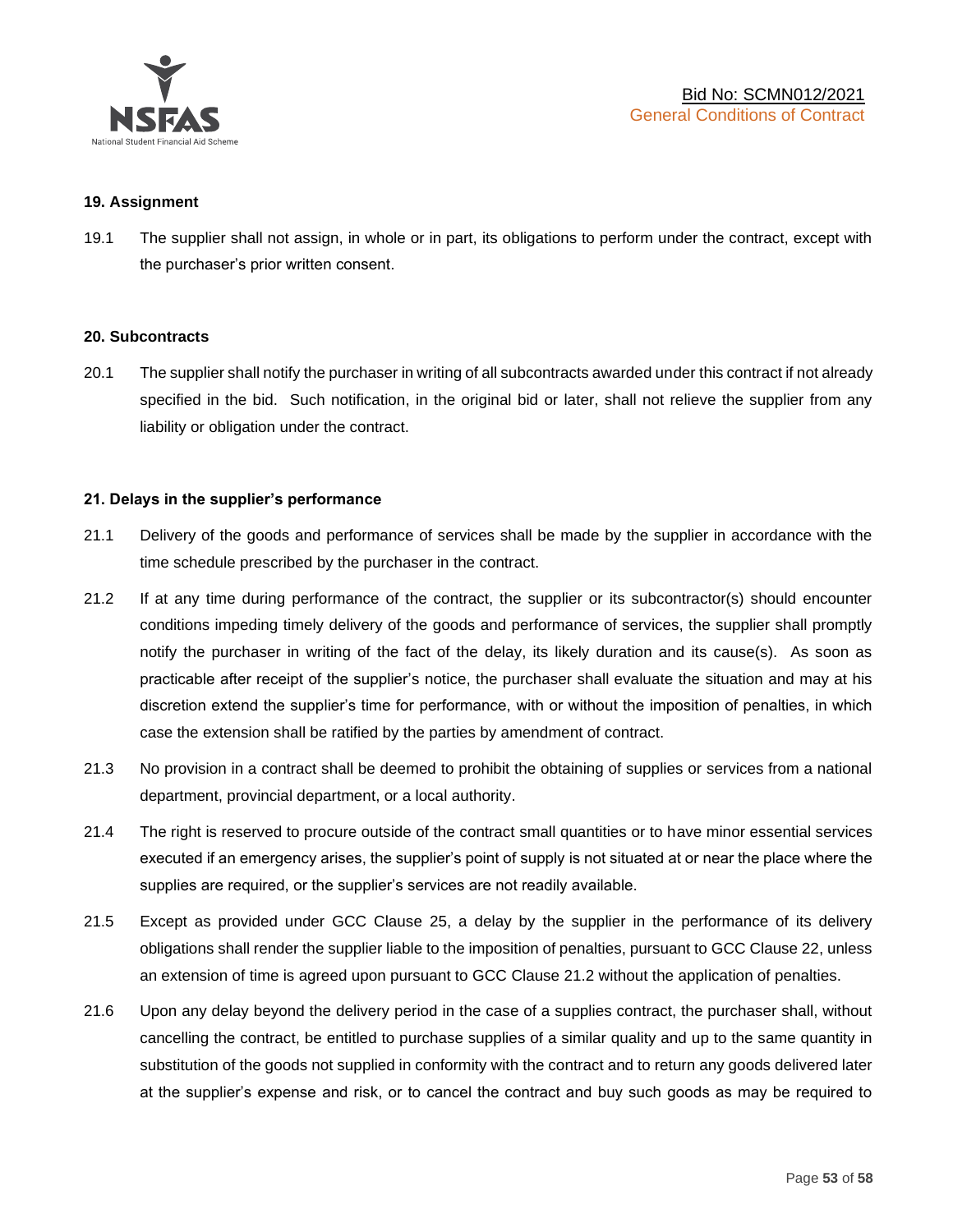

complete the contract and without prejudice to his other rights, be entitled to claim damages from the supplier.

### **22. Penalties**

22.1 Subject to GCC Clause 25, if the supplier fails to deliver any or all of the goods or to perform the services within the period(s) specified in the contract, the purchaser shall, without prejudice to its other remedies under the contract, deduct from the contract price, as a penalty, a sum calculated on the delivered price of the delayed goods or unperformed services using the current prime interest rate calculated for each day of the delay until actual delivery or performance. The purchaser may also consider termination of the contract pursuant to GCC Clause 23.

## **23. Termination for default**

- 23.1 The purchaser, without prejudice to any other remedy for breach of contract, by written notice of default sent to the supplier, may terminate this contract in whole or in part:
	- (a) if the supplier fails to deliver any or all of the goods within the period(s) specified in the contract, or within any extension thereof granted by the purchaser pursuant to GCC Clause 21.2;
	- (b) if the Supplier fails to perform any other obligation(s) under the contract; or
	- (c) if the supplier, in the judgment of the purchaser, has engaged in corrupt or fraudulent practices in competing for or in executing the contract.
- 23.2 In the event the purchaser terminates the contract in whole or in part, the purchaser may procure, upon such terms and in such manner as it deems appropriate, goods, works or services similar to those undelivered, and the supplier shall be liable to the purchaser for any excess costs for such similar goods, works or services. However, the supplier shall continue performance of the contract to the extent not terminated.
- 23.3 Where the purchaser terminates the contract in whole or in part, the purchaser may decide to impose a restriction penalty on the supplier by prohibiting such supplier from doing business with the public sector for a period not exceeding 10 years.
- 23.4 If a purchaser intends imposing a restriction on a supplier or any person associated with the supplier, the supplier will be allowed a time period of not more than fourteen (14) days to provide reasons why the envisaged restriction should not be imposed. Should the supplier fail to respond within the stipulated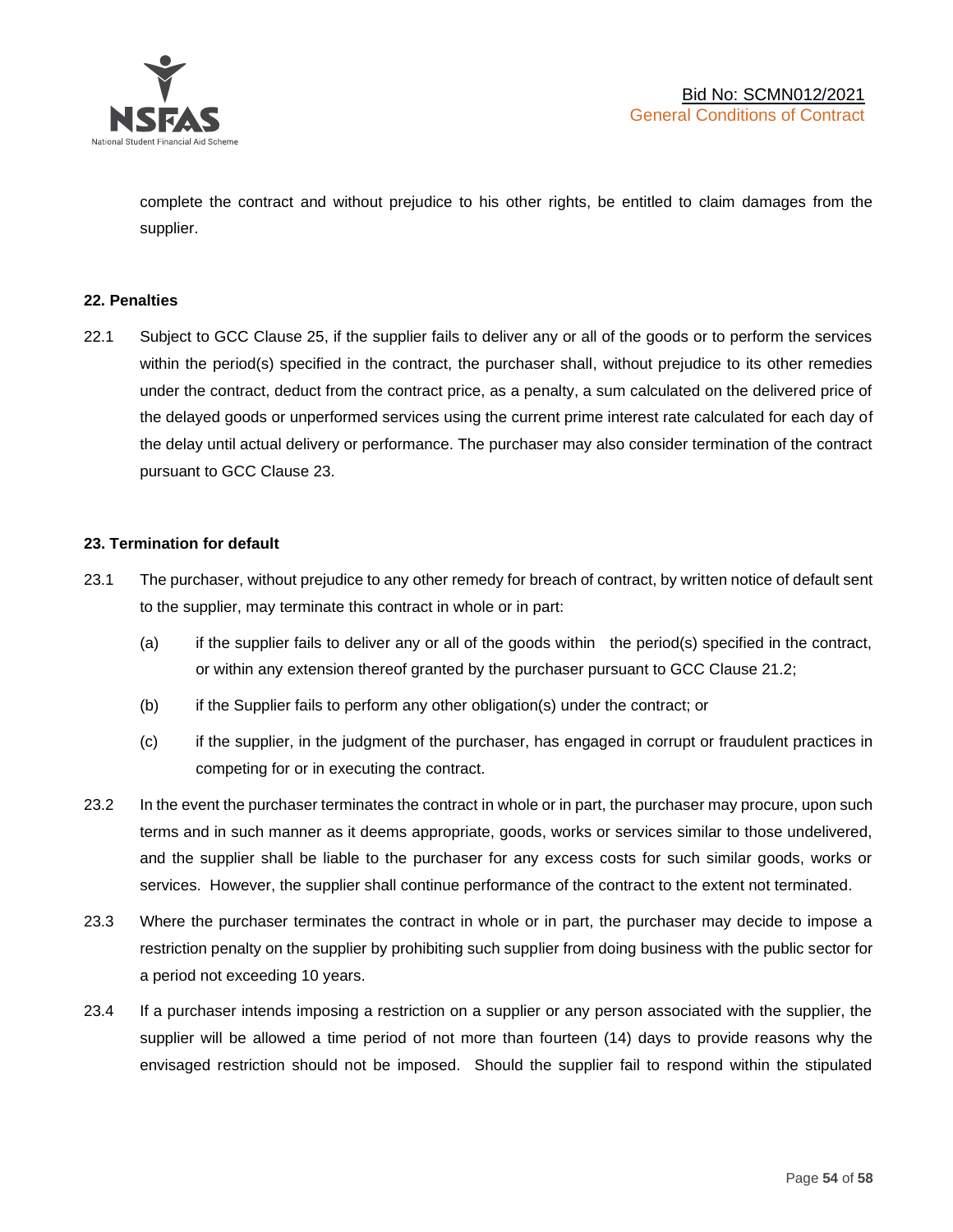

fourteen (14) days the purchaser may regard the intended penalty as not objected against and may impose it on the supplier.

- 23.5 Any restriction imposed on any person by the Accounting Officer / Authority will, at the discretion of the Accounting Officer / Authority, also be applicable to any other enterprise or any partner, manager, director or other person who wholly or partly exercises or exercised or may exercise control over the enterprise of the first-mentioned person, and with which enterprise or person the first-mentioned person, is or was in the opinion of the Accounting Officer / Authority actively associated.
- 23.6 If a restriction is imposed, the purchaser must, within five (5) working days of such imposition, furnish the National Treasury, with the following information:
	- (i) the name and address of the supplier and / or person restricted by the purchaser;
	- (ii) the date of commencement of the restriction
	- (iii) the period of restriction; and
	- (iv) the reasons for the restriction.

These details will be loaded in the National Treasury's central database of suppliers or persons prohibited from doing business with the public sector.

23.7 If a court of law convicts a person of an offence as contemplated in sections 12 or 13 of the Prevention and Combating of Corrupt Activities Act, No. 12 of 2004, the court may also rule that such person's name be endorsed on the Register for Tender Defaulters. When a person's name has been endorsed on the Register, the person will be prohibited from doing business with the public sector for a period not less than five years and not more than 10 years. The National Treasury is empowered to determine the period of restriction and each case will be dealt with on its own merits. According to section 32 of the Act the Register must be open to the public. The Register can be perused on the National Treasury website.

## **24. Anti- dumping and countervailing duties and rights**

24.1 When, after the date of bid, provisional payments are required, or anti-dumping or countervailing duties are imposed, or the amount of a provisional payment or anti-dumping or countervailing right is increased in respect of any dumped or subsidized import, the State is not liable for any amount so required or imposed, or for the amount of any such increase. When, after the said date, such a provisional payment is no longer required or any such anti-dumping or countervailing right is abolished, or where the amount of such provisional payment or any such right is reduced, any such favourable difference shall on demand be paid forthwith by the contractor to the State or the State may deduct such amounts from moneys (if any) which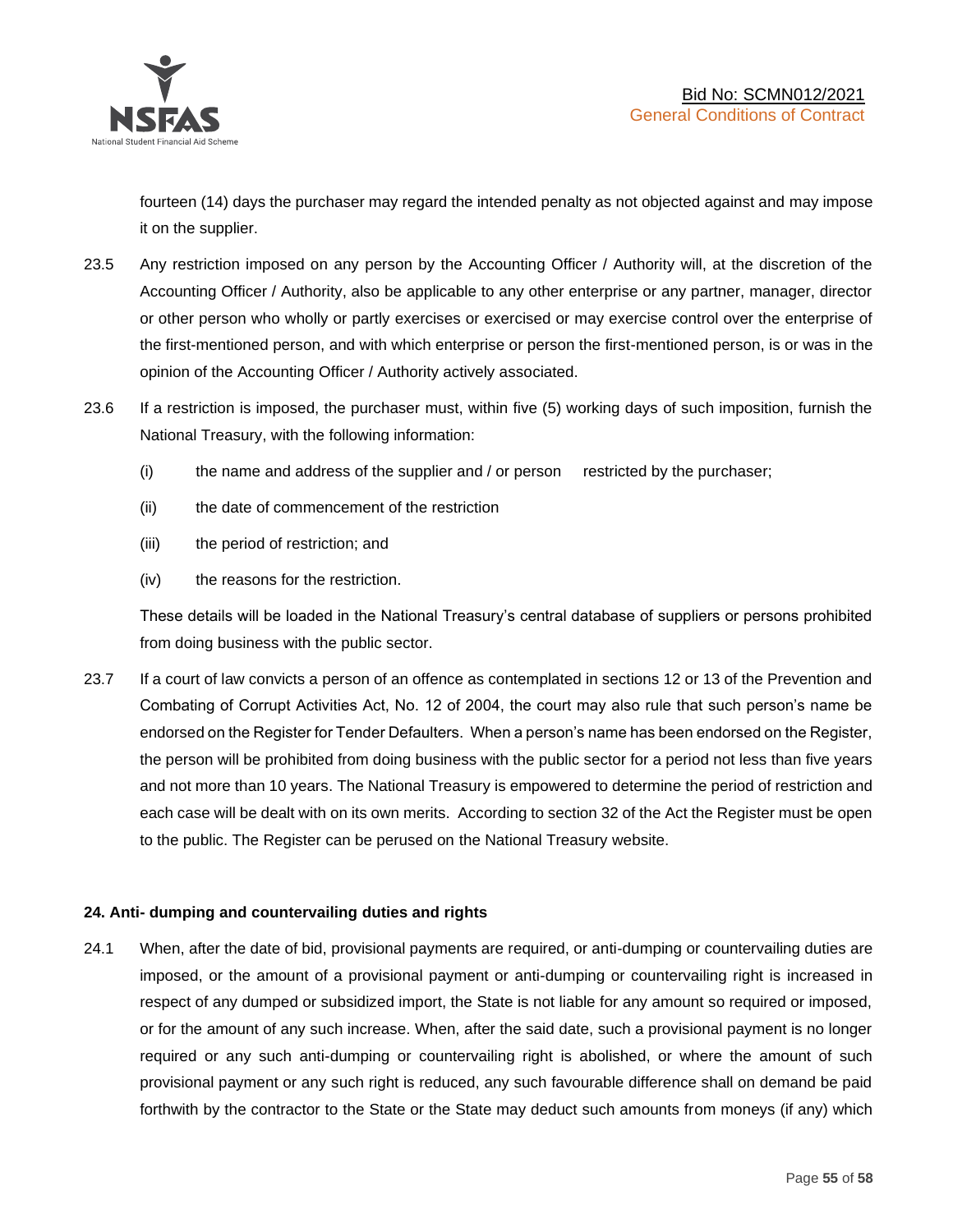

may otherwise be due to the contractor in regard to supplies or services which he delivered or rendered, or is to deliver or render in terms of the contract or any other contract or any other amount which may be due to him

### **25. Force Majeure**

- 25.1 Notwithstanding the provisions of GCC Clauses 22 and 23, the supplier shall not be liable for forfeiture of its performance security, damages, or termination for default if and to the extent that his delay in performance or other failure to perform his obligations under the contract is the result of an event of force majeure.
- 25.2 If a force majeure situation arises, the supplier shall promptly notify the purchaser in writing of such condition and the cause thereof. Unless otherwise directed by the purchaser in writing, the supplier shall continue to perform its obligations under the contract as far as is reasonably practical, and shall seek all reasonable alternative means for performance not prevented by the force majeure event.

#### **26. Termination for insolvency**

26.1 The purchaser may at any time terminate the contract by giving written notice to the supplier if the supplier becomes bankrupt or otherwise insolvent. In this event, termination will be without compensation to the supplier, provided that such termination will not prejudice or affect any right of action or remedy which has accrued or will accrue thereafter to the purchaser.

#### **27. Settlement of Disputes**

- 27.1 If any dispute or difference of any kind whatsoever arises between the purchaser and the supplier in connection with or arising out of the contract, the parties shall make every effort to resolve amicably such dispute or difference by mutual consultation.
- 27.2 If, after thirty (30) days, the parties have failed to resolve their dispute or difference by such mutual consultation, then either the purchaser or the supplier may give notice to the other party of his intention to commence with mediation. No mediation in respect of this matter may be commenced unless such notice is given to the other party.
- 27.3 Should it not be possible to settle a dispute by means of mediation, it may be settled in a South African court of law.
- 27.4 Mediation proceedings shall be conducted in accordance with the rules of procedure specified in the SCC.
- 27.5 Notwithstanding any reference to mediation and/or court proceedings herein,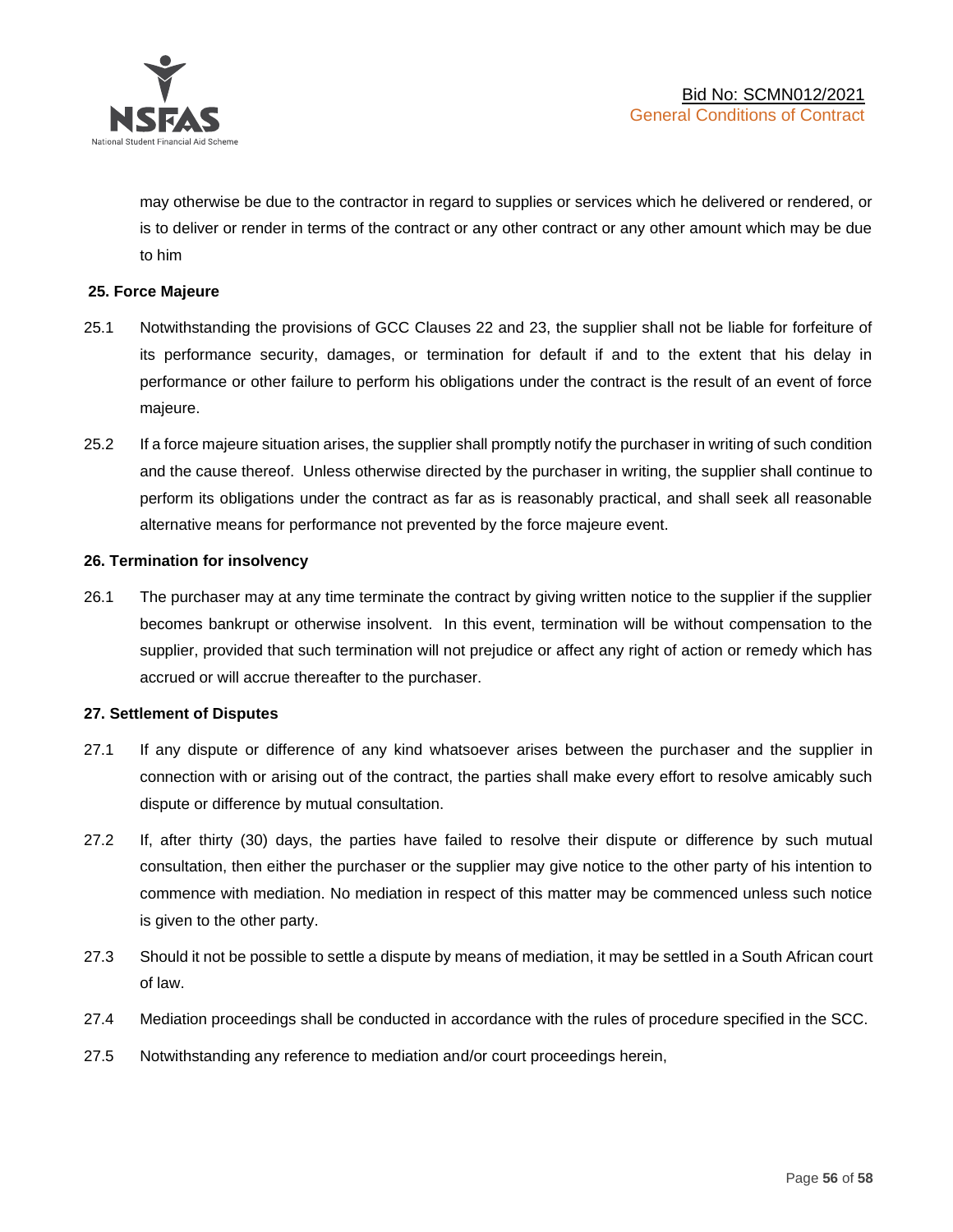

(a) the parties shall continue to perform their respective obligations under the contract unless they otherwise agree; and

(b) the purchaser shall pay the supplier any monies due the supplier.

## **28. Limitation of liability**

28.1 Except in cases of criminal negligence or wilful misconduct, and in the case of infringement pursuant to Clause 6;

(a) the supplier shall not be liable to the purchaser, whether in contract, tort, or otherwise, for any indirect or consequential loss or damage, loss of use, loss of production, or loss of profits or interest costs, provided that this exclusion shall not apply to any obligation of the supplier to pay penalties and/or damages to the purchaser; and

(b) the aggregate liability of the supplier to the purchaser, whether under the contract, in tort or otherwise, shall not exceed the total contract price, provided that this limitation shall not apply to the cost of repairing or replacing defective equipment.

#### **29. Governing language**

29.1 The contract shall be written in English. All correspondence and other documents pertaining to the contract that is exchanged by the parties shall also be written in English.

#### **30. Applicable Law**

30.1 The contract shall be interpreted in accordance with South African laws, unless otherwise specified in SCC.

#### **31. Notices**

31.1 Every written acceptance of a bid shall be posted to the supplier concerned by registered or certified mail and any other notice to him shall be posted by ordinary mail to the address furnished in his bid or to the address notified later by him in writing and such posting shall be deemed to be proper service of such notice

The time mentioned in the contract documents for performing any act after such aforesaid notice has been given, shall be reckoned from the date of posting of such notice.